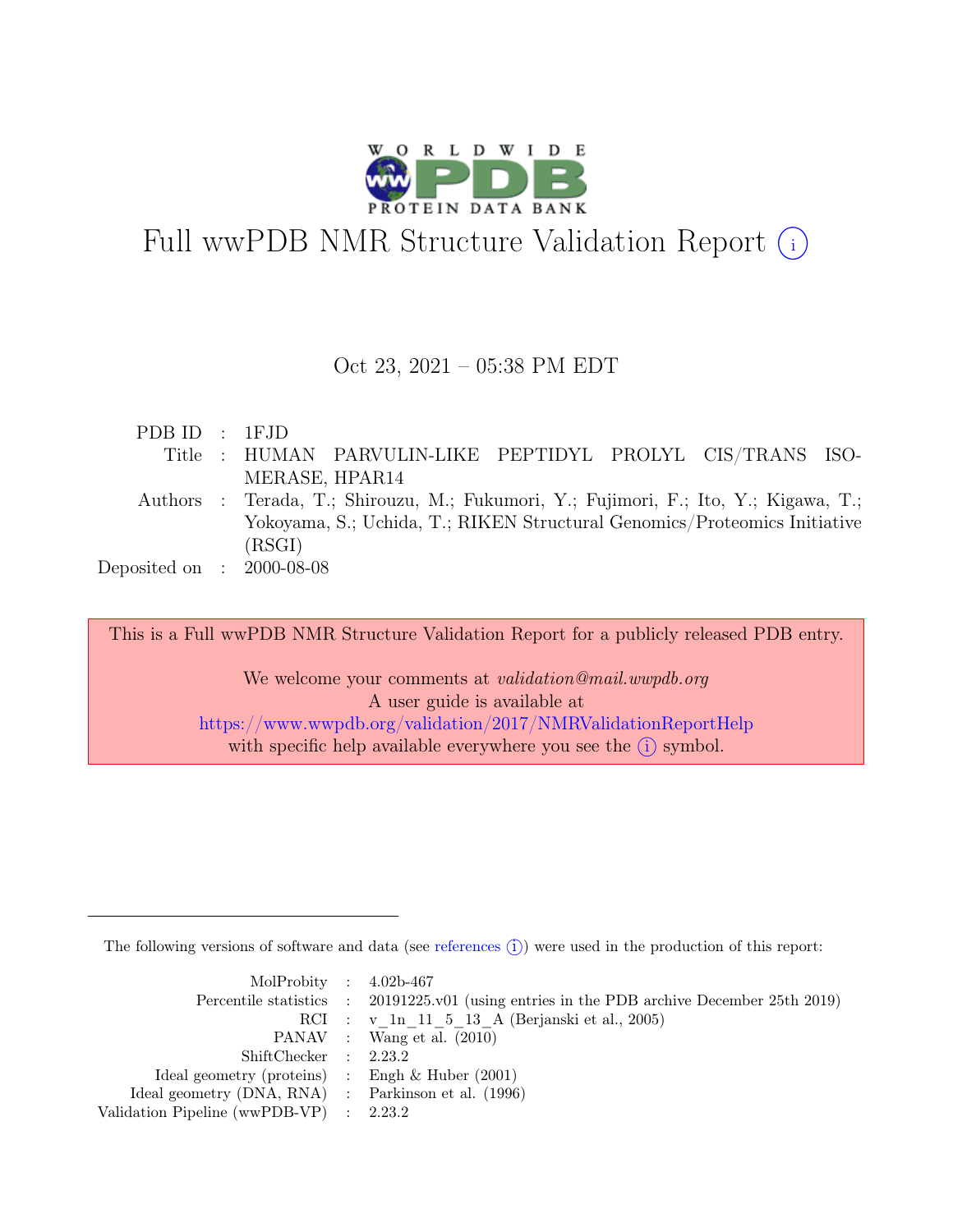### 1 Overall quality at a glance  $(i)$

The following experimental techniques were used to determine the structure: SOLUTION NMR

The overall completeness of chemical shifts assignment was not calculated.

Percentile scores (ranging between 0-100) for global validation metrics of the entry are shown in the following graphic. The table shows the number of entries on which the scores are based.



| Metric.               | Whole archive<br>$(\#Entries)$ | NMR archive<br>$(\#Entries)$ |  |  |
|-----------------------|--------------------------------|------------------------------|--|--|
| Clashscore            | 158937                         | 12864                        |  |  |
| Ramachandran outliers | 154571                         | 11451                        |  |  |
| Sidechain outliers    | 154315                         | 11428                        |  |  |

The table below summarises the geometric issues observed across the polymeric chains and their fit to the experimental data. The red, orange, yellow and green segments indicate the fraction of residues that contain outliers for  $>=$  3, 2, 1 and 0 types of geometric quality criteria. A cyan segment indicates the fraction of residues that are not part of the well-defined cores, and a grey segment represents the fraction of residues that are not modelled. The numeric value for each fraction is indicated below the corresponding segment, with a dot representing fractions  $\langle=5\%$ 

| Mol | Chain | $\mathsf{Length}_{\perp}$ | Quality of chain |     |  |     |  |  |
|-----|-------|---------------------------|------------------|-----|--|-----|--|--|
|     |       |                           | 59%              | 23% |  | 12% |  |  |

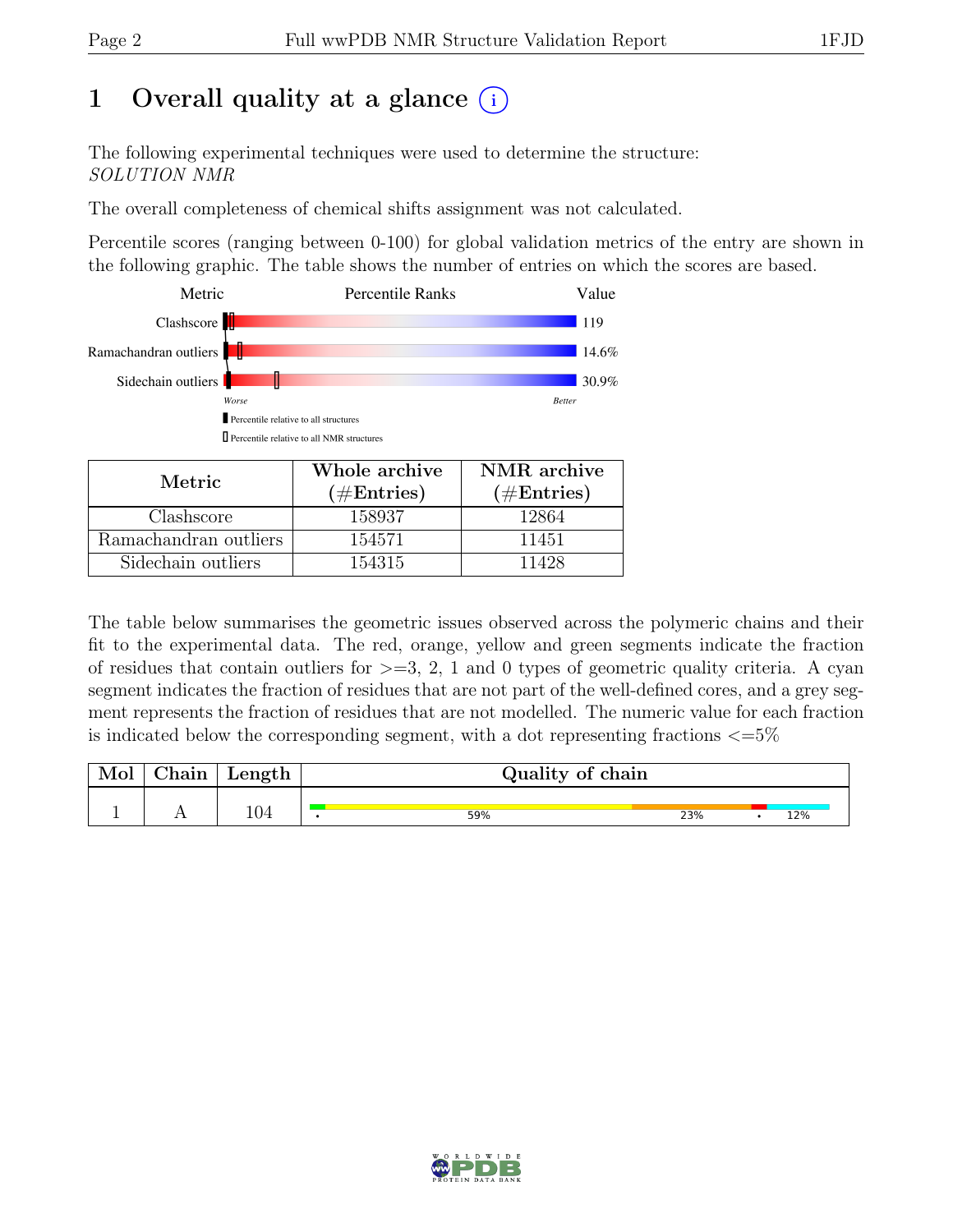### 2 Ensemble composition and analysis  $(i)$

This entry contains 20 models. Model 20 is the overall representative, medoid model (most similar to other models).

The following residues are included in the computation of the global validation metrics.

| Well-defined (core) protein residues                                                  |                              |          |    |  |  |  |  |
|---------------------------------------------------------------------------------------|------------------------------|----------|----|--|--|--|--|
| $\vert$ Backbone RMSD $(A)$ Medoid model<br>Well-defined core   Residue range (total) |                              |          |    |  |  |  |  |
|                                                                                       | A:36-A:75, A:81-A:131 $(91)$ | $0.50\,$ | 20 |  |  |  |  |

Ill-defined regions of proteins are excluded from the global statistics.

Ligands and non-protein polymers are included in the analysis.

The models can be grouped into 3 clusters and 1 single-model cluster was found.

| Cluster number        | Models                         |
|-----------------------|--------------------------------|
|                       | 1, 4, 8, 9, 11, 14, 16, 18, 19 |
|                       | 2, 3, 5, 6, 10, 13, 15, 20     |
|                       | 7. 12                          |
| Single-model clusters |                                |

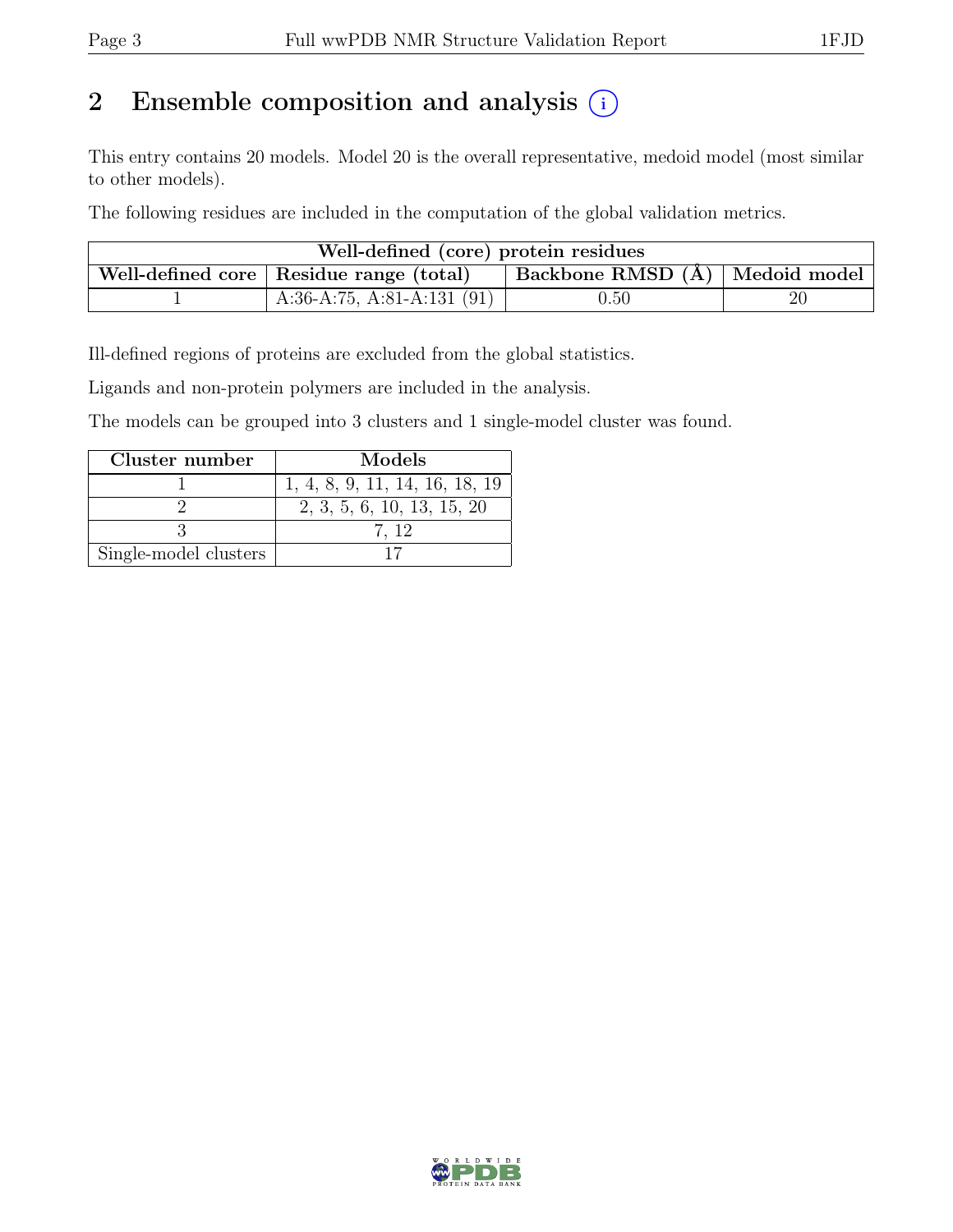### 3 Entry composition  $(i)$

There is only 1 type of molecule in this entry. The entry contains 1590 atoms, of which 799 are hydrogens and 0 are deuteriums.

• Molecule 1 is a protein called PEPTIDYL PROLYL CIS/TRANS ISOMERASE (PPIASE).

| Mol | $\vert$ Chain $\vert$ Residues |              | $\rm{Atoms}$ |     |     |     | Trace |  |
|-----|--------------------------------|--------------|--------------|-----|-----|-----|-------|--|
|     | 104                            | <b>Total</b> |              |     |     |     |       |  |
|     |                                | 1590         | 499          | 799 | 142 | 142 |       |  |

There are 2 discrepancies between the modelled and reference sequences:

| Chain |    |     |            | Residue   Modelled   Actual<br>Comment |  | Reference |
|-------|----|-----|------------|----------------------------------------|--|-----------|
|       |    | GLY | ALA        | engineered mutation   UNP Q9Y237       |  |           |
|       | 29 | SER | <b>GLN</b> | engineered mutation   UNP Q9Y237       |  |           |

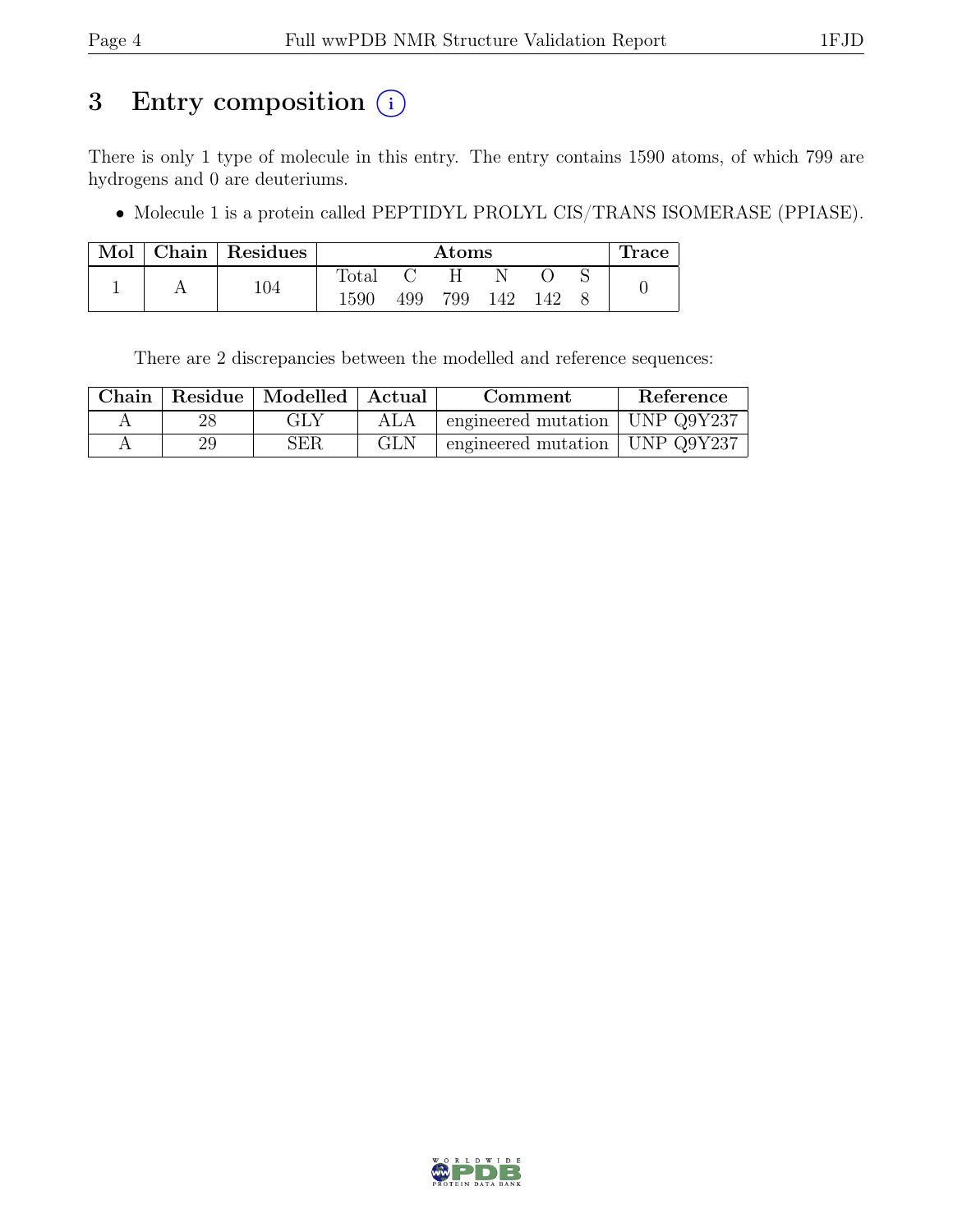# 4 Residue-property plots (i)

### <span id="page-4-0"></span>4.1 Average score per residue in the NMR ensemble

These plots are provided for all protein, RNA, DNA and oligosaccharide chains in the entry. The first graphic is the same as shown in the summary in section 1 of this report. The second graphic shows the sequence where residues are colour-coded according to the number of geometric quality criteria for which they contain at least one outlier:  $green = 0$ ,  $yellow = 1$ ,  $orange = 2$  and  $red =$ 3 or more. Stretches of 2 or more consecutive residues without any outliers are shown as green connectors. Residues which are classified as ill-defined in the NMR ensemble, are shown in cyan with an underline colour-coded according to the previous scheme. Residues which were present in the experimental sample, but not modelled in the final structure are shown in grey.

• Molecule 1: PEPTIDYL PROLYL CIS/TRANS ISOMERASE (PPIASE)



### 4.2 Scores per residue for each member of the ensemble

Colouring as in section [4.1](#page-4-0) above.

#### 4.2.1 Score per residue for model 1





#### 4.2.2 Score per residue for model 2

Chain A: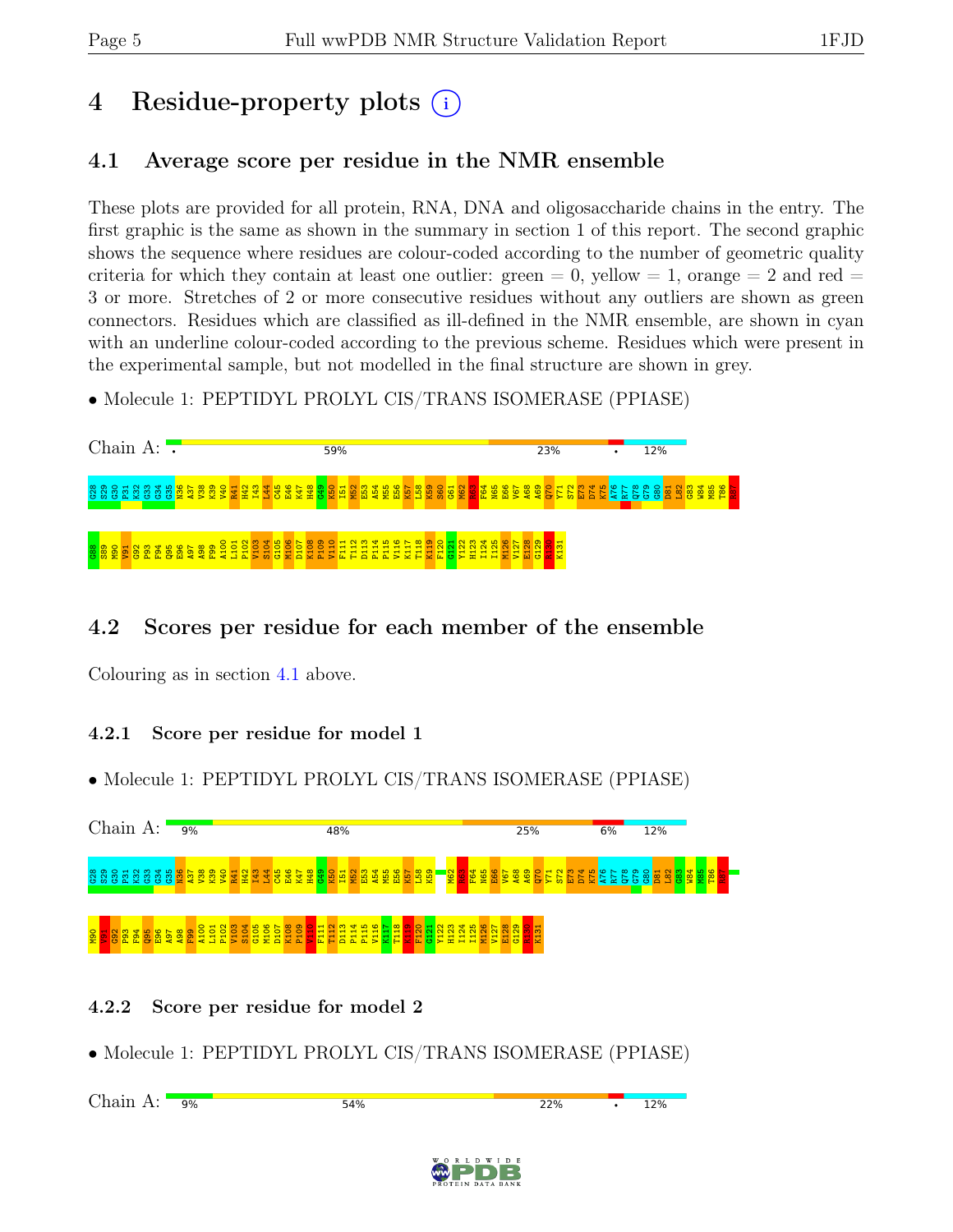# G28 S29 G30 P31 K32 G33 G34 G35 N36 A37 V38 K39 V40 R41 H42 I43 L44 C45 E46 K47 H48 G49 K50 I51 M52 E53 A54 M55 E56 K57 L58 K59 S60 G61 M62 R63 E66 V67 A68 A69 Q70 Y71 S72 E73 D74 K75 A76 R77 Q78 G79 G80 D81 L82 G83 W84 M85 T86 R87 G88  $88\%$   $89\%$   $298\%$   $291$ 12  $293\%$   $299\%$   $299\%$   $299\%$   $299\%$

#### 4.2.3 Score per residue for model 3

• Molecule 1: PEPTIDYL PROLYL CIS/TRANS ISOMERASE (PPIASE)



4.2.4 Score per residue for model 4

• Molecule 1: PEPTIDYL PROLYL CIS/TRANS ISOMERASE (PPIASE)



4.2.5 Score per residue for model 5

• Molecule 1: PEPTIDYL PROLYL CIS/TRANS ISOMERASE (PPIASE)



#### 4.2.6 Score per residue for model 6

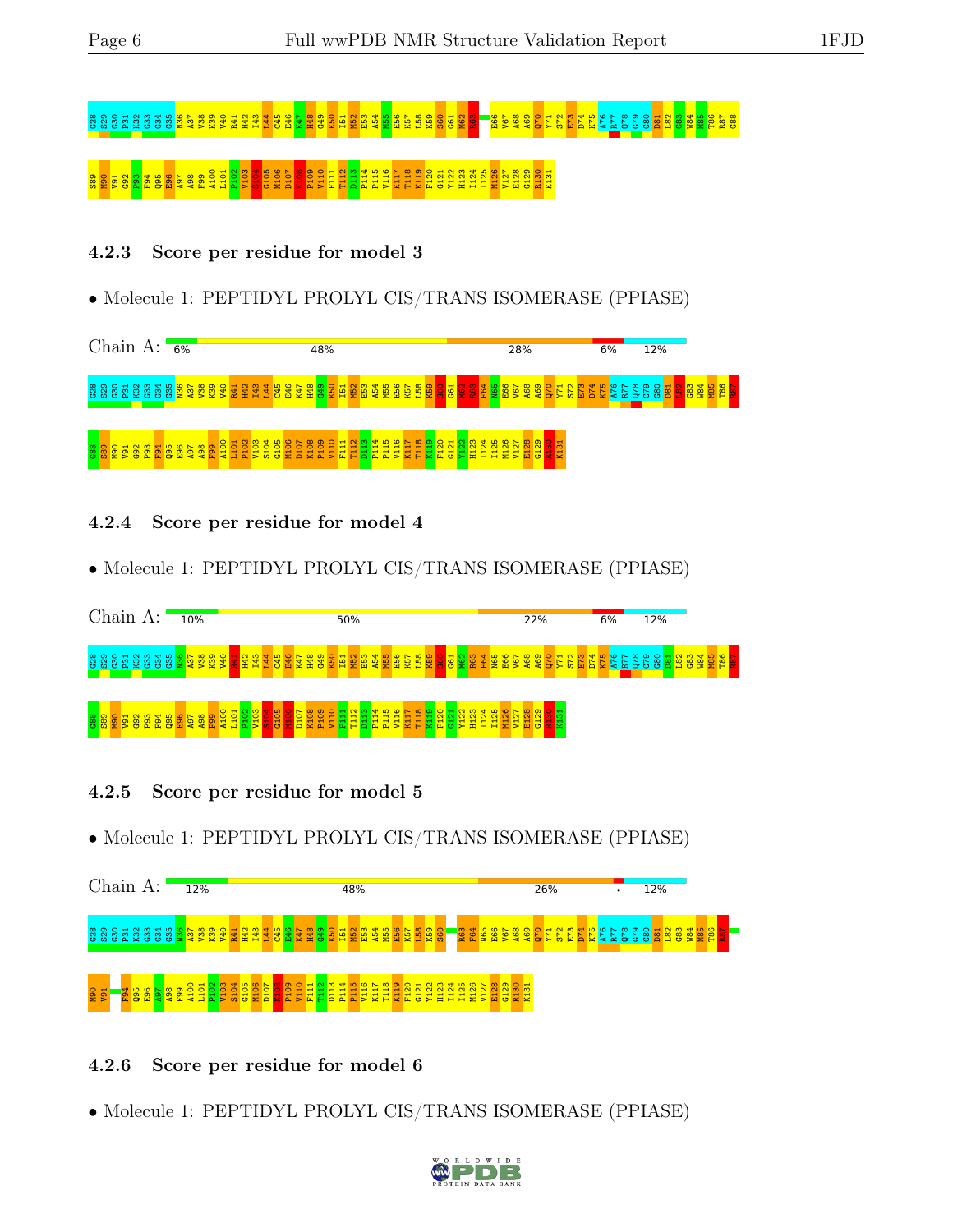

#### 4.2.7 Score per residue for model 7

• Molecule 1: PEPTIDYL PROLYL CIS/TRANS ISOMERASE (PPIASE)



#### 4.2.8 Score per residue for model 8

• Molecule 1: PEPTIDYL PROLYL CIS/TRANS ISOMERASE (PPIASE)



#### 4.2.9 Score per residue for model 9



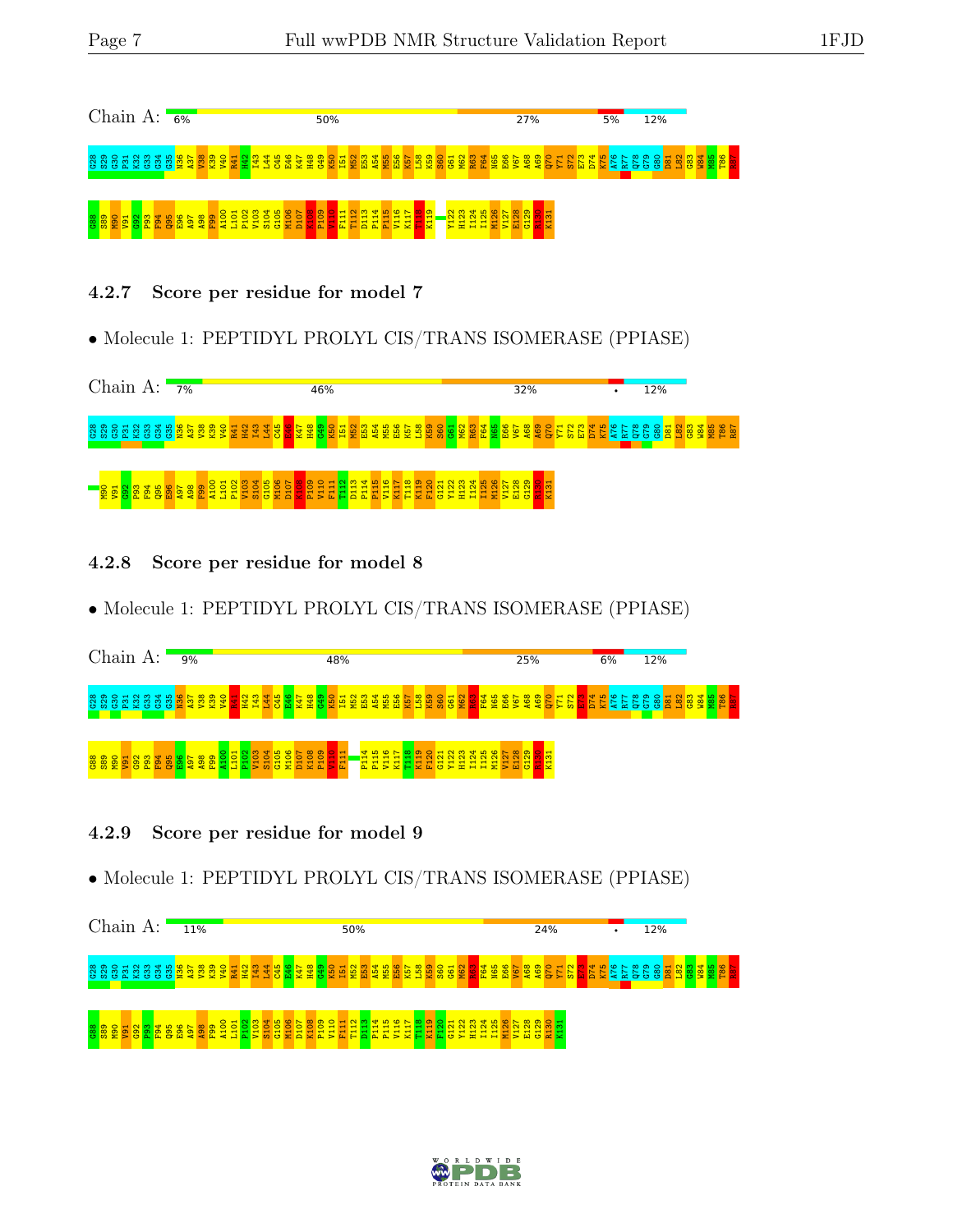#### 4.2.10 Score per residue for model 10

• Molecule 1: PEPTIDYL PROLYL CIS/TRANS ISOMERASE (PPIASE)



- 4.2.11 Score per residue for model 11
- Molecule 1: PEPTIDYL PROLYL CIS/TRANS ISOMERASE (PPIASE)



- 4.2.12 Score per residue for model 12
- Molecule 1: PEPTIDYL PROLYL CIS/TRANS ISOMERASE (PPIASE)



#### 4.2.13 Score per residue for model 13

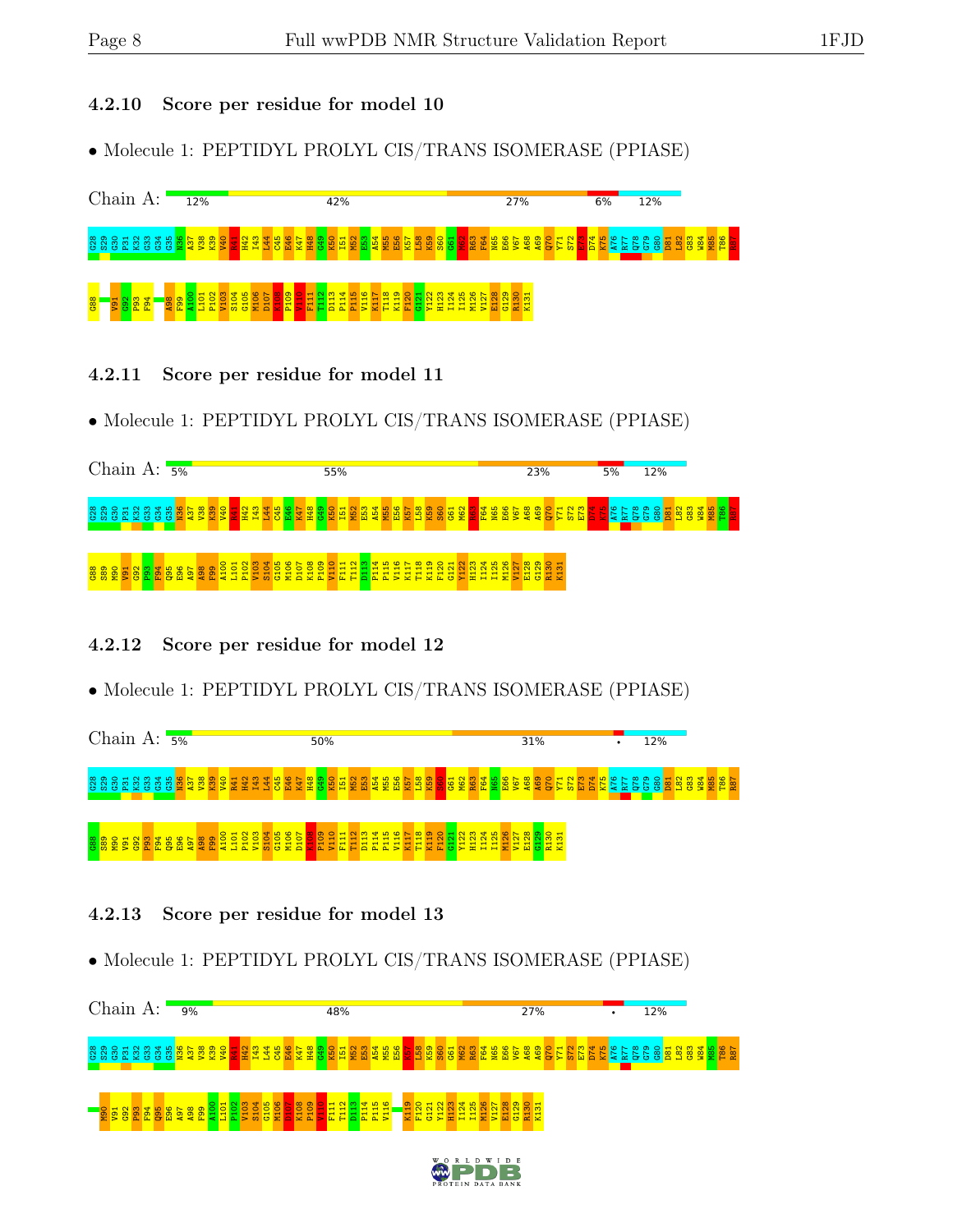#### 4.2.14 Score per residue for model 14

• Molecule 1: PEPTIDYL PROLYL CIS/TRANS ISOMERASE (PPIASE)



- 4.2.15 Score per residue for model 15
- Molecule 1: PEPTIDYL PROLYL CIS/TRANS ISOMERASE (PPIASE)



- 4.2.16 Score per residue for model 16
- Molecule 1: PEPTIDYL PROLYL CIS/TRANS ISOMERASE (PPIASE)



#### 4.2.17 Score per residue for model 17

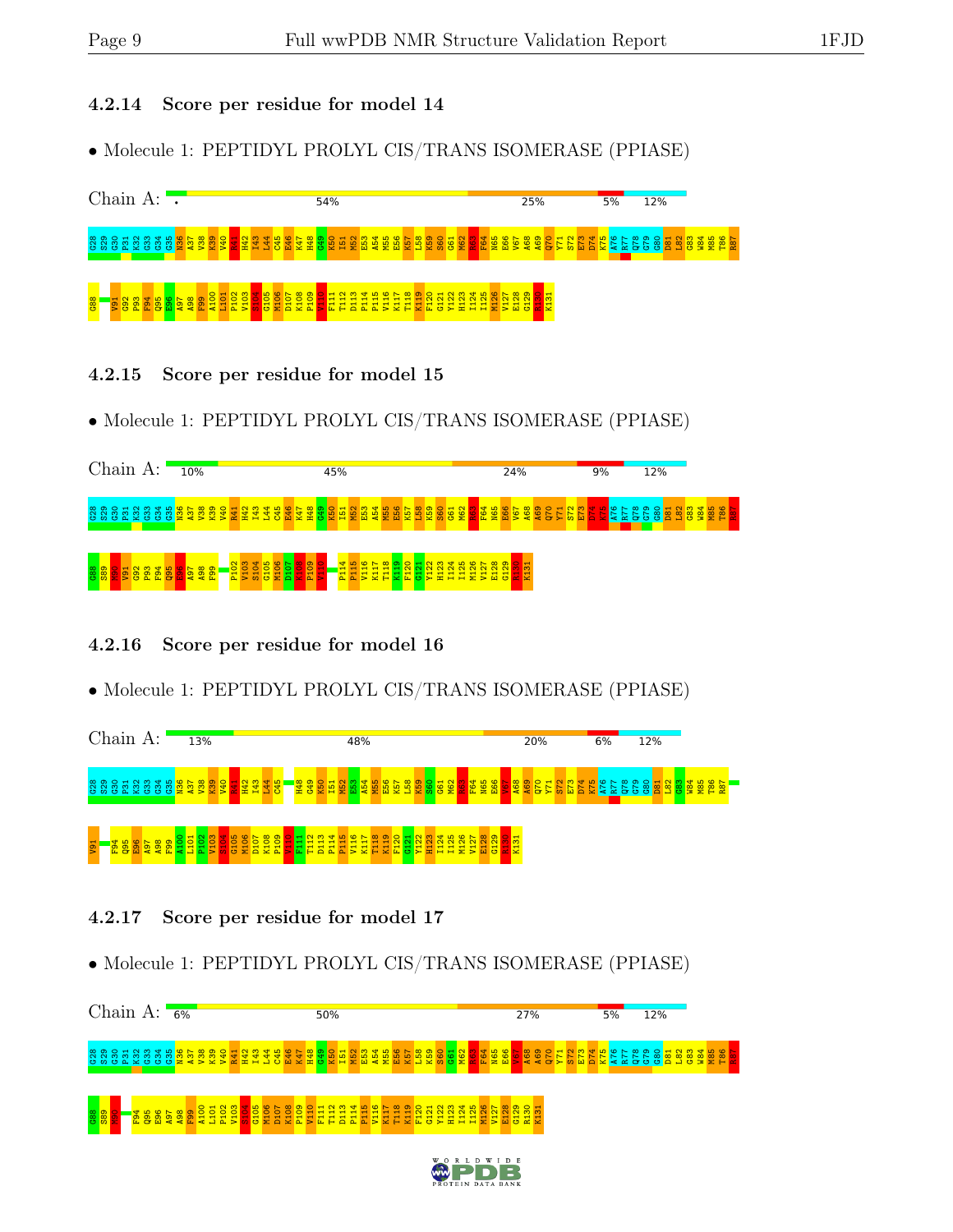#### 4.2.18 Score per residue for model 18

• Molecule 1: PEPTIDYL PROLYL CIS/TRANS ISOMERASE (PPIASE)



- 4.2.19 Score per residue for model 19
- Molecule 1: PEPTIDYL PROLYL CIS/TRANS ISOMERASE (PPIASE)



#### 4.2.20 Score per residue for model 20 (medoid)



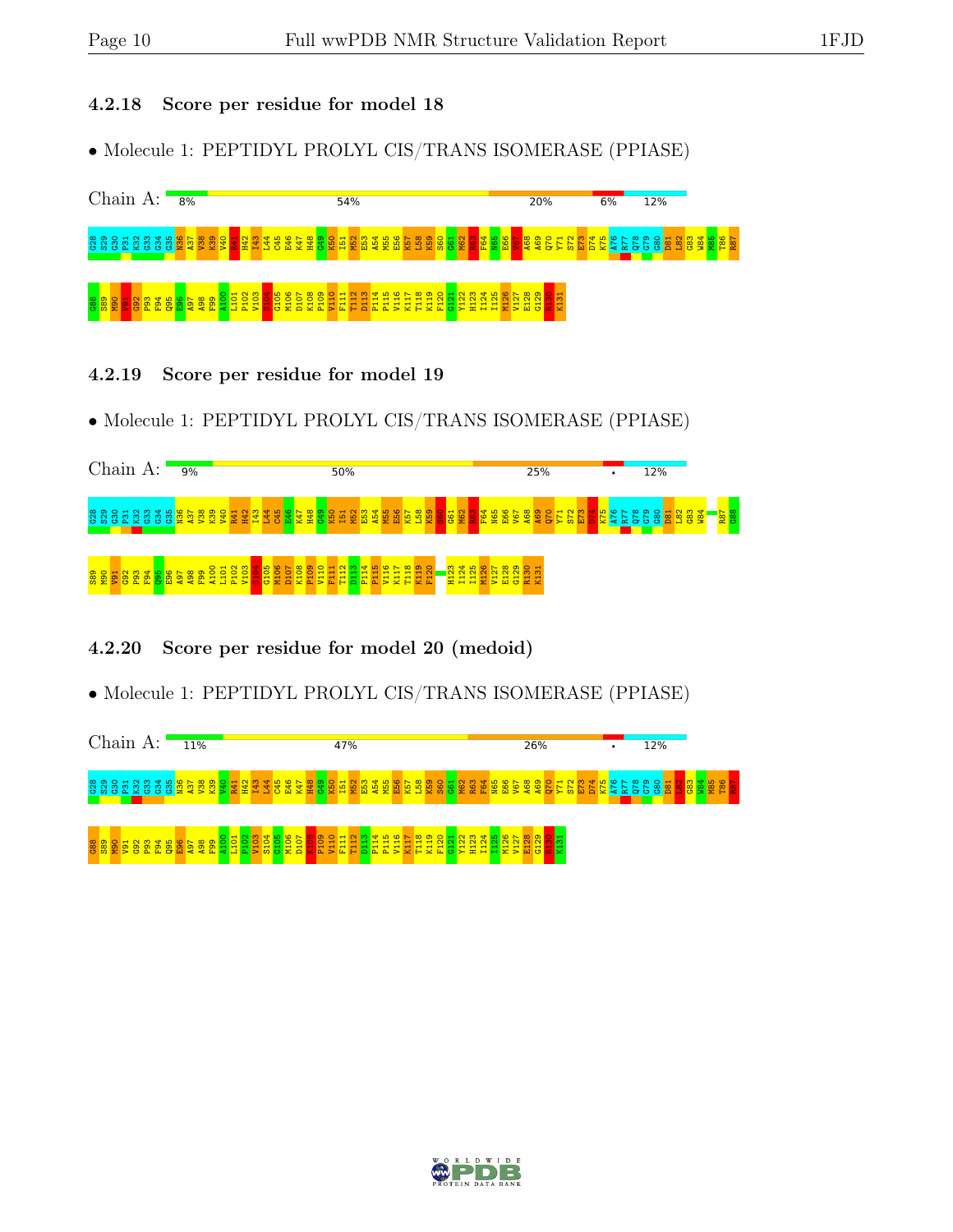# 5 Refinement protocol and experimental data overview  $\odot$

The models were refined using the following method: Simulated annealing method starting with an extended strand.

Of the 100 calculated structures, 20 were deposited, based on the following criterion: structures with the lowest energy.

The following table shows the software used for structure solution, optimisation and refinement.

| Software name   Classification |                        | Version |  |
|--------------------------------|------------------------|---------|--|
| $\overline{X}$ -PLOR           | structure solution 3.1 |         |  |
| X-PLOR                         | refinement             | -3.1    |  |

No chemical shift data was provided.

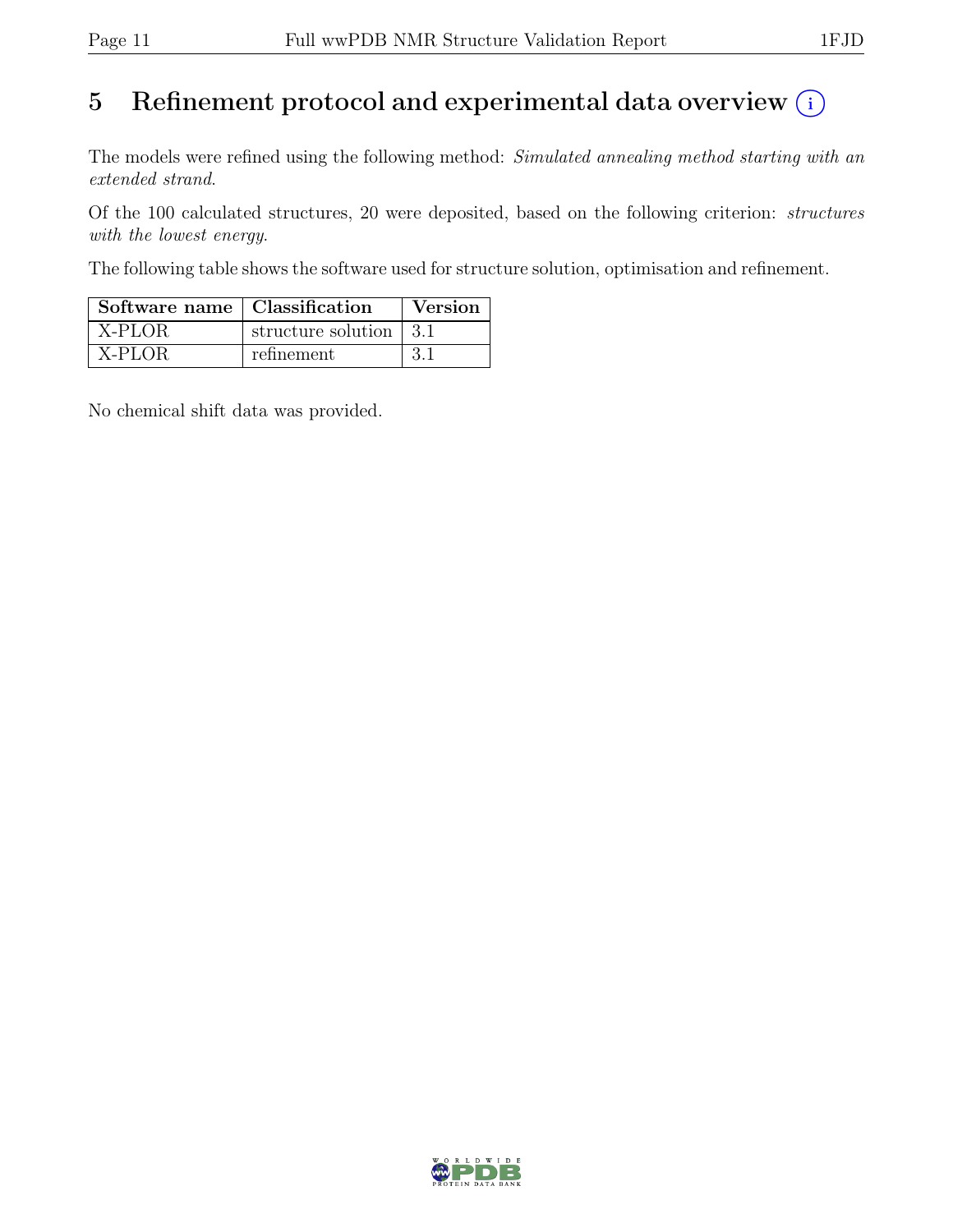# 6 Model quality  $(i)$

### 6.1 Standard geometry  $(i)$

There are no covalent bond-length or bond-angle outliers.

Chiral center outliers are detected by calculating the chiral volume of a chiral center and verifying if the center is modelled as a planar moiety or with the opposite hand. A planarity outlier is detected by checking planarity of atoms in a peptide group, atoms in a mainchain group or atoms of a sidechain that are expected to be planar.

|  | Mol   Chain   Chirality   Planarity |               |
|--|-------------------------------------|---------------|
|  | $0.0 \pm 0.0$                       | $3.9 \pm 0.4$ |
|  |                                     |               |

There are no bond-length outliers.

There are no bond-angle outliers.

There are no chirality outliers.

All unique planar outliers are listed below. They are sorted by the frequency of occurrence in the ensemble.

| $Mol$   Chain   Res   Type |     |                  | Group     | Models (Total) |
|----------------------------|-----|------------------|-----------|----------------|
|                            | 63  | ARG <sub>2</sub> | Sidechain |                |
|                            | 87  | $\rm{ARG}$       | Sidechain |                |
|                            |     | $\rm{ARG}$       | Sidechain |                |
|                            | 130 | ARG <sub>1</sub> | Sidechain |                |

### 6.2 Too-close contacts  $(i)$

In the following table, the Non-H and H(model) columns list the number of non-hydrogen atoms and hydrogen atoms in each chain respectively. The H(added) column lists the number of hydrogen atoms added and optimized by MolProbity. The Clashes column lists the number of clashes averaged over the ensemble.

| Mol |       | $\vert$ Chain $\vert$ Non-H $\vert$ H(model) $\vert$ H(added) $\vert$ Clashes |       |            |
|-----|-------|-------------------------------------------------------------------------------|-------|------------|
|     | 716   | 725                                                                           | 725   | $172 + 11$ |
| All | 14320 | 14500                                                                         | 14500 | 3435       |

The all-atom clashscore is defined as the number of clashes found per 1000 atoms (including hydrogen atoms). The all-atom clashscore for this structure is 119.

All unique clashes are listed below, sorted by their clash magnitude.

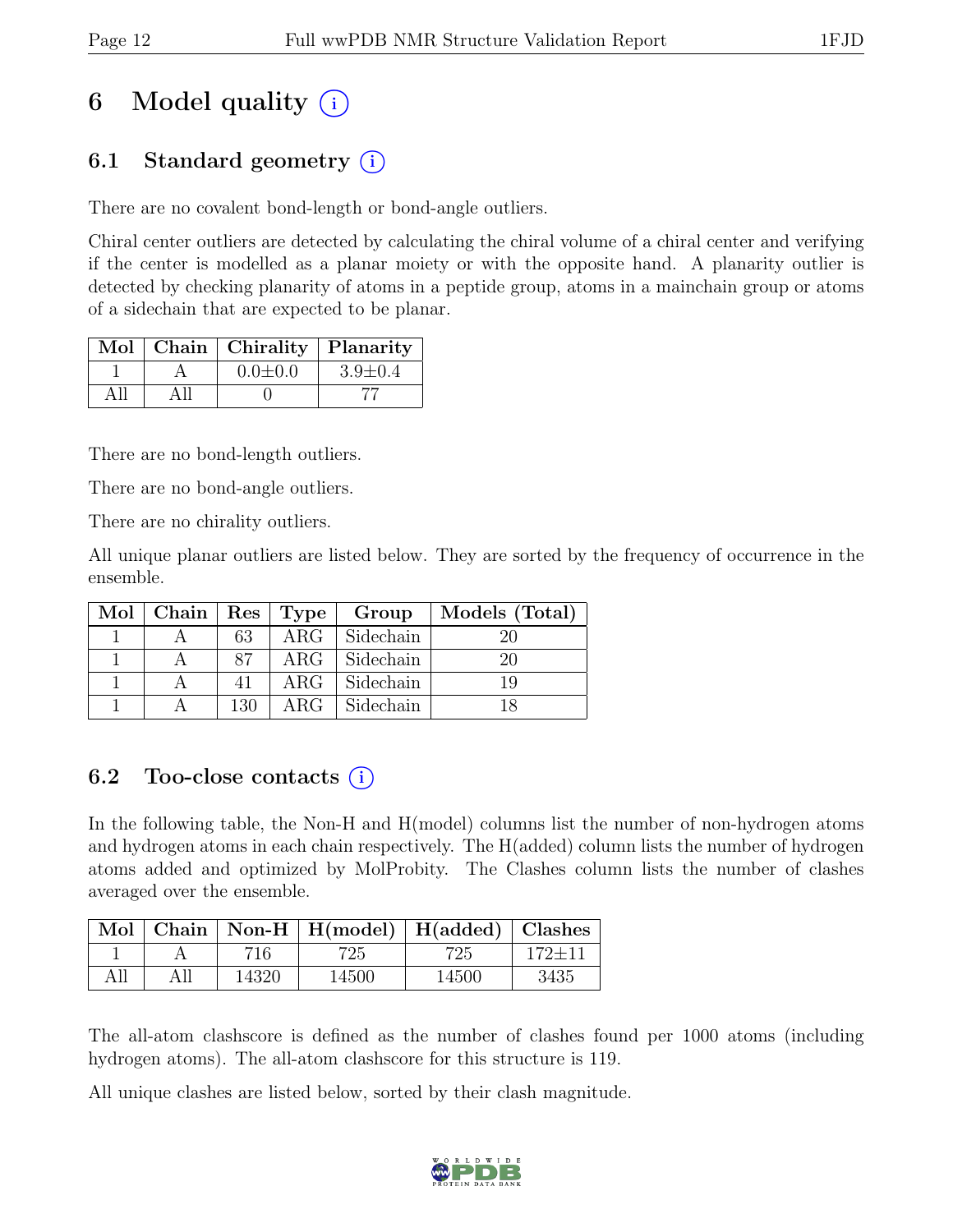| Atom-1<br>Atom-2                                                        | <b>Models</b>    |                 |
|-------------------------------------------------------------------------|------------------|-----------------|
| $Clash(\AA)$<br>Distance(A)                                             | Worst            | Total           |
| 1:A:110:VAL:HG12<br>1:A:101:LEU:HD13<br>1.11<br>1.16                    | 10               | $\mathbf{1}$    |
| 1:A:44:LEU:HD12<br>1: A:45: CYS:N<br>1.08<br>1.63                       | 8                | 11              |
| 1: A:67: VAL: HG12<br>1: A:71:TYR:CE2<br>1.05<br>1.84                   | 17               | 9               |
| 1.85<br>1:A:44:LEU:HD22<br>1:A:123:HIS:CE1<br>1.04                      | 19               | $\overline{4}$  |
| 1.29<br>1:A:40:VAL:HG12<br>1:A:127:VAL:HG22<br>1.04                     | $\mathbf{1}$     | $\overline{3}$  |
| 1:A:98:ALA:HB1<br>1:A:127:VAL:HG21<br>1.04<br>1.30                      | 16               | $6\phantom{.}$  |
| 1:A:37:ALA:HB2<br>1: A:86:THR:HG23<br>1.04<br>1.30                      | $\overline{7}$   | $\mathbf{1}$    |
| 1:A:106:MET:HE3<br>1:A:107:ASP:N<br>1.01<br>1.70                        | 9                | 3               |
| 1:A:42:HIS:CD2<br>1:A:82:LEU:HD13<br>0.98<br>1.93                       | $\bf 5$          | $\overline{5}$  |
| 1:A:124:ILE:HG23<br>1.88<br>1:A:114:PRO:CB<br>0.98                      | $\overline{3}$   | 19              |
| 1: A:40: VAL: CG2<br>1:A:125:ILE:HG23<br>0.97<br>1.90                   | 10               | $\overline{3}$  |
| 1:A:101:LEU:HD12<br>1:A:110:VAL:HG21<br>0.97<br>1.37                    | 14               | 1               |
| 0.93<br>1.92<br>1:A:40:VAL:CG1<br>1:A:127:VAL:HG22                      | 15               | $\overline{2}$  |
| 1.64<br>1:A:43:ILE:O<br>1:A:44:LEU:HD23<br>0.93                         | 13               | $\overline{2}$  |
| 1: A:86:THR:HG22<br>$\overline{1.63}$<br>1: A:36: ASN:O<br>0.92         | 12               | 10              |
| 1:A:110:VAL:HG13<br>1: A:112:THR:HG22<br>0.92<br>1.41                   | $\boldsymbol{9}$ | $\mathbf{1}$    |
| 0.91<br>1:A:114:PRO:HB3<br>1:A:124:ILE:HG23<br>$\overline{1.40}$        | $\overline{6}$   | 18              |
| 1:A:38:VAL:CG2<br>1:A:40:VAL:HG13<br>0.91<br>1.96                       | 18               | $\overline{2}$  |
| 1:A:103:VAL:HG12<br>1:A:127:VAL:HG22<br>0.89<br>1.42                    | 11               | $\overline{2}$  |
| 1:A:114:PRO:HB2<br>1:A:124:ILE:HG23<br>0.88<br>1.45                     | $\overline{4}$   | 14              |
| 0.88<br>1:A:103:VAL:HG22<br>1:A:127:VAL:C<br>1.89                       | 16               | $\overline{2}$  |
| 1:A:116:VAL:HG13<br>0.88<br>1.67<br>1:A:114:PRO:O                       | 17               | $\overline{18}$ |
| 1:A:42:HIS:NE2<br>1:A:82:LEU:HD12<br>0.87<br>1.85                       | 11               | $\overline{2}$  |
| 1:A:100:ALA:HB3<br>1: A:96: GLU:O<br>0.86<br>1.70                       | $\overline{7}$   | 11              |
| 1:A:101:LEU:CD1<br>1:A:110:VAL:HG11<br>0.86<br>2.01                     | 14               | $\mathbf{1}$    |
| 1:A:38:VAL:HG22<br>1:A:40:VAL:HG13<br>0.85<br>1.46                      | 18               | $\mathbf{1}$    |
| 1:A:58:LEU:HD12<br>1: A:62:MET:CE<br>0.84<br>2.02                       | 18               | $\mathbf{1}$    |
| 1:A:102:PRO:HD2<br>$1:A:110:\overline{\text{VAL}:HG21}$<br>0.84<br>1.49 | $\mathbf{1}$     | $\overline{3}$  |
| 1:A:67:VAL:HG12<br>1:A:71:TYR:CD2<br>0.84<br>2.06                       | 17               | 6               |
| 1: A:110: VAL: CG2<br>1: A:112:THR:HG22<br>0.83<br>2.03                 | $\overline{4}$   | $\mathbf{1}$    |
| 1: A: 101: LEU: CD1<br>1:A:110:VAL:HG12<br>0.83<br>2.03                 | 10               | $\mathbf{1}$    |
| 1: A:66: GLU:O<br>1:A:69:ALA:HB3<br>0.83<br>1.72                        | $\overline{5}$   | 20              |
| 1:A:38:VAL:HB<br>1:A:127:VAL:HG23<br>0.83<br>1.46                       | 12               | $\overline{2}$  |
| 1: A:62:MET:HE2<br>1:A:67:VAL:HG11<br>0.82<br>1.51                      | 18               | $\overline{2}$  |
| 1:A:103:VAL:HG22<br>1:A:127:VAL:O<br>0.82<br>1.74                       | 16               | $\overline{2}$  |
| 1:A:98:ALA:HB1<br>1:A:127:VAL:CG2<br>0.82<br>2.04                       | 9                | 6               |
| 1:A:103:VAL:HG12<br>1:A:127:VAL:HG12<br>0.82<br>1.47                    | 14               | 3               |
| 1:A:37:ALA:HB2<br>1: A:86:THR:CG2<br>0.82<br>2.03                       | $\overline{7}$   | 3               |
| 1:A:44:LEU:HD12<br>1: A:44:LEU:C<br>0.82<br>1.94                        | $\overline{3}$   | 8               |
| 1:A:40:VAL:HG12<br>1:A:127:VAL:CG2<br>0.81<br>2.05                      | $\mathbf{1}$     | $\overline{2}$  |
| 1:A:82:LEU:HD12<br>1: A:82: LEU:O<br>0.81<br>1.76                       | 10               | $\overline{3}$  |
| 1:A:42:HIS:CD2<br>1:A:82:LEU:HD22<br>0.81<br>2.10                       | 8                | $\mathbf{1}$    |

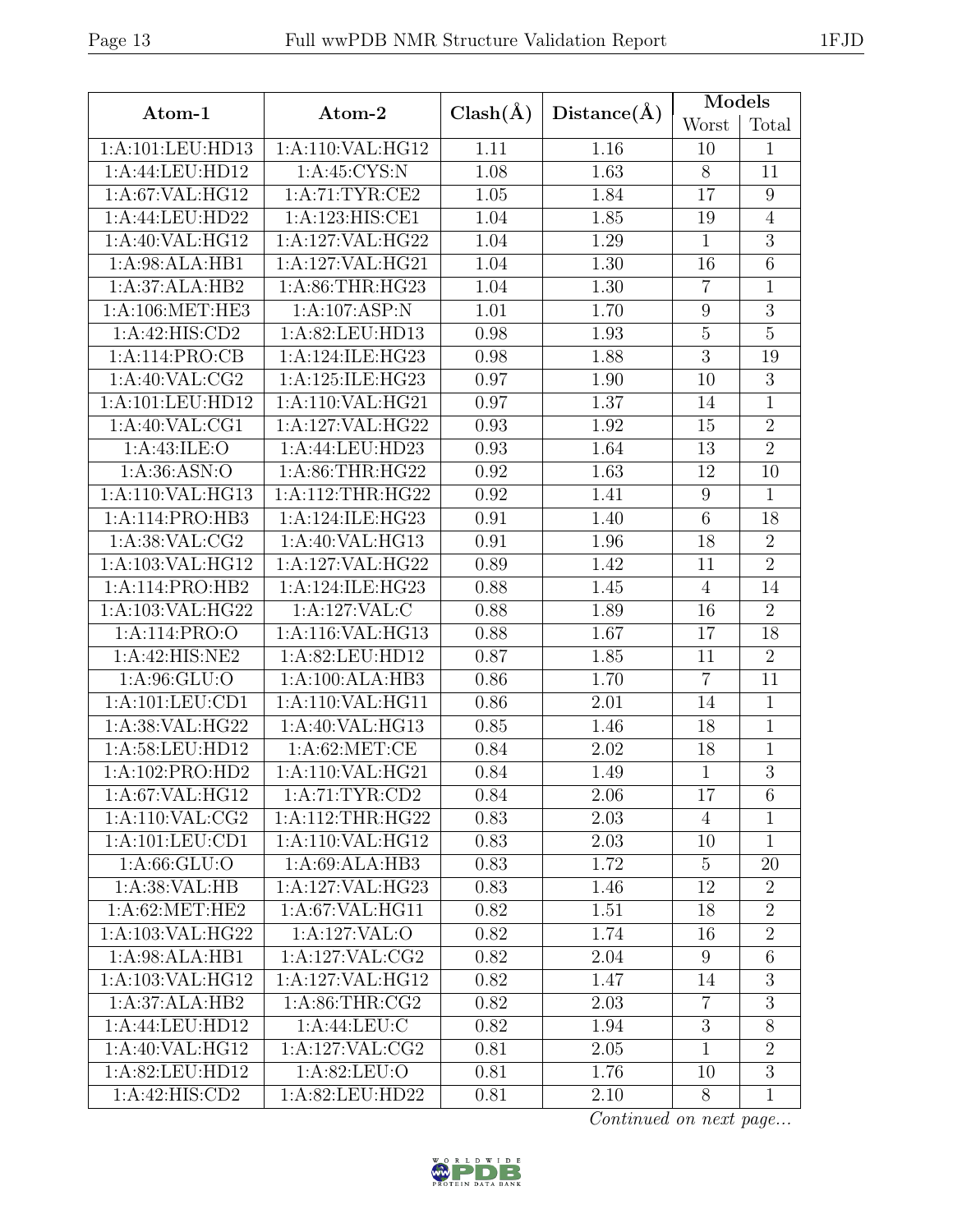| Continuation precious page   |                            |              | Distance(A) | Models           |                  |  |
|------------------------------|----------------------------|--------------|-------------|------------------|------------------|--|
| Atom-1                       | Atom-2                     | $Clash(\AA)$ |             | Worst            | Total            |  |
| 1:A:42:HIS:NE2               | 1:A:82:LEU:HD13            | 0.81         | 1.91        | 9                | $\overline{2}$   |  |
| 1:A:101:LEU:HD22             | 1:A:110:VAL:HG21           | 0.81         | 1.51        | 9                | $\mathbf{1}$     |  |
| 1:A:101:LEU:HD13             | 1:A:110:VAL:CG1            | 0.81         | 2.04        | 10               | $\overline{3}$   |  |
| 1:A:103:VAL:HA               | 1:A:127:VAL:HG13           | 0.81         | 1.52        | 11               | $\overline{4}$   |  |
| 1:A:54:ALA:O                 | 1:A:58:LEU:HD13            | 0.80         | 1.77        | 12               | 12               |  |
| 1:A:101:LEU:HD13             | 1:A:110:VAL:CG2            | 0.79         | 2.06        | $\overline{2}$   | $\mathbf{1}$     |  |
| 1:A:42:HIS:CD2               | 1:A:82:LEU:HD12            | 0.79         | 2.12        | 20               | $\overline{1}$   |  |
| 1:A:116:VAL:HG23             | 1:A:123:HIS:NE2            | 0.78         | 1.93        | $\,6\,$          | $\boldsymbol{9}$ |  |
| 1:A:110:VAL:HG21             | 1:A:112:THR:HG22           | 0.78         | 1.55        | $\overline{4}$   | $\overline{1}$   |  |
| 1:A:97:ALA:O                 | 1:A:101:LEU:HD12           | 0.77         | 1.79        | $\sqrt{2}$       | $\overline{4}$   |  |
| 1:A:110:VAL:HG12             | 1:A:112:THR:HG22           | 0.77         | $1.57\,$    | $\mathbf{1}$     | $\overline{1}$   |  |
| 1:A:54:ALA:O                 | 1:A:58:LEU:HD12            | 0.77         | 1.80        | $\boldsymbol{9}$ | $\overline{5}$   |  |
| 1:A:110:VAL:HG13             | 1:A:111:PHE:N              | 0.77         | 1.95        | 14               | 12               |  |
| 1: A:65: ASN:O               | 1:A:68:ALA:HB3             | 0.76         | 1.79        | $6\,$            | $\overline{4}$   |  |
| 1:A:103:VAL:HG12             | 1:A:127:VAL:HG11           | 0.76         | 1.56        | 13               | $\overline{2}$   |  |
| 1:A:37:ALA:O                 | 1:A:130:ARG:HA             | 0.76         | 1.80        | 14               | $\overline{20}$  |  |
| $1:A:\overline{58:LEU:HD12}$ | 1: A:62:MET:HE1            | 0.76         | 1.58        | 18               | $\mathbf{1}$     |  |
| 1:A:67:VAL:HG23              | 1:A:68:ALA:H               | 0.76         | 1.41        | 11               | 15               |  |
| 1:A:58:LEU:HD23              | 1:A:64:PHE:CE2             | 0.75         | $2.15\,$    | 13               | $\overline{2}$   |  |
| 1:A:116:VAL:HG22             | 1: A: 123: HIS: O          | 0.75         | 1.81        | 18               | $\overline{4}$   |  |
| 1: A:38: VAL:HB              | 1:A:127:VAL:HG13           | 0.75         | 1.59        | 9                | 11               |  |
| 1:A:48:HIS:CD2               | 1:A:51:ILE:HG21            | 0.75         | 2.17        | 10               | $\mathbf{1}$     |  |
| 1:A:48:HIS:O                 | 1:A:51:ILE:HG22            | 0.74         | 1.83        | 13               | 10               |  |
| 1:A:91:VAL:HG22              | 1: A:92: GLY:N             | 0.74         | 1.97        | $\mathbf{1}$     | $\overline{2}$   |  |
| 1:A:91:VAL:HG12              | 1:A:93:PRO:HD2             | 0.74         | 1.57        | $\overline{4}$   | $\overline{2}$   |  |
| 1:A:91:VAL:HG13              | 1: A:92: GLY:N             | 0.74         | 1.97        | 19               | $\overline{1}$   |  |
| 1:A:44:LEU:CD1               | $1: A:45:CYS:\overline{N}$ | 0.73         | 2.50        | $8\,$            | $\overline{5}$   |  |
| 1:A:67:VAL:HG22              | 1:A:68:ALA:N               | 0.72         | 1.98        | $\overline{9}$   | $\overline{1}$   |  |
| 1:A:94:PHE:CD2               | 1:A:125:ILE:HD11           | 0.72         | 2.19        | 19               | $\mathbf{1}$     |  |
| 1:A:94:PHE:CE1               | 1:A:125:ILE:HD11           | 0.72         | 2.20        | $\overline{5}$   | $\overline{3}$   |  |
| 1:A:70:GLN:NE2               | 1: A:70: GLN: HA           | 0.71         | 1.99        | 17               | 11               |  |
| 1:A:38:VAL:HG12              | 1:A:130:ARG:HB3            | 0.71         | 1.59        | $\overline{7}$   | $\overline{4}$   |  |
| 1: A:63: ARG:O               | 1: A:67: VAL: HG22         | 0.71         | 1.86        | $\sqrt{2}$       | 15               |  |
| 1: A:98: ALA:CB              | 1:A:127:VAL:HG21           | 0.71         | 2.14        | 16               | $\overline{2}$   |  |
| 1:A:43:ILE:HD12              | 1:A:58:LEU:HD11            | 0.70         | 1.60        | 19               | $\overline{2}$   |  |
| 1: A:91: VAL: HG12           | 1:A:94:PHE:HB3             | 0.70         | 1.63        | 13               | $\overline{2}$   |  |
| 1:A:42:HIS:HB3               | 1:A:82:LEU:HD21            | 0.70         | 1.63        | 3                | $\mathbf{1}$     |  |
| 1:A:42:HIS:CG                | 1:A:82:LEU:HD13            | 0.70         | 2.21        | $\overline{5}$   | $\mathbf{1}$     |  |
| 1:A:48:HIS:CE1               | 1:A:122:TYR:CB             | 0.70         | 2.74        | 10               | $\mathbf{1}$     |  |
| 1: A:38: VAL: CG2            | 1:A:127:VAL:HG23           | 0.70         | 2.17        | 18               | $\mathbf{1}$     |  |
| 1:A:98:ALA:HB2               | 1:A:125:ILE:HG21           | 0.70         | 1.61        | 12               | 12               |  |

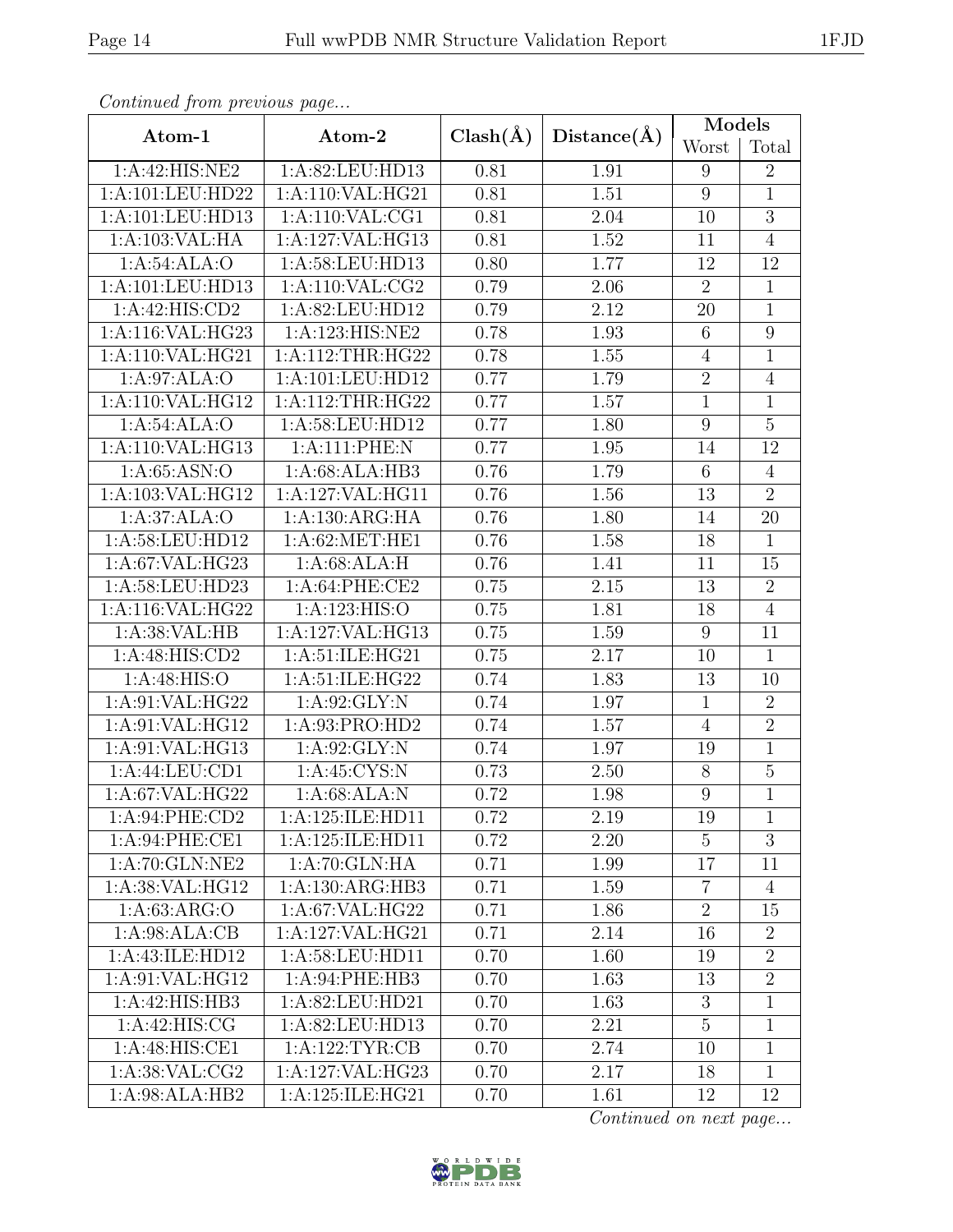| Continueu from pretious page |                    |              |             | Models           |                |  |
|------------------------------|--------------------|--------------|-------------|------------------|----------------|--|
| Atom-1                       | Atom-2             | $Clash(\AA)$ | Distance(A) | Worst            | Total          |  |
| 1:A:38:VAL:CG2               | 1:A:127:VAL:HG13   | 0.70         | 2.16        | 16               | 3              |  |
| 1:A:43:ILE:CD1               | 1:A:58:LEU:HD11    | 0.70         | 2.17        | 19               | $\overline{2}$ |  |
| 1:A:103:VAL:HG23             | 1:A:128:GLU:HA     | 0.70         | 1.63        | 17               | $\mathbf{1}$   |  |
| 1:A:48:HIS:CD2               | 1: A:122: TYR: CD2 | 0.70         | 2.80        | 20               | $\overline{4}$ |  |
| 1:A:101:LEU:HD13             | 1:A:110:VAL:HG11   | 0.70         | 1.64        | 14               | $\overline{2}$ |  |
| 1:A:94:PHE:CD1               | 1:A:125:ILE:HD11   | 0.69         | 2.22        | 15               | $\overline{4}$ |  |
| 1:A:38:VAL:HG12              | 1:A:130:ARG:CB     | 0.69         | 2.17        | $\overline{7}$   | $\overline{4}$ |  |
| 1: A: 43: ILE: HA            | 1:A:72:SER:HA      | 0.69         | 1.63        | 18               | $\bf 5$        |  |
| 1:A:101:LEU:HD12             | 1: A: 101: LEU: C  | 0.69         | 2.08        | 10               | $\overline{1}$ |  |
| 1:A:37:ALA:HB3               | 1:A:131:LYS:HB2    | 0.69         | 1.62        | $\mathbf{1}$     | $\overline{2}$ |  |
| 1:A:42:HIS:CE1               | 1:A:94:PHE:CE2     | 0.69         | 2.80        | $\overline{4}$   | $\overline{4}$ |  |
| 1:A:102:PRO:CD               | 1:A:110:VAL:HG21   | 0.69         | 2.18        | 18               | $\overline{2}$ |  |
| 1:A:44:LEU:HD23              | 1:A:73:GLU:HB3     | 0.69         | 1.62        | $\sqrt{4}$       | $\overline{2}$ |  |
| 1:A:54:ALA:O                 | 1: A:58:LEU:HD22   | 0.68         | 1.88        | $8\,$            | $\overline{1}$ |  |
| 1:A:37:ALA:O                 | 1:A:131:LYS:N      | 0.68         | 2.26        | 14               | $\overline{2}$ |  |
| 1: A:94:PHE:CE2              | 1:A:125:ILE:HD11   | 0.68         | 2.22        | 19               | $\overline{1}$ |  |
| 1:A:42:HIS:CE1               | 1:A:94:PHE:CZ      | 0.68         | 2.80        | $\overline{4}$   | $\overline{2}$ |  |
| 1:A:44:LEU:HD22              | 1:A:123:HIS:ND1    | 0.68         | 2.04        | 17               | $\overline{3}$ |  |
| $1:A:\overline{44:LEU:CD2}$  | 1:A:123:HIS:CB     | 0.68         | 2.72        | $\overline{7}$   | $\overline{4}$ |  |
| 1:A:44:LEU:HD11              | 1:A:73:GLU:OE2     | 0.68         | 1.89        | $8\,$            | $\mathbf{1}$   |  |
| 1:A:104:SER:O                | 1:A:110:VAL:HG13   | 0.68         | 1.89        | 13               | $\overline{2}$ |  |
| 1:A:38:VAL:HG12              | 1:A:130:ARG:HG2    | 0.68         | 1.66        | 10               | $\overline{3}$ |  |
| 1:A:116:VAL:HG21             | 1:A:125:ILE:HD11   | 0.67         | 1.65        | 12               | $\mathbf{1}$   |  |
| 1:A:101:LEU:HD13             | 1:A:110:VAL:HG22   | 0.67         | 1.67        | $\overline{2}$   | $\overline{1}$ |  |
| 1:A:108:LYS:N                | 1:A:109:PRO:HD3    | 0.67         | 2.05        | $\boldsymbol{9}$ | $8\,$          |  |
| 1:A:101:LEU:HD12             | 1: A:110: VAL: CG2 | 0.67         | 2.16        | 14               | $\overline{1}$ |  |
| 1:A:43:ILE:HG21              | 1:A:124:ILE:HD12   | 0.67         | 1.67        | $\overline{7}$   | $8\,$          |  |
| 1:A:97:ALA:C                 | 1:A:101:LEU:HD12   | 0.67         | 2.10        | $\overline{8}$   | $\overline{2}$ |  |
| $1: A:90:MET:C$              | 1: A:91: VAL: HG23 | 0.67         | 2.10        | 11               | $\overline{2}$ |  |
| 1: A:39: LYS: CB             | 1: A: 128: GLU:O   | 0.67         | 2.42        | 19               | 19             |  |
| 1:A:44:LEU:HD12              | 1: A:45: CYS:H     | 0.67         | 1.49        | 1                | $6\,$          |  |
| 1: A:64:PHE:O                | 1:A:68:ALA:HB2     | 0.67         | 1.90        | $8\,$            | $\overline{3}$ |  |
| 1:A:101:LEU:HD22             | 1: A:110: VAL: CG2 | 0.67         | 2.19        | 9                | $\overline{3}$ |  |
| 1: A:106: MET:HE1            | 1:A:107:ASP:N      | 0.66         | 2.04        | $\overline{4}$   | $\mathbf{1}$   |  |
| 1:A:51:ILE:HG23              | 1: A:52:MET:HG3    | 0.66         | 1.66        | 16               | $\overline{2}$ |  |
| 1: A:91: VAL: HG12           | 1:A:94:PHE:HB2     | 0.66         | 1.66        | 12               | $\overline{1}$ |  |
| 1:A:43:ILE:HG23              | 1:A:72:SER:HB2     | 0.66         | 1.67        | 13               | $\overline{3}$ |  |
| 1:A:44:LEU:O                 | 1: A:71: TYR:O     | 0.66         | 2.14        | 18               | 9              |  |
| 1: A: 103: VAL: O            | 1: A:104: SER:CB   | 0.66         | 2.44        | 11               | 11             |  |
| 1:A:102:PRO:HD2              | 1:A:110:VAL:HG23   | 0.66         | 1.67        | 12               | $\mathbf{1}$   |  |
| 1:A:38:VAL:HG23              | 1:A:40:VAL:HG13    | 0.66         | 1.68        | 15               | $\overline{5}$ |  |

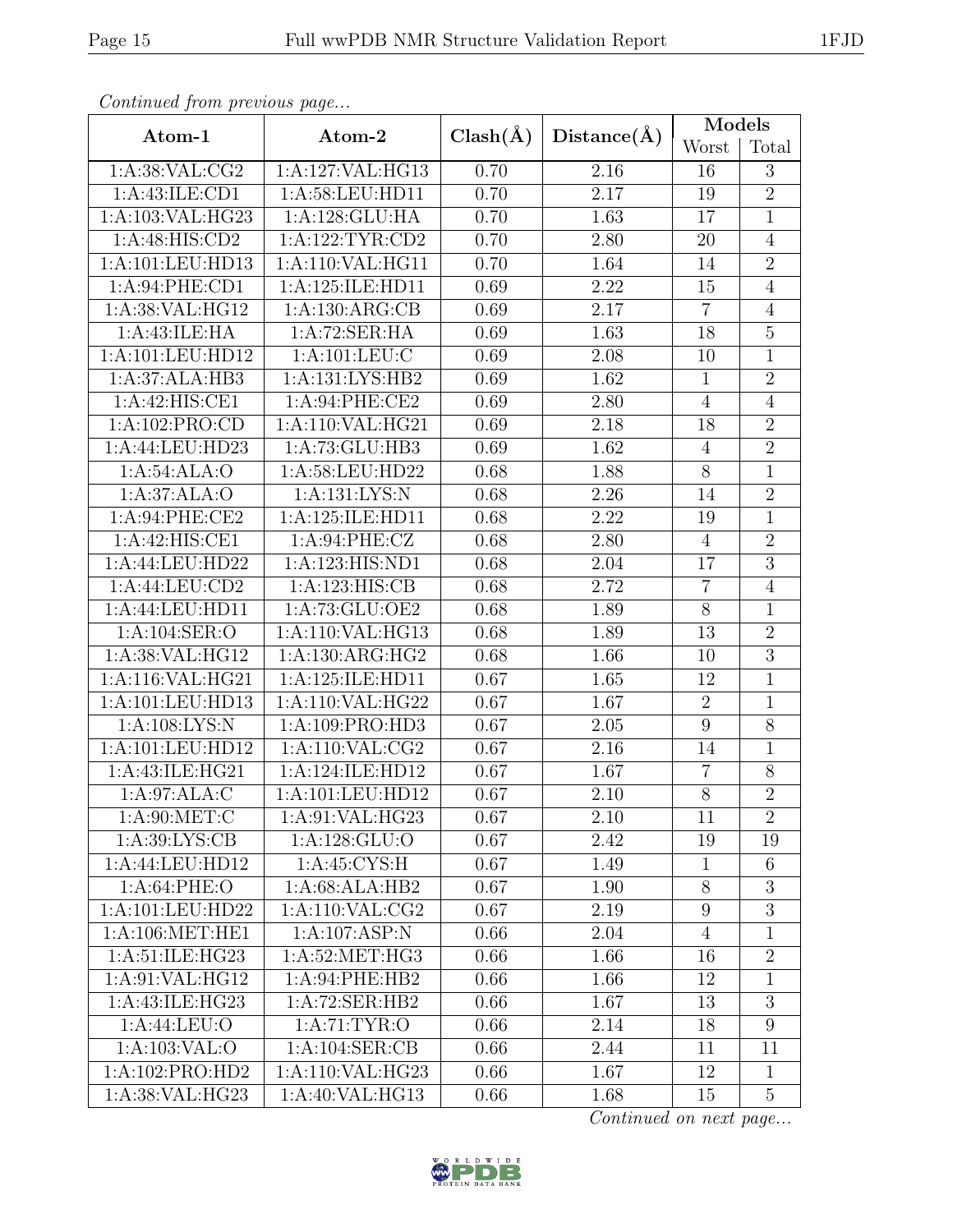| Continued from previous page |                            |              |                   | Models          |                |  |
|------------------------------|----------------------------|--------------|-------------------|-----------------|----------------|--|
| Atom-1                       | Atom-2                     | $Clash(\AA)$ | Distance(A)       | Worst           | Total          |  |
| 1:A:116:VAL:CG2              | 1:A:123:HIS:CE1            | 0.66         | 2.79              | 1               | 9              |  |
| 1:A:44:LEU:HD23              | 1:A:73:GLU:CB              | 0.65         | 2.21              | $\overline{4}$  | $\overline{2}$ |  |
| 1:A:110:VAL:HG21             | 1: A:112:THR:CG2           | 0.65         | 2.20              | $\overline{4}$  | $\mathbf{1}$   |  |
| 1:A:48:HIS:NE2               | 1:A:122:TYR:CD1            | 0.65         | 2.65              | 13              | $\overline{3}$ |  |
| 1:A:42:HIS:CD2               | 1:A:82:LEU:HD23            | 0.65         | 2.26              | $\overline{4}$  | $\mathbf 1$    |  |
| 1:A:94:PHE:CE1               | 1:A:123:HIS:CE1            | 0.65         | 2.84              | 12              | $\overline{3}$ |  |
| 1:A:67:VAL:HG23              | 1:A:68:ALA:N               | 0.65         | 2.07              | $\mathbf{1}$    | 16             |  |
| 1: A:49: GLY:O               | 1: A:52:MET:HE1            | 0.65         | 1.91              | 16              | $\overline{4}$ |  |
| 1: A:39: LYS: HB2            | $1:A:\overline{128:GLU:O}$ | 0.65         | 1.90              | 13              | 20             |  |
| 1:A:55:MET:HE3               | 1:A:114:PRO:HG2            | 0.65         | 1.68              | 17              | $\mathbf{1}$   |  |
| 1:A:123:HIS:N                | 1:A:123:HIS:CD2            | 0.65         | 2.64              | 13              | $\overline{3}$ |  |
| 1:A:91:VAL:HG12              | 1: A:94:PHE:CB             | 0.65         | 2.22              | 13              | $\overline{2}$ |  |
| 1:A:114:PRO:O                | 1:A:123:HIS:O              | 0.65         | 2.15              | $\overline{7}$  | 20             |  |
| 1:A:42:HIS:CE1               | 1: A:75: LYS: CG           | 0.64         | 2.80              | $\overline{7}$  | $\overline{2}$ |  |
| 1:A:57:LYS:HB3               | 1:A:67:VAL:HG11            | 0.64         | 1.69              | $\,6\,$         | $\overline{1}$ |  |
| 1:A:44:LEU:HD12              | 1:A:73:GLU:OE1             | 0.64         | 1.92              | 18              | $\overline{1}$ |  |
| 1:A:37:ALA:HB3               | 1:A:131:LYS:HG3            | 0.64         | 1.68              | 19              | $\overline{1}$ |  |
| 1:A:84:TRP:CZ3               | $1:A:\overline{129:GLY:O}$ | 0.64         | 2.50              | $\mathbf{1}$    | 12             |  |
| 1:A:44:LEU:C                 | 1:A:44:LEU:CD1             | 0.64         | 2.66              | $\overline{3}$  | $\overline{6}$ |  |
| 1:A:101:LEU:CD1              | 1:A:110:VAL:HG21           | 0.64         | 2.19              | 14              | 1              |  |
| 1:A:42:HIS:CD2               | 1:A:82:LEU:CD1             | 0.64         | 2.81              | 20              | $\overline{7}$ |  |
| 1:A:44:LEU:HD22              | 1:A:123:HIS:CB             | 0.64         | 2.23              | $\overline{7}$  | $\overline{2}$ |  |
| 1:A:43:ILE:HG23              | 1:A:72:SER:CB              | 0.64         | $\overline{2.22}$ | 13              | $\overline{3}$ |  |
| 1: A:45: CYS:O               | 1: A:48: HIS:N             | 0.63         | 2.30              | 15              | $\overline{6}$ |  |
| 1:A:103:VAL:HG12             | 1: A: 127: VAL: CG1        | 0.63         | 2.22              | 13              | $\overline{4}$ |  |
| 1:A:40:VAL:HG23              | 1:A:125:ILE:HG23           | 0.63         | 1.66              | 13              | $\overline{4}$ |  |
| 1:A:52:MET:HE3               | 1:A:56:GLU:HB2             | 0.63         | 1.69              | 15              | $\overline{2}$ |  |
| 1:A:44:LEU:C                 | 1:A:44:LEU:HD12            | 0.63         | 2.14              | 16              | $\overline{1}$ |  |
| 1:A:98:ALA:HB2               | 1:A:125:ILE:CG2            | 0.63         | 2.23              | 18              | $\mathbf{1}$   |  |
| 1:A:42:HIS:CD2               | 1:A:82:LEU:HD11            | 0.63         | 2.28              | 13              | 3              |  |
| 1:A:103:VAL:CG1              | 1:A:127:VAL:HG22           | 0.62         | 2.20              | 11              | 1              |  |
| 1:A:116:VAL:HG21             | 1:A:125:ILE:HD12           | 0.62         | 1.71              | 16              | $8\,$          |  |
| 1:A:101:LEU:HD12             | 1:A:102:PRO:O              | 0.62         | 1.93              | 10              | $\mathbf{1}$   |  |
| 1:A:44:LEU:HD12              | 1:A:73:GLU:CB              | 0.62         | 2.24              | $6\phantom{.}6$ | $\mathbf 1$    |  |
| 1:A:82:LEU:HD12              | 1: A:82: LEU: C            | 0.62         | 2.14              | 10              | $\mathbf{1}$   |  |
| 1: A:82: LEU: C              | 1:A:82:LEU:HD12            | 0.62         | 2.14              | 15              | $\overline{1}$ |  |
| 1:A:73:GLU:O                 | 1:A:74:ASP:CB              | 0.62         | 2.46              | 8               | 12             |  |
| 1:A:42:HIS:CD2               | 1:A:42:HIS:N               | 0.62         | 2.66              | $9\phantom{.0}$ | $\overline{5}$ |  |
| 1:A:121:GLY:O                | 1:A:123:HIS:CE1            | 0.62         | 2.52              | 17              | $\mathbf{3}$   |  |
| 1:A:42:HIS:CG                | 1:A:82:LEU:HD12            | 0.62         | 2.29              | $\overline{7}$  | $\mathbf 1$    |  |
| 1:A:48:HIS:NE2               | 1:A:122:TYR:CB             | 0.62         | 2.62              | 17              | $\mathbf{1}$   |  |

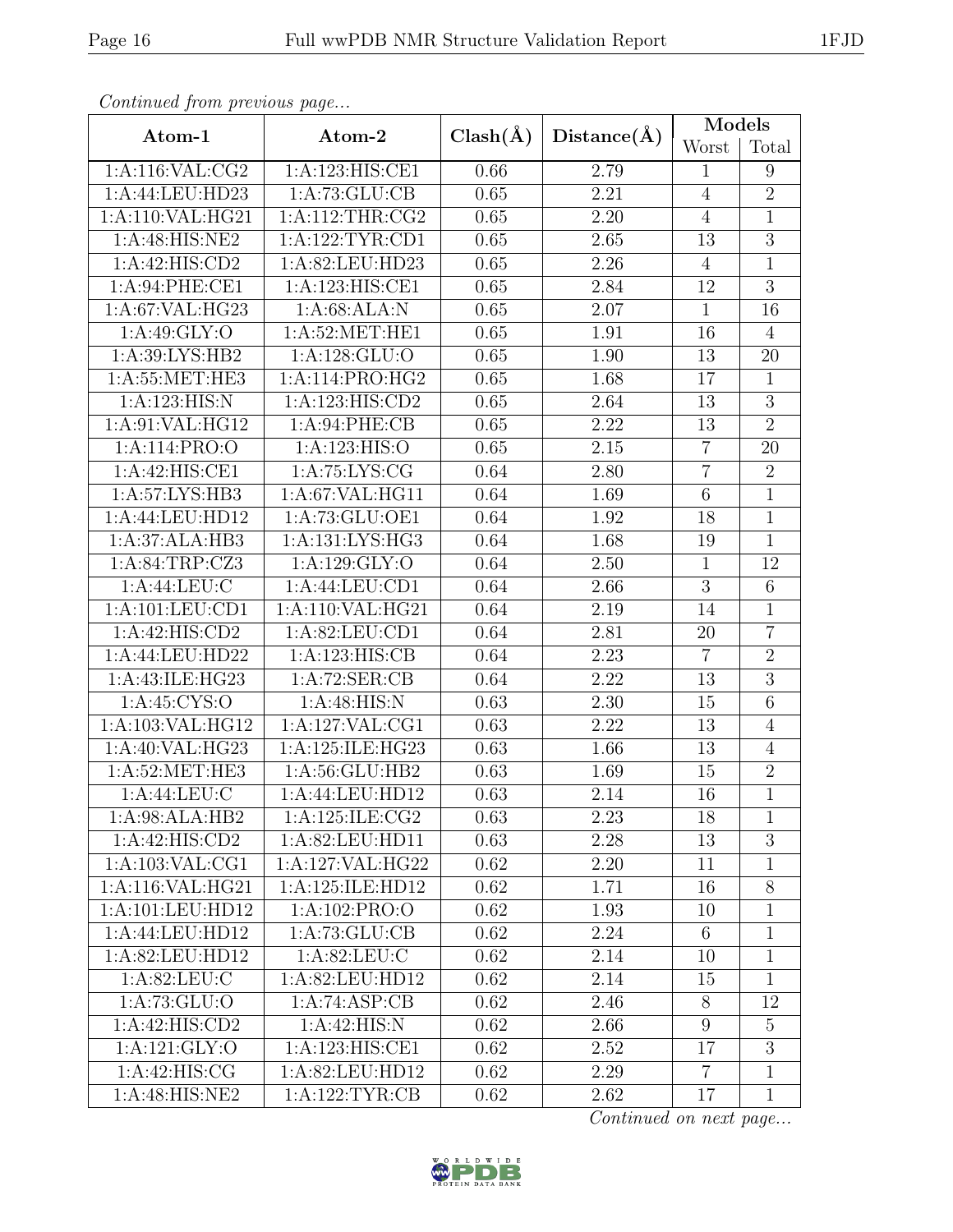| Continued from previous page |                             |                   |             | Models          |                  |  |
|------------------------------|-----------------------------|-------------------|-------------|-----------------|------------------|--|
| Atom-1                       | Atom-2                      | $Clash(\AA)$      | Distance(A) | Worst           | Total            |  |
| 1: A:103:VAL:HG22            | 1:A:127:VAL:CG1             | 0.62              | 2.23        | 10              | $\overline{2}$   |  |
| 1:A:101:LEU:HD22             | 1:A:110:VAL:HG11            | 0.62              | 1.72        | $\mathbf{1}$    | $\overline{1}$   |  |
| 1:A:103:VAL:HG13             | 1:A:130:ARG:HD3             | 0.62              | 1.72        | 14              | $\mathbf{1}$     |  |
| 1:A:90:MET:O                 | 1:A:91:VAL:HG13             | 0.62              | 1.95        | $8\,$           | $\mathbf{1}$     |  |
| 1: A:57: LYS: CG             | 1: A:62:MET:CB              | 0.62              | 2.77        | 19              | $\mathbf{1}$     |  |
| 1:A:42:HIS:CE1               | 1:A:75:LYS:HG2              | 0.61              | 2.30        | $\overline{7}$  | $\mathbf{1}$     |  |
| 1:A:94:PHE:CE2               | 1:A:123:HIS:CE1             | 0.61              | 2.88        | $\sqrt{2}$      | $\overline{3}$   |  |
| 1:A:42:HIS:NE2               | 1:A:82:LEU:HD22             | 0.61              | 2.09        | $\mathbf{1}$    | $\mathbf 1$      |  |
| 1: A:116: VAL: CG2           | 1:A:123:HIS:NE2             | 0.61              | 2.63        | $\overline{7}$  | $\overline{4}$   |  |
| 1:A:44:LEU:CD2               | 1:A:44:LEU:N                | 0.61              | 2.63        | 10              | $\mathbf{1}$     |  |
| 1: A:110: VAL: CG2           | 1: A:112:THR:CG2            | $\overline{0.61}$ | 2.79        | $\overline{4}$  | $\overline{1}$   |  |
| 1:A:44:LEU:HD12              | 1:A:74:ASP:OD2              | 0.61              | 1.95        | $\overline{7}$  | $\overline{2}$   |  |
| 1:A:58:LEU:HD21              | 1:A:67:VAL:HG21             | 0.61              | 1.73        | 16              | $\mathbf{1}$     |  |
| 1: A:62:MET:HE2              | 1:A:67:VAL:CG1              | 0.61              | 2.24        | 18              | $\mathbf{1}$     |  |
| $1:A:109:\overline{PRO:O}$   | 1:A:110:VAL:HG12            | 0.61              | 1.96        | $\overline{7}$  | $\overline{3}$   |  |
| 1:A:48:HIS:CE1               | 1:A:122:TYR:HB2             | 0.61              | 2.31        | 10              | $\overline{5}$   |  |
| 1: A:43: ILE:C               | 1:A:44:LEU:HD23             | 0.60              | 2.16        | 17              | $\overline{4}$   |  |
| $1:A:103:VA\overline{L:O}$   | 1:A:104:SER:HB2             | 0.60              | 1.96        | 10              | $\boldsymbol{9}$ |  |
| 1:A:37:ALA:O                 | 1:A:84:TRP:CZ3              | 0.60              | 2.55        | 11              | $\overline{4}$   |  |
| 1: A:40: VAL: HG22           | 1:A:125:ILE:HG23            | 0.60              | 1.72        | 10              | $\mathbf{1}$     |  |
| 1: A:73: GLU: CG             | 1:A:73:GLU:O                | 0.60              | 2.49        | 18              | $\overline{3}$   |  |
| 1:A:84:TRP:CH2               | 1:A:129:GLY:O               | 0.60              | 2.55        | 18              | 14               |  |
| 1:A:42:HIS:CD2               | 1:A:82:LEU:CD2              | 0.60              | 2.82        | $8\,$           | $\mathbf{1}$     |  |
| 1:A:44:LEU:HG                | 1:A:73:GLU:HG3              | 0.60              | 1.74        | $8\,$           | $\overline{1}$   |  |
| 1:A:48:HIS:NE2               | 1: A:122: TYR: CD2          | 0.60              | 2.69        | $\overline{7}$  | $\overline{4}$   |  |
| 1: A:106: MET:HE3            | $1:A:107:AS\overline{P:H}$  | 0.60              | 1.56        | 11              | $\overline{3}$   |  |
| 1:A:98:ALA:N                 | 1:A:101:LEU:HD12            | 0.60              | 2.11        | $8\phantom{.}$  | 1                |  |
| 1:A:103:VAL:CG2              | 1:A:127:VAL:HG12            | 0.60              | 2.27        | 16              | $\overline{2}$   |  |
| 1:A:103:VAL:HG13             | 1:A:128:GLU:HA              | 0.60              | 1.73        | 12              | $\overline{5}$   |  |
| 1:A:108:LYS:CB               | 1:A:109:PRO:CD              | 0.60              | 2.79        | 12              | 11               |  |
| 1: A:70: GLN: HA             | 1:A:70:GLN:NE2              | 0.60              | 2.12        | $\overline{7}$  | $\overline{2}$   |  |
| 1:A:45:CYS:O                 | $1:A:48:HI\overline{S:ND1}$ | 0.60              | 2.35        | 15              | 10               |  |
| 1: A:63: ARG:O               | 1:A:67:VAL:CG1              | 0.60              | 2.49        | 9               | 3                |  |
| 1:A:48:HIS:CE1               | 1:A:51:ILE:HD13             | 0.60              | 2.32        | 17              | $\overline{2}$   |  |
| 1: A:108:LYS:N               | 1:A:109:PRO:CD              | 0.60              | 2.64        | 16              | 12               |  |
| 1:A:42:HIS:ND1               | 1:A:94:PHE:CE2              | 0.60              | 2.69        | 11              | 1                |  |
| 1: A: 110: VAL: CG1          | $1:A:111:PHE:\overline{N}$  | 0.60              | 2.65        | 14              | $6\phantom{.}6$  |  |
| 1: A:63: ARG:N               | 1: A:63: ARG:CD             | 0.60              | 2.65        | $9\phantom{.0}$ | $\mathbf{1}$     |  |
| 1:A:101:LEU:HB3              | 1:A:110:VAL:HG11            | 0.60              | 1.73        | 18              | $\mathbf{1}$     |  |
| 1: A:108: LYS: CB            | 1:A:109:PRO:HD3             | 0.59              | 2.27        | 15              | 12               |  |
| 1:A:58:LEU:N                 | 1:A:62:MET:HE3              | 0.59              | 2.11        | 18              | $\overline{2}$   |  |

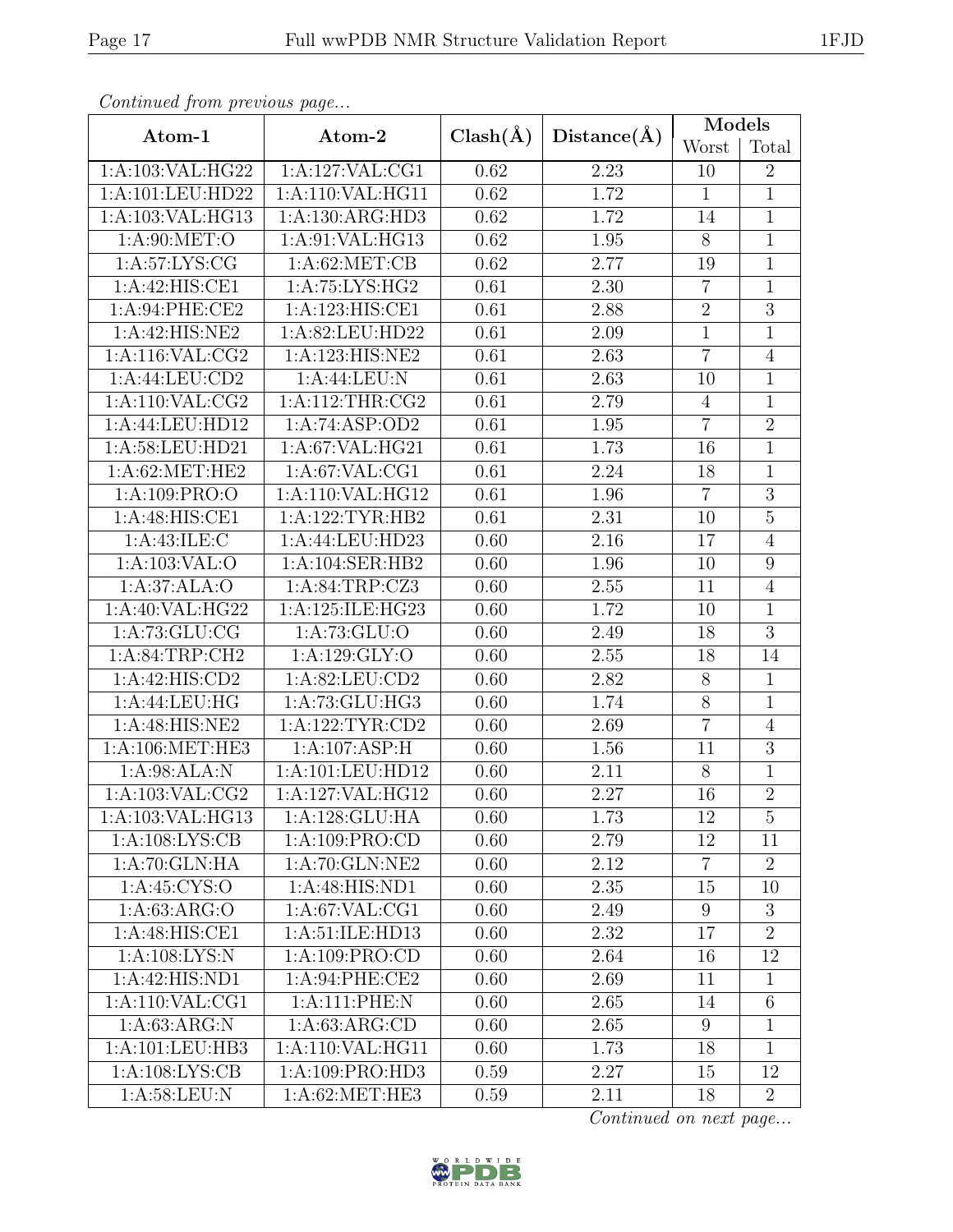| Continua from previous page |                    |              | Distance(A)       | Models           |                  |  |
|-----------------------------|--------------------|--------------|-------------------|------------------|------------------|--|
| Atom-1                      | Atom-2             | $Clash(\AA)$ |                   | Worst            | Total            |  |
| 1:A:114:PRO:CB              | 1:A:115:PRO:HD3    | 0.59         | 2.27              | 11               | 20               |  |
| 1:A:110:VAL:HG13            | 1: A:112:THR:CG2   | 0.59         | 2.24              | $9\phantom{.0}$  | $\mathbf{1}$     |  |
| 1:A:38: VAL: HA             | 1:A:129:GLY:O      | 0.59         | 1.98              | 11               | 12               |  |
| 1:A:101:LEU:CD1             | 1: A:110: VAL:CG1  | 0.59         | 2.80              | 14               | $\mathbf{1}$     |  |
| 1:A:72:SER:O                | 1:A:74:ASP:N       | 0.59         | $2.35\,$          | $\boldsymbol{9}$ | $\overline{8}$   |  |
| 1:A:44:LEU:CD2              | 1: A: 123: HIS: CG | 0.59         | 2.86              | 15               | $\mathbf 1$      |  |
| 1:A:48:HIS:CE1              | 1: A: 122: TYR: CG | 0.59         | 2.90              | 12               | $\overline{1}$   |  |
| 1: A:57: LYS: CD            | 1: A:67: VAL:CG1   | 0.59         | 2.80              | 11               | $\overline{3}$   |  |
| 1:A:114:PRO:CB              | 1:A:115:PRO:CD     | 0.59         | 2.80              | 15               | 20               |  |
| 1: A:59: LYS: CG            | 1: A:60: SER: N    | 0.59         | 2.66              | $6\,$            | 3                |  |
| 1: A: 105: GLY:O            | 1: A:106: MET:CE   | 0.59         | $\overline{2.51}$ | 19               | $\overline{1}$   |  |
| 1:A:101:LEU:HD11            | 1: A:112:THR:HB    | 0.59         | 1.72              | $\sqrt{2}$       | $\overline{1}$   |  |
| 1:A:104:SER:N               | 1:A:127:VAL:O      | 0.59         | 2.35              | $\overline{2}$   | 13               |  |
| 1:A:42:HIS:CE1              | 1:A:74:ASP:OD2     | 0.59         | 2.56              | $\overline{3}$   | $\overline{2}$   |  |
| 1:A:42:HIS:CG               | 1:A:42:HIS:O       | 0.59         | 2.56              | 20               | $\overline{4}$   |  |
| 1:A:41:ARG:CD               | 1:A:41:ARG:N       | 0.59         | 2.66              | 13               | $\overline{3}$   |  |
| 1:A:44:LEU:N                | 1:A:44:LEU:HD23    | 0.59         | 2.12              | 10               | $\overline{1}$   |  |
| 1:A:72:SER:OG               | 1: A: 73: GLU: N   | 0.59         | $2.35\,$          | 10               | $\overline{2}$   |  |
| 1:A:101:LEU:HD22            | 1:A:111:PHE:CD2    | 0.59         | 2.33              | 19               | $\overline{1}$   |  |
| 1: A:118:THR:CG2            | 1:A:123:HIS:NE2    | 0.59         | 2.66              | $\,6\,$          | $\overline{7}$   |  |
| 1:A:44:LEU:HD22             | 1:A:123:HIS:HB3    | 0.59         | 1.74              | $\overline{7}$   | $\mathbf{1}$     |  |
| 1: A:44:LEU:O               | 1:A:72:SER:HA      | 0.59         | 1.98              | 13               | $\overline{5}$   |  |
| 1:A:58:LEU:CD2              | 1:A:64:PHE:CE2     | 0.59         | 2.86              | 13               | $\overline{2}$   |  |
| 1:A:116:VAL:O               | 1:A:123:HIS:CD2    | 0.58         | 2.56              | 11               | 9                |  |
| 1:A:67:VAL:O                | 1:A:71:TYR:HB2     | 0.58         | 1.97              | 15               | 19               |  |
| 1: A:67: VAL:CG2            | 1: A:68: ALA: N    | 0.58         | 2.66              | 10               | 13               |  |
| 1: A:71: TYR: CD1           | 1:A:71:TYR:N       | 0.58         | 2.70              | 11               | $\boldsymbol{9}$ |  |
| 1:A:110:VAL:CG1             | 1:A:112:THR:HG22   | 0.58         | 2.27              | $\overline{11}$  | $\overline{3}$   |  |
| 1:A:48:HIS:NE2              | 1:A:115:PRO:CB     | 0.58         | 2.66              | 10               | 1                |  |
| 1:A:43:ILE:HD11             | 1:A:68:ALA:HB2     | 0.58         | 1.75              | 17               | $\overline{2}$   |  |
| 1:A:42:HIS:CD2              | 1:A:42:HIS:O       | 0.58         | 2.56              | 12               | $\overline{4}$   |  |
| 1: A: 101: LEU: CD1         | 1: A: 102: PRO: O  | 0.58         | 2.52              | 10               | 1                |  |
| 1:A:58:LEU:HD11             | 1: A:67: VAL:HG21  | 0.58         | 1.75              | 7                | $\overline{2}$   |  |
| 1: A:62:MET:HE2             | 1: A:63: ARG:O     | 0.58         | 1.99              | 14               | 1                |  |
| 1: A: 105: GLY:O            | 1:A:109:PRO:CG     | 0.58         | 2.52              | 16               | 1                |  |
| 1: A:68: ALA:O              | 1:A:72:SER:CB      | 0.58         | 2.52              | $\overline{5}$   | 13               |  |
| 1:A:48:HIS:CE1              | 1:A:122:TYR:HB3    | 0.58         | 2.33              | 10               | $\mathbf{1}$     |  |
| 1:A:64:PHE:O                | 1:A:67:VAL:HG23    | 0.57         | 1.99              | 17               | $\overline{2}$   |  |
| 1: A:53: GLU:O              | 1:A:57:LYS:HB2     | 0.57         | 1.99              | 19               | 11               |  |
| 1: A:67: VAL:CG1            | 1: A:71: TYR: CD2  | 0.57         | 2.86              | 17               | $\overline{4}$   |  |
| 1:A:43:ILE:HG23             | 1:A:72:SER:CA      | 0.57         | 2.29              | 11               | $\overline{2}$   |  |

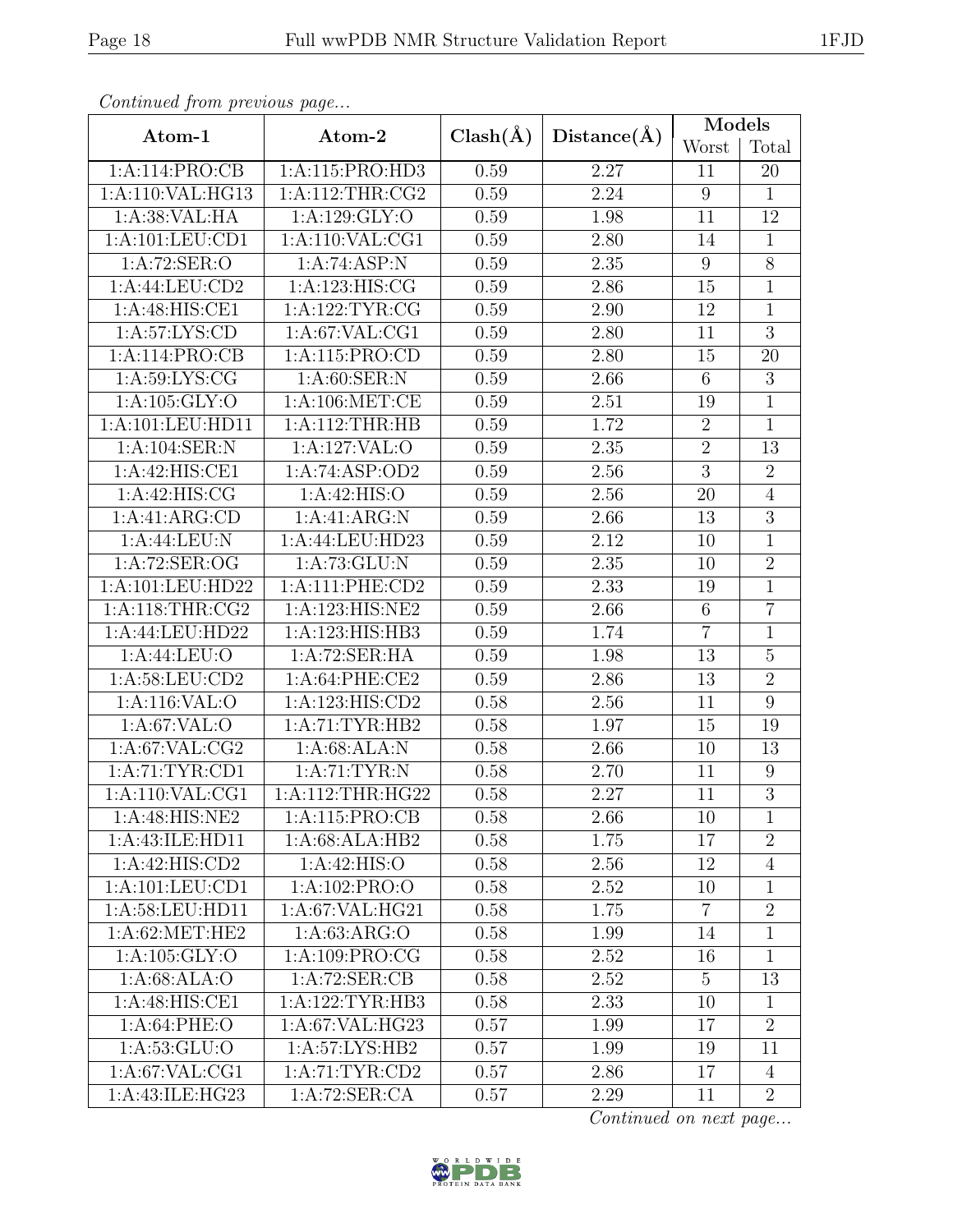| Continual from previous page          |                             |              |                   | Models           |                 |  |
|---------------------------------------|-----------------------------|--------------|-------------------|------------------|-----------------|--|
| Atom-1                                | Atom-2                      | $Clash(\AA)$ | Distance(A)       | Worst            | Total           |  |
| 1:A:42:HIS:ND1                        | 1:A:94:PHE:CZ               | 0.57         | 2.72              | 14               | 3               |  |
| 1:A:43:ILE:CG2                        | 1:A:124:ILE:HD12            | 0.57         | 2.29              | $\mathbf{1}$     | $\overline{5}$  |  |
| 1: A:44: LEU:O                        | 1: A:72: SER: C             | 0.57         | 2.43              | 17               | 12              |  |
| 1:A:43:ILE:HD13                       | 1:A:54:ALA:HB1              | 0.57         | 1.75              | $8\,$            | $\overline{2}$  |  |
| 1: A:104: SER: HG                     | 1:A:110:VAL:HG13            | 0.57         | 1.60              | 15               | $\mathbf{1}$    |  |
| $1:A:101:\overline{\textrm{LEU:HB3}}$ | 1:A:110:VAL:HG23            | 0.57         | 1.77              | $\overline{2}$   | 1               |  |
| 1:A:110:VAL:HG22                      | 1:A:111:PHE:N               | 0.57         | 2.15              | 19               | $\overline{3}$  |  |
| 1: A:57: LYS: CB                      | 1:A:62:MET:HG2              | 0.57         | 2.29              | 14               | $\mathbf{1}$    |  |
| 1: A: 105: GLY:O                      | 1: A:106: MET:CB            | 0.57         | 2.51              | 16               | $\overline{11}$ |  |
| 1:A:41:ARG:NH1                        | 1:A:126:MET:CG              | 0.57         | 2.67              | $\overline{4}$   | $\mathbf{1}$    |  |
| 1: A:45: CYS:O                        | $1:A:48:\overline{HIS:CE1}$ | 0.57         | 2.57              | 20               | $\overline{4}$  |  |
| 1: A:39: LYS:O                        | 1:A:128:GLU:N               | 0.57         | 2.38              | $\,$ 6 $\,$      | 14              |  |
| 1: A:126: MET:CG                      | 1: A:126: MET:O             | 0.57         | 2.53              | 12               | $\overline{8}$  |  |
| 1:A:42:HIS:ND1                        | 1: A:82: LEU:CD1            | 0.57         | 2.68              | $\overline{7}$   | $\mathbf{1}$    |  |
| 1:A:44:LEU:HD21                       | 1:A:123:HIS:ND1             | 0.57         | 2.15              | 15               | $\overline{1}$  |  |
| 1:A:37:ALA:HB3                        | 1:A:131:LYS:CB              | 0.57         | 2.30              | $\mathbf{1}$     | $\overline{1}$  |  |
| 1:A:70:GLN:O                          | 1: A:73: GLU:N              | 0.57         | 2.32              | $\mathbf{1}$     | $\overline{8}$  |  |
| 1: A: 73: GLU:O                       | 1:A:73:GLU:CG               | 0.57         | 2.52              | $8\,$            | $\overline{2}$  |  |
| 1:A:48:HIS:CD2                        | 1:A:122:TYR:CD1             | 0.57         | 2.92              | 13               | $\overline{1}$  |  |
| 1:A:38:VAL:HG12                       | 1:A:130:ARG:CG              | 0.57         | 2.30              | 19               | $\overline{5}$  |  |
| 1:A:39:LYS:HB3                        | 1:A:128:GLU:O               | 0.57         | 2.00              | 17               | 18              |  |
| 1: A:51: ILE: O                       | 1:A:54:ALA:HB3              | 0.57         | 1.99              | 19               | $\overline{3}$  |  |
| 1: A: 130: ARG: CG                    | 1:A:131:LYS:N               | 0.57         | 2.68              | 18               | $\overline{3}$  |  |
| 1: A:90:MET:SD                        | 1: A:99: PHE:CD1            | 0.56         | 2.98              | $8\,$            | $\mathbf{1}$    |  |
| 1:A:118:THR:HG23                      | 1:A:123:HIS:NE2             | 0.56         | 2.15              | 20               | $\mathfrak{Z}$  |  |
| 1: A:44:LEU:O                         | 1: A:73: GLU:CB             | 0.56         | 2.53              | 14               | $\overline{7}$  |  |
| 1: A:118:THR:HG22                     | 1:A:123:HIS:NE2             | 0.56         | 2.16              | $\mathbf{1}$     | $\overline{2}$  |  |
| 1: A:50: LYS:CD                       | 1: A:50: LYS: N             | 0.56         | $\overline{2.68}$ | $\overline{4}$   | $\overline{3}$  |  |
| 1:A:64:PHE:CE1                        | 1: A:126: MET:HE1           | 0.56         | 2.35              | 4                | 1               |  |
| 1:A:37:ALA:O                          | 1:A:84:TRP:CE3              | 0.56         | 2.58              | 11               | $\overline{2}$  |  |
| 1: A:65: ASN:O                        | 1:A:69:ALA:N                | 0.56         | 2.36              | 17               | $8\,$           |  |
| 1: A:39: LYS:O                        | 1:A:127:VAL:HA              | 0.56         | 2.00              | 13               | $9\phantom{.}$  |  |
| 1:A:101:LEU:HD23                      | 1:A:102:PRO:HD2             | 0.56         | 1.75              | 3                | 1               |  |
| 1: A:36: ASN: C                       | 1: A:86:THR:HG22            | 0.56         | 2.19              | $\boldsymbol{9}$ | $\overline{3}$  |  |
| $1:A:44:\overline{\text{LEU:O}}$      | 1: A:73: GLU:CG             | 0.56         | 2.52              | $8\,$            | $\mathbf{1}$    |  |
| 1: A:63: ARG:CB                       | 1:A:66:GLU:HB2              | 0.56         | 2.31              | 14               | 14              |  |
| 1:A:44:LEU:HD23                       | 1:A:44:LEU:N                | 0.56         | 2.15              | $\overline{7}$   | $\mathbf{1}$    |  |
| 1: A:58:LEU:O                         | 1: A:64:PHE:CZ              | 0.56         | 2.58              | 15               | $\mathbf{1}$    |  |
| 1: A:52: MET:O                        | 1: A:52:MET:CE              | 0.56         | 2.53              | $\mathbf{1}$     | $8\,$           |  |
| 1: A: 53: GLU:O                       | 1: A:57: LYS: CG            | 0.56         | 2.54              | $\mathbf{1}$     | 6               |  |
| 1:A:114:PRO:CD                        | 1:A:115:PRO:HD2             | 0.56         | 2.30              | 19               | 20              |  |

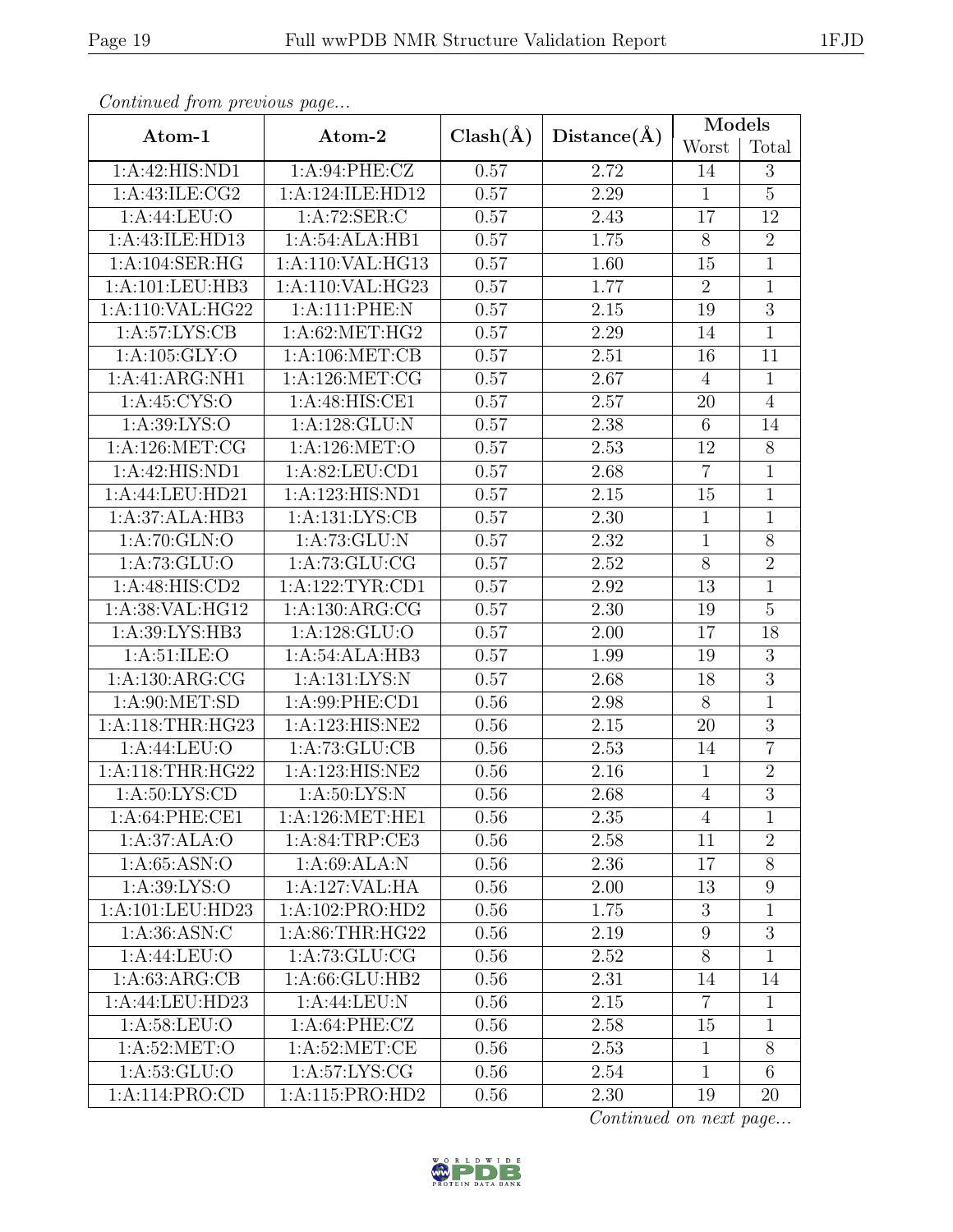| Continued from previous page |                    |              |             | Models          |                  |  |
|------------------------------|--------------------|--------------|-------------|-----------------|------------------|--|
| Atom-1                       | Atom-2             | $Clash(\AA)$ | Distance(A) | Worst           | Total            |  |
| 1: A:66: GLU:O               | 1:A:69:ALA:CB      | 0.56         | 2.54        | 11              | 9                |  |
| 1:A:42:HIS:O                 | 1:A:42:HIS:CG      | 0.56         | 2.58        | 13              | $\overline{3}$   |  |
| 1: A: 103: VAL: CG1          | 1:A:104:SER:N      | 0.56         | 2.68        | $\,6\,$         | $\overline{4}$   |  |
| 1:A:38:VAL:HG13              | 1:A:99:PHE:CD2     | 0.56         | 2.36        | $\overline{7}$  | $\mathbf{1}$     |  |
| 1:A:70:GLN:NE2               | 1:A:70:GLN:CA      | 0.56         | 2.69        | 15              | $\boldsymbol{9}$ |  |
| 1:A:84:TRP:CH2               | 1:A:129:GLY:C      | 0.56         | 2.78        | $\overline{7}$  | $\overline{3}$   |  |
| 1:A:37:ALA:O                 | 1:A:130:ARG:CA     | 0.56         | $2.54\,$    | $\sqrt{3}$      | 13               |  |
| 1:A:123:HIS:HE1              | 1:A:125:ILE:HD11   | 0.56         | 1.61        | $\,6$           | $\sqrt{3}$       |  |
| 1:A:110:VAL:O                | 1:A:112:THR:N      | 0.56         | 2.39        | 19              | $\overline{2}$   |  |
| 1:A:114:PRO:CG               | 1:A:115:PRO:HD3    | 0.56         | 2.30        | $\overline{4}$  | 20               |  |
| 1:A:63:ARG:O                 | 1: A:67: VAL:CG2   | 0.56         | 2.53        | 20              | 11               |  |
| 1:A:43:ILE:CG1               | 1:A:72:SER:OG      | 0.56         | 2.54        | $\mathbf{3}$    | $\mathbf{1}$     |  |
| 1: A:42: HIS: CG             | 1:A:82:LEU:HD11    | 0.56         | 2.36        | 13              | $\overline{1}$   |  |
| 1:A:105:GLY:O                | 1:A:106:MET:HB3    | 0.56         | 2.01        | 16              | 13               |  |
| 1:A:68:ALA:HA                | 1:A:72:SER:HB3     | 0.56         | 1.78        | $\overline{4}$  | $\overline{2}$   |  |
| 1:A:45:CYS:O                 | 1:A:47:LYS:N       | 0.55         | 2.39        | 18              | 10               |  |
| 1: A:98: ALA:O               | 1:A:127:VAL:HG21   | 0.55         | 2.02        | $\overline{7}$  | $\mathbf{1}$     |  |
| 1: A:67: VAL:HB              | 1: A:71: TYR: CD2  | 0.55         | 2.37        | $8\,$           | $\overline{7}$   |  |
| 1:A:103:VAL:HG23             | 1:A:127:VAL:HG12   | 0.55         | 1.78        | $\overline{2}$  | $\overline{2}$   |  |
| 1:A:43:ILE:HG22              | 1:A:43:ILE:O       | 0.55         | 2.01        | $\overline{3}$  | $\overline{3}$   |  |
| 1:A:42:HIS:NE2               | 1:A:82:LEU:CD1     | 0.55         | 2.69        | 19              | $\overline{2}$   |  |
| 1: A:51: ILE: CG2            | 1: A:52:MET:N      | 0.55         | $2.68\,$    | $8\,$           | $\overline{4}$   |  |
| 1:A:45:CYS:SG                | 1:A:51:ILE:HD13    | 0.55         | 2.41        | $\overline{5}$  | $\mathbf{1}$     |  |
| 1:A:114:PRO:O                | 1:A:116:VAL:N      | 0.55         | 2.40        | 17              | 10               |  |
| 1: A:57: LYS: HB3            | 1: A:62:MET:HE3    | 0.55         | 1.79        | 14              | $\mathbf{1}$     |  |
| 1: A:106: MET:CE             | $1:A:107:$ ASP:N   | 0.55         | 2.70        | $\overline{4}$  | $\overline{3}$   |  |
| 1:A:43:ILE:HG22              | 1:A:124:ILE:HB     | 0.55         | 1.79        | $\overline{7}$  | 3                |  |
| 1: A:50: LYS:O               | 1:A:54:ALA:N       | 0.55         | 2.38        | 13              | 20               |  |
| 1: A:52: MET:CE              | 1: A:56: GLU:CG    | 0.55         | 2.85        | 9               | $\overline{2}$   |  |
| 1:A:101:LEU:N                | 1:A:101:LEU:CD2    | 0.55         | 2.69        | $6\phantom{.}6$ | $\mathbf{1}$     |  |
| 1: A:52:MET:O                | 1: A:55:MET: N     | 0.55         | 2.39        | 19              | 12               |  |
| 1:A:43:ILE:HD11              | 1:A:68:ALA:HA      | 0.55         | 1.78        | $\mathbf{1}$    | 1                |  |
| 1:A:43:ILE:CG2               | 1: A: 43: ILE: O   | 0.55         | 2.54        | $\overline{2}$  | $\overline{2}$   |  |
| 1: A:64:PHE:O                | 1:A:68:ALA:CB      | 0.55         | 2.55        | 19              | $\overline{3}$   |  |
| 1: A:69: ALA:O               | 1:A:70:GLN:NE2     | 0.55         | 2.40        | 13              | $\overline{2}$   |  |
| 1:A:101:LEU:HD22             | 1:A:111:PHE:HD2    | 0.55         | 1.60        | 19              | 1                |  |
| 1:A:70:GLN:CA                | 1:A:70:GLN:NE2     | 0.55         | 2.70        | $\mathbf{1}$    | $\overline{2}$   |  |
| 1:A:44:LEU:HD23              | 1:A:123:HIS:CA     | 0.55         | 2.32        | 12              | $\overline{3}$   |  |
| 1:A:43:ILE:O                 | 1: A: 43: ILE: CG2 | 0.54         | 2.54        | 18              | $\overline{4}$   |  |
| 1:A:44:LEU:CD2               | 1:A:123:HIS:HB3    | 0.54         | 2.32        | 12              | $\overline{5}$   |  |
| 1:A:115:PRO:O                | 1:A:122:TYR:CD1    | 0.54         | 2.60        | $\overline{5}$  | $\mathbf{1}$     |  |

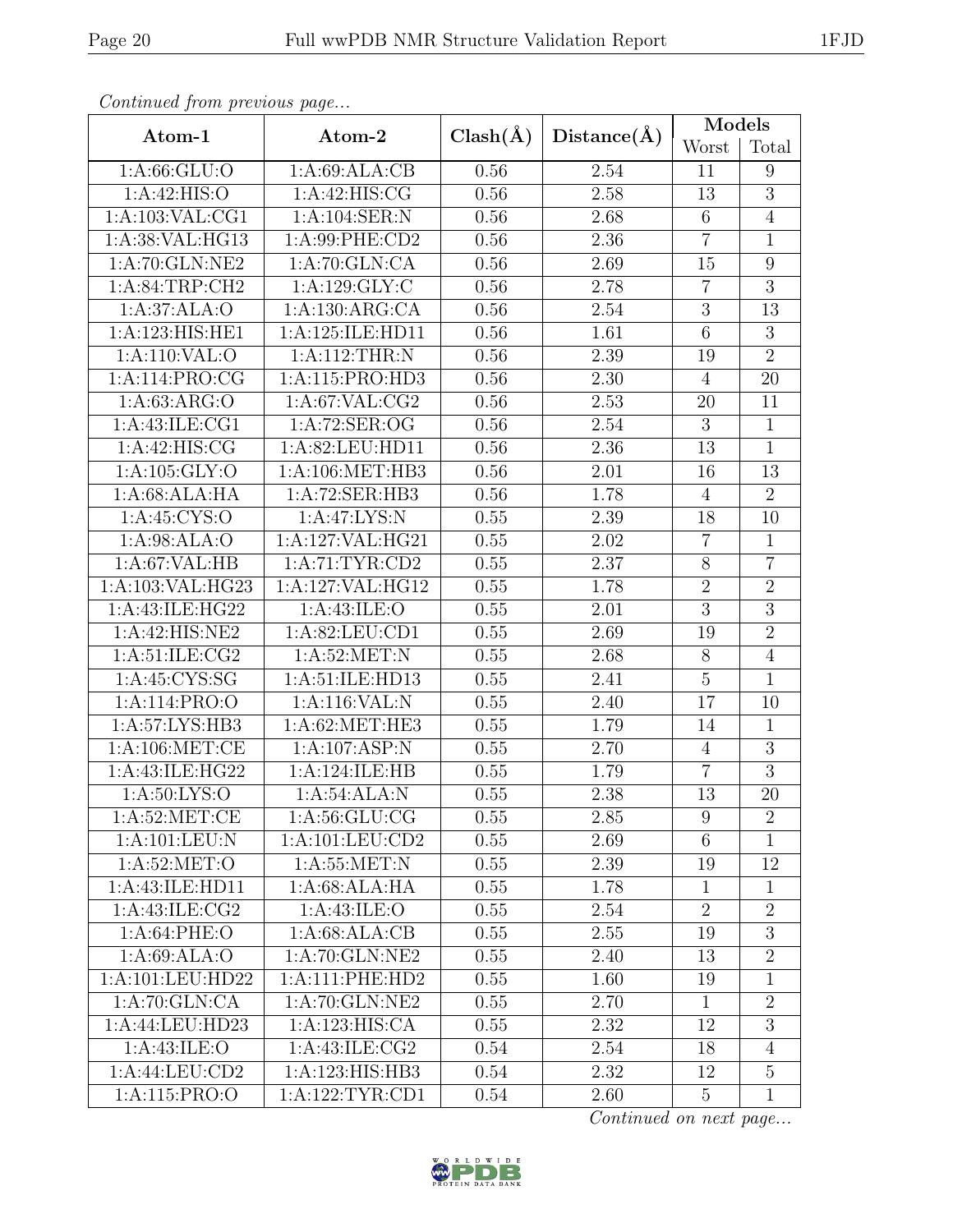| Continuale from previous page |                                    |              | Distance(A) | <b>Models</b>   |                 |  |
|-------------------------------|------------------------------------|--------------|-------------|-----------------|-----------------|--|
| Atom-1                        | Atom-2                             | $Clash(\AA)$ |             | Worst           | Total           |  |
| 1:A:87:ARG:N                  | 1:A:99:PHE:CZ                      | 0.54         | $2.75\,$    | 9               | $\mathbf{1}$    |  |
| 1:A:57:LYS:HD3                | 1:A:71:TYR:CE2                     | 0.54         | 2.37        | 19              | $\mathbf{1}$    |  |
| 1:A:54:ALA:HB2                | 1: A:71: TYR: HB3                  | 0.54         | 1.78        | 15              | $\overline{4}$  |  |
| 1:A:104:SER:OG                | 1:A:110:VAL:HG13                   | 0.54         | 2.03        | 15              | $\mathbf{1}$    |  |
| 1:A:116:VAL:HG23              | 1:A:123:HIS:CE1                    | 0.54         | 2.37        | $\,6$           | $\overline{3}$  |  |
| $1:\overline{A:42:HIS:CD2}$   | 1:A:42:HIS:H                       | 0.54         | 2.20        | $\overline{7}$  | $\mathbf{1}$    |  |
| 1:A:84:TRP:CZ3                | 1:A:131:LYS:HD2                    | 0.54         | 2.37        | $\overline{7}$  | $\overline{2}$  |  |
| 1:A:37:ALA:HB3                | 1:A:131:LYS:CG                     | 0.54         | 2.31        | 19              | $\mathbf{1}$    |  |
| 1:A:50:LYS:HB2                | 1: A:71: TYR: CD1                  | 0.54         | 2.38        | $\overline{4}$  | $\overline{1}$  |  |
| 1:A:57:LYS:HG3                | 1: A:62:MET:CB                     | 0.54         | 2.33        | 19              | $\overline{3}$  |  |
| 1: A:90:MET:C                 | $1:\overline{A:91:VAL:HG12}$       | 0.54         | 2.23        | $\overline{1}$  | $\overline{2}$  |  |
| 1:A:94:PHE:CE2                | 1:A:123:HIS:ND1                    | 0.54         | 2.75        | $\mathbf{1}$    | $\mathbf{1}$    |  |
| 1:A:57:LYS:HA                 | 1: A:62:MET:CG                     | 0.54         | 2.33        | $\overline{2}$  | $\overline{5}$  |  |
| 1:A:108:LYS:HB3               | 1:A:109:PRO:HD3                    | 0.54         | 1.78        | 12              | 11              |  |
| 1:A:82:LEU:HD22               | $1:A:82:\overline{\textrm{LEU:N}}$ | 0.54         | 2.18        | $\overline{4}$  | $\mathbf{1}$    |  |
| 1: A: 103: VAL: O             | 1:A:110:VAL:HG13                   | 0.54         | 2.03        | 15              | $\overline{1}$  |  |
| 1:A:54:ALA:O                  | 1: A:58: LEU: CG                   | 0.54         | 2.55        | 16              | $\overline{5}$  |  |
| 1: A:70: GLN:O                | 1:A:72:SER:N                       | 0.54         | 2.41        | 15              | $\overline{8}$  |  |
| 1:A:95:GLN:O                  | 1:A:99:PHE:N                       | 0.54         | 2.41        | $\overline{2}$  | $\mathbf{1}$    |  |
| 1:A:103:VAL:HG22              | 1:A:127:VAL:HG12                   | 0.54         | 1.79        | $\overline{4}$  | $\overline{2}$  |  |
| 1:A:39:LYS:HB2                | 1:A:128:GLU:CB                     | 0.54         | 2.32        | 13              | $\overline{1}$  |  |
| 1:A:82:LEU:HD22               | 1:A:82:LEU:H                       | 0.54         | 1.63        | 3               | $\mathbf{1}$    |  |
| 1: A:45:CYS:SG                | 1: A:51: ILE:N                     | 0.54         | 2.81        | 15              | $\overline{5}$  |  |
| 1:A:103:VAL:CB                | 1:A:127:VAL:O                      | 0.54         | $2.55\,$    | 11              | $\overline{2}$  |  |
| 1:A:58:LEU:HD12               | 1:A:62:MET:HE3                     | 0.54         | 1.79        | 18              | $\overline{1}$  |  |
| 1:A:42:HIS:CE1                | 1:A:82:LEU:HD12                    | 0.54         | 2.38        | 19              | $\overline{1}$  |  |
| 1:A:40:VAL:HA                 | 1:A:126:MET:O                      | 0.54         | 2.03        | 12              | 18              |  |
| 1:A:114:PRO:N                 | 1:A:115:PRO:CD                     | 0.54         | 2.71        | $\overline{8}$  | $\overline{16}$ |  |
| 1:A:67:VAL:O                  | 1: A:71: TYR: N                    | 0.54         | 2.41        | $\overline{5}$  | 14              |  |
| $1:A:42:\overline{HIS:CG}$    | 1:A:82:LEU:CD1                     | 0.54         | 2.91        | $\overline{7}$  | $\mathbf{1}$    |  |
| 1:A:110:VAL:HG22              | 1:A:111:PHE:H                      | 0.53         | 1.62        | $\overline{7}$  | 10              |  |
| 1:A:42:HIS:CE1                | 1:A:82:LEU:HD13                    | 0.53         | 2.37        | $9\phantom{.0}$ | $\overline{2}$  |  |
| 1:A:70:GLN:O                  | 1:A:70:GLN:NE2                     | 0.53         | 2.41        | 18              | $\overline{4}$  |  |
| 1:A:113:ASP:O                 | 1:A:116:VAL:CG1                    | 0.53         | 2.56        | $\overline{7}$  | $\overline{5}$  |  |
| 1:A:54:ALA:O                  | 1: A:58:LEU:CD1                    | 0.53         | 2.55        | 19              | $\overline{8}$  |  |
| 1: A:58:LEU:O                 | 1:A:64:PHE:CE1                     | 0.53         | 2.61        | 10              | $\overline{2}$  |  |
| 1: A:94:PHE: CZ               | 1:A:125:ILE:HG12                   | 0.53         | 2.38        | $\mathbf{1}$    | $\overline{4}$  |  |
| 1: A:68: ALA:O                | 1:A:72:SER:HB3                     | 0.53         | 2.04        | 13              | 14              |  |
| 1:A:105:GLY:O                 | 1:A:107:ASP:N                      | 0.53         | 2.41        | 3               | 5               |  |
| 1: A:90:MET:O                 | 1: A:91: VAL:CG1                   | 0.53         | 2.57        | 8               | $\mathbf{1}$    |  |
| 1:A:44:LEU:HD23               | 1:A:123:HIS:HB3                    | 0.53         | 1.80        | 12              | $\mathbf{1}$    |  |

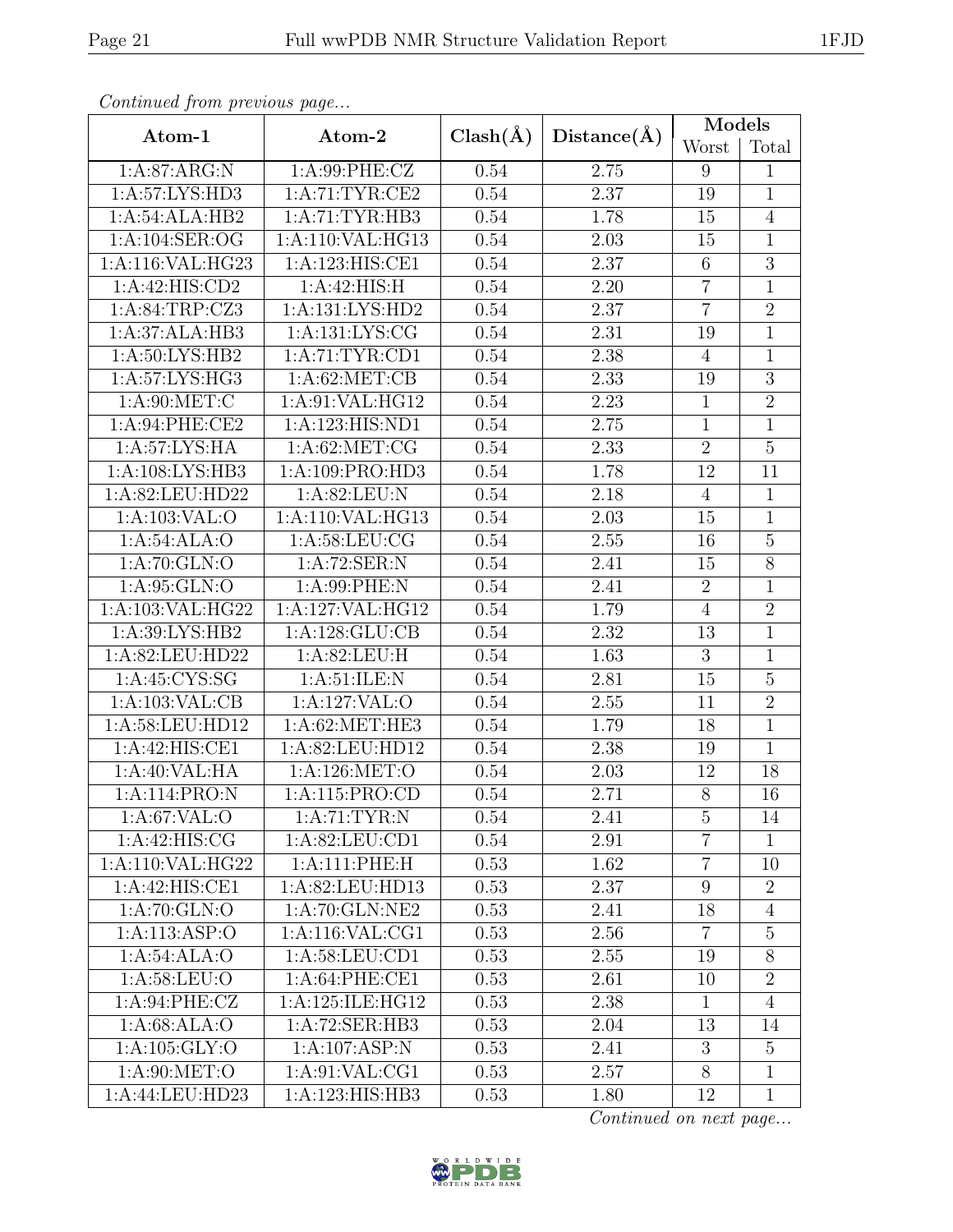| Continual from previous page |                    |              | Distance(A) | Models          |                 |  |
|------------------------------|--------------------|--------------|-------------|-----------------|-----------------|--|
| Atom-1                       | Atom-2             | $Clash(\AA)$ |             | Worst           | Total           |  |
| 1: A:62:MET:CE               | 1: A:63: ARG:O     | 0.53         | 2.56        | 14              | $\mathbf{1}$    |  |
| 1:A:53:GLU:O                 | 1:A:57:LYS:N       | 0.53         | 2.41        | 19              | $\overline{2}$  |  |
| 1:A:107:ASP:CB               | 1:A:114:PRO:HG3    | 0.53         | $2.34\,$    | $\sqrt{2}$      | $\overline{3}$  |  |
| 1: A:109: PRO:O              | 1:A:110:VAL:O      | 0.53         | 2.26        | $\overline{4}$  | 12              |  |
| 1: A: 73: GLU:O              | 1:A:74:ASP:HB2     | 0.53         | 2.03        | 17              | $\,$ 6 $\,$     |  |
| 1:A:110:VAL:O                | 1:A:111:PHE:C      | 0.53         | 2.47        | 9               | $\overline{3}$  |  |
| 1: A:39: LYS: CB             | 1:A:128:GLU:CB     | 0.53         | 2.86        | 13              | $\overline{1}$  |  |
| 1:A:62:MET:HG2               | 1: A:63: ARG: N    | 0.53         | 2.18        | 18              | $\overline{1}$  |  |
| 1:A:70:GLN:O                 | 1: A:71: TYR: C    | 0.53         | 2.47        | 12              | $\overline{17}$ |  |
| 1: A: 73: GLU:O              | 1:A:74:ASP:HB3     | 0.53         | 2.03        | $\,6\,$         | 10              |  |
| 1: A: 105: GLY:O             | 1:A:109:PRO:CD     | 0.53         | 2.57        | 14              | $\overline{1}$  |  |
| 1:A:104:SER:HB3              | 1:A:109:PRO:CG     | 0.53         | 2.34        | $\sqrt{2}$      | $\overline{3}$  |  |
| 1: A:95: GLN:O               | 1: A:99: PHE:CB    | 0.53         | 2.57        | 18              | $\overline{4}$  |  |
| 1:A:97:ALA:O                 | 1: A: 101: LEU: CG | 0.53         | 2.57        | 18              | $\overline{2}$  |  |
| 1:A:36:ASN:OD1               | 1:A:131:LYS:CE     | 0.53         | 2.57        | 13              | $\mathbf{1}$    |  |
| 1:A:44:LEU:N                 | 1:A:72:SER:HA      | 0.53         | 2.19        | 19              | 16              |  |
| 1: A:108: LYS:N              | 1:A:109:PRO:HD2    | 0.53         | 2.18        | 13              | 8               |  |
| 1:A:108:LYS:HB3              | 1:A:109:PRO:CD     | 0.53         | 2.33        | 12              | $\overline{4}$  |  |
| 1:A:67:VAL:CB                | 1:A:71:TYR:CD2     | 0.53         | $2.92\,$    | 11              | $\overline{3}$  |  |
| 1: A:57: LYS: CG             | 1: A:62:MET:HB3    | 0.53         | 2.34        | $6\phantom{.}6$ | $\overline{3}$  |  |
| 1: A:52:MET:CE               | 1:A:52:MET:O       | 0.53         | 2.57        | $9\,$           | $\overline{1}$  |  |
| 1:A:107:ASP:OD1              | 1:A:114:PRO:CD     | 0.53         | 2.57        | 17              | $\mathbf{1}$    |  |
| 1:A:45:CYS:SG                | 1:A:48:HIS:ND1     | 0.53         | 2.81        | 18              | $\overline{1}$  |  |
| 1:A:58:LEU:CD1               | 1: A:62:MET:HE1    | 0.53         | 2.33        | 18              | $\mathbf{1}$    |  |
| 1:A:104:SER:O                | 1: A:126: MET:CA   | 0.53         | 2.56        | 19              | $\mathbf{1}$    |  |
| 1:A:104:SER:O                | 1:A:126:MET:HA     | 0.53         | 2.03        | 19              | $\overline{1}$  |  |
| 1: A: 105: GLY: CA           | 1: A:126: MET:HB2  | 0.53         | 2.34        | 17              | $\overline{4}$  |  |
| 1:A:41:ARG:C                 | 1: A:42: HIS: CD2  | 0.53         | 2.82        | $\overline{9}$  | $\overline{2}$  |  |
| 1:A:41:ARG:CB                | 1:A:126:MET:SD     | 0.53         | 2.97        | 9               | 1               |  |
| 1:A:72:SER:O                 | 1: A:73: GLU: CG   | 0.53         | 2.56        | 10              | 1               |  |
| 1:A:103:VAL:CA               | 1:A:127:VAL:O      | 0.53         | 2.56        | 11              | $\overline{3}$  |  |
| 1:A:48:HIS:NE2               | 1:A:122:TYR:HB3    | 0.53         | 2.19        | 17              | $\mathbf{1}$    |  |
| 1: A:38: VAL: HG12           | 1:A:130:ARG:HA     | 0.53         | 1.81        | 14              | $\overline{2}$  |  |
| 1:A:45:CYS:SG                | 1: A:51: ILE: CA   | 0.53         | 2.97        | 12              | 10              |  |
| 1: A:116: VAL: HG22          | 1:A:123:HIS:CE1    | 0.53         | 2.39        | 4               | $\overline{2}$  |  |
| 1:A:116:VAL:HG23             | 1:A:123:HIS:CD2    | 0.53         | 2.38        | 12              | $\overline{3}$  |  |
| 1: A:58:LEU:HG               | 1: A:64:PHE:CD2    | 0.53         | 2.39        | 13              | $\overline{3}$  |  |
| 1: A: 105: GLY:O             | 1: A:106: MET:CG   | 0.53         | 2.57        | 19              | 1               |  |
| 1:A:107:ASP:OD1              | 1: A:108: LYS:N    | 0.53         | 2.42        | 3               | $\mathbf{1}$    |  |
| 1:A:38:VAL:HG12              | 1:A:130:ARG:HB2    | 0.53         | 1.81        | 8               | $\overline{4}$  |  |
| 1:A:57:LYS:HG3               | 1: A:62:MET:HB3    | 0.53         | 1.81        | 10              | $\overline{2}$  |  |

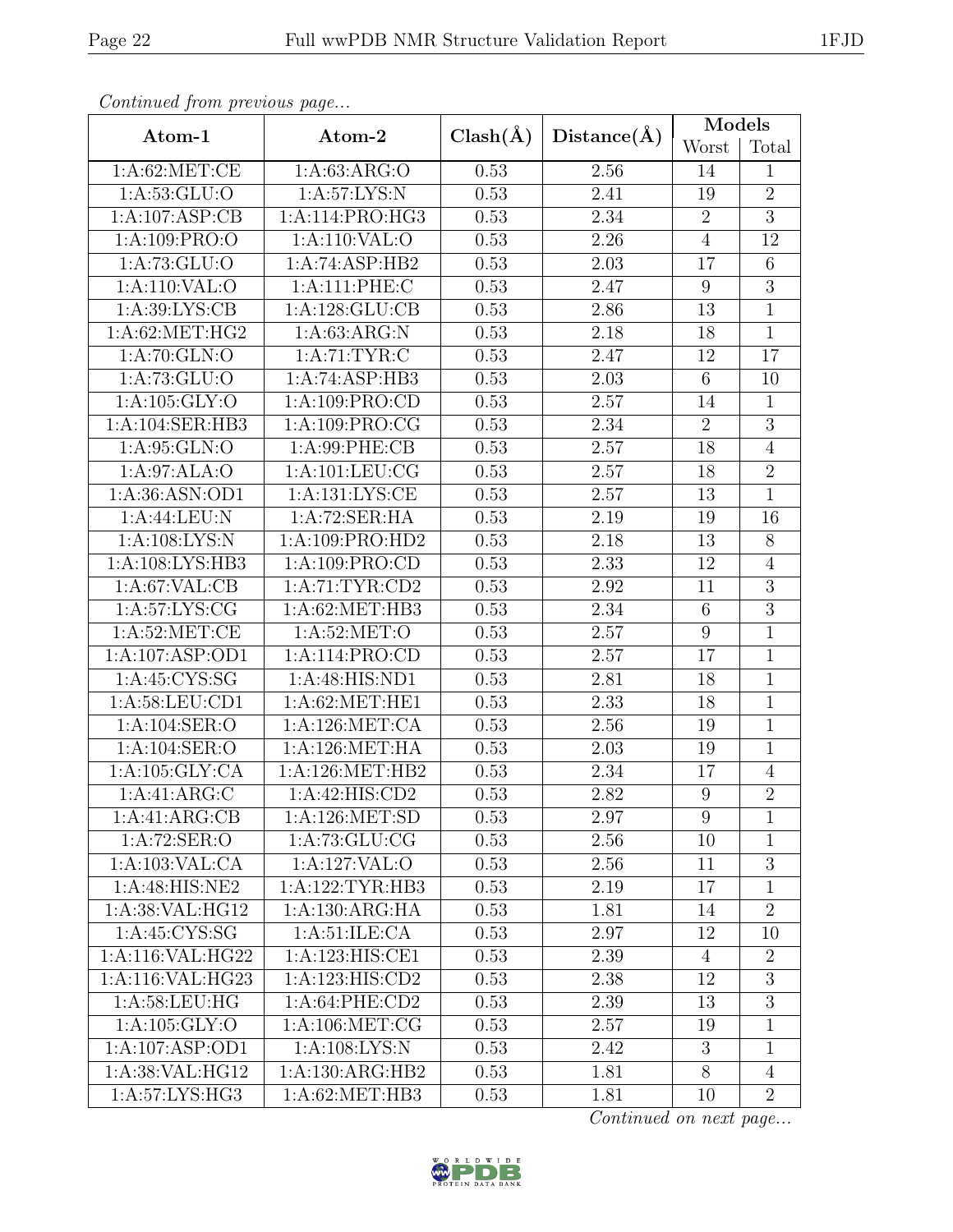| Continual from previous page |                            |              | Distance(A)       | Models          |                 |  |
|------------------------------|----------------------------|--------------|-------------------|-----------------|-----------------|--|
| Atom-1                       | Atom-2                     | $Clash(\AA)$ |                   | Worst           | Total           |  |
| 1:A:92:GLY:N                 | 1: A:93: PRO:HD2           | 0.52         | 2.19              | 3               | $\overline{4}$  |  |
| 1:A:65:ASN:OD1               | 1:A:66:GLU:N               | 0.52         | 2.42              | 10              | $\overline{5}$  |  |
| 1:A:107:ASP:C                | 1:A:109:PRO:CD             | 0.52         | 2.77              | $\overline{4}$  | $\mathbf{1}$    |  |
| 1:A:42:HIS:HE2               | 1:A:82:LEU:HD13            | 0.52         | 1.64              | $8\,$           | $\mathbf{1}$    |  |
| 1: A:110: VAL: CG2           | 1:A:111:PHE:N              | 0.52         | 2.72              | 19              | $\overline{2}$  |  |
| 1:A:97:ALA:O                 | 1:A:101:LEU:N              | 0.52         | 2.42              | 3               | $\overline{8}$  |  |
| 1:A:118:THR:HG23             | $1:\overline{A:119:LYS:N}$ | 0.52         | 2.18              | $\mathbf{1}$    | $\overline{1}$  |  |
| 1:A:91:VAL:HG12              | 1:A:92:GLY:H               | 0.52         | 1.65              | 20              | $\overline{5}$  |  |
| 1:A:44:LEU:N                 | 1:A:71:TYR:O               | 0.52         | 2.42              | 18              | $\overline{1}$  |  |
| 1:A:110:VAL:HG22             | 1: A:111: PHE:CD2          | 0.52         | 2.39              | 19              | $\mathbf 1$     |  |
| 1:A:72:SER:O                 | 1: A:73: GLU: C            | 0.52         | 2.47              | 20              | $\overline{8}$  |  |
| 1:A:73:GLU:OE1               | 1: A:75: LYS: CB           | 0.52         | 2.58              | $\overline{4}$  | $\mathbf{1}$    |  |
| 1:A:82:LEU:HD13              | 1:A:82:LEU:N               | 0.52         | 2.19              | 8               | $\overline{1}$  |  |
| 1: A:57: LYS: C              | 1: A:62: MET:CG            | 0.52         | 2.78              | 14              | $\mathbf{1}$    |  |
| 1:A:96:GLU:O                 | 1:A:100:ALA:CB             | 0.52         | 2.58              | 19              | $\overline{7}$  |  |
| 1:A:37:ALA:O                 | 1:A:130:ARG:CB             | 0.52         | 2.58              | $\overline{4}$  | $\overline{5}$  |  |
| 1:A:68:ALA:HA                | 1:A:72:SER:OG              | 0.52         | 2.05              | 11              | $\overline{2}$  |  |
| 1:A:94:PHE:CE2               | 1:A:125:ILE:CD1            | 0.52         | 2.92              | 19              | $\overline{1}$  |  |
| 1:A:40:VAL:HG13              | 1:A:82:LEU:HD23            | 0.52         | 1.80              | 3               | $\overline{1}$  |  |
| 1: A:57: LYS:O               | 1: A:59: LYS:N             | 0.52         | 2.42              | 13              | $\overline{3}$  |  |
| 1: A:57: LYS: NZ             | 1: A:71: TYR:OH            | 0.52         | 2.41              | 13              | $\mathbf{1}$    |  |
| 1: A:87: ARG:CG              | 1:A:95:GLN:NE2             | 0.52         | 2.72              | $\overline{7}$  | $\overline{2}$  |  |
| 1:A:107:ASP:C                | 1:A:109:PRO:HD3            | 0.52         | 2.24              | $\overline{4}$  | $\overline{3}$  |  |
| 1:A:44:LEU:CG                | 1:A:74:ASP:OD2             | 0.52         | 2.57              | $\overline{7}$  | $\mathbf{1}$    |  |
| 1:A:42:HIS:ND1               | 1: A:75: LYS:O             | 0.52         | 2.43              | $8\,$           | 1               |  |
| 1:A:67:VAL:HA                | 1: A:71: TYR: CD1          | 0.52         | 2.39              | $9\,$           | $\overline{1}$  |  |
| 1:A:70:GLN:CD                | 1:A:70:GLN:N               | 0.52         | 2.62              | 13              | $\overline{2}$  |  |
| 1: A:95: GLN:OE1             | $1: A:99:$ PHE:CD2         | 0.52         | $\overline{2.63}$ | $\overline{13}$ | $\overline{1}$  |  |
| 1: A:63: ARG:CD              | 1:A:66:GLU:HG2             | 0.52         | 2.35              | 15              | 1               |  |
| 1:A:48:HIS:ND1               | 1: A:48: HIS:N             | 0.52         | 2.53              | 16              | 1               |  |
| 1:A:48:HIS:NE2               | 1:A:122:TYR:HB2            | 0.52         | 2.20              | 17              | $\mathbf{1}$    |  |
| 1: A:62: MET:SD              | 1: A:62:MET:N              | 0.52         | 2.82              | 14              | $\overline{3}$  |  |
| 1: A:105: GLY:HA3            | 1: A:126: MET:HA           | 0.52         | 1.82              | 9               | $6\phantom{.}6$ |  |
| $1:A:107:ASP:\overline{N}$   | 1:A:107:ASP:OD1            | 0.52         | 2.43              | $\overline{4}$  | 1               |  |
| 1: A:38: VAL: HG21           | 1:A:127:VAL:HG13           | 0.52         | 1.81              | 16              | $\mathbf{1}$    |  |
| 1:A:58:LEU:CD1               | 1: A:58:LEU: N             | 0.52         | 2.73              | 8               | $\mathbf{1}$    |  |
| 1:A:44:LEU:HD23              | 1:A:123:HIS:HA             | 0.52         | 1.81              | 13              | 1               |  |
| 1: A:81: ASP:O               | 1:A:83:GLY:N               | 0.52         | 2.43              | 20              | $\overline{7}$  |  |
| 1:A:117:LYS:C                | 1: A:118:THR:HG22          | 0.52         | 2.24              | 6               | $\mathbf{1}$    |  |
| 1: A:106: MET:O              | 1:A:107:ASP:CB             | 0.52         | 2.57              | 13              | $\overline{3}$  |  |
| 1:A:41:ARG:NH1               | 1:A:128:GLU:OE1            | 0.52         | 2.43              | 17              | $\mathbf 1$     |  |

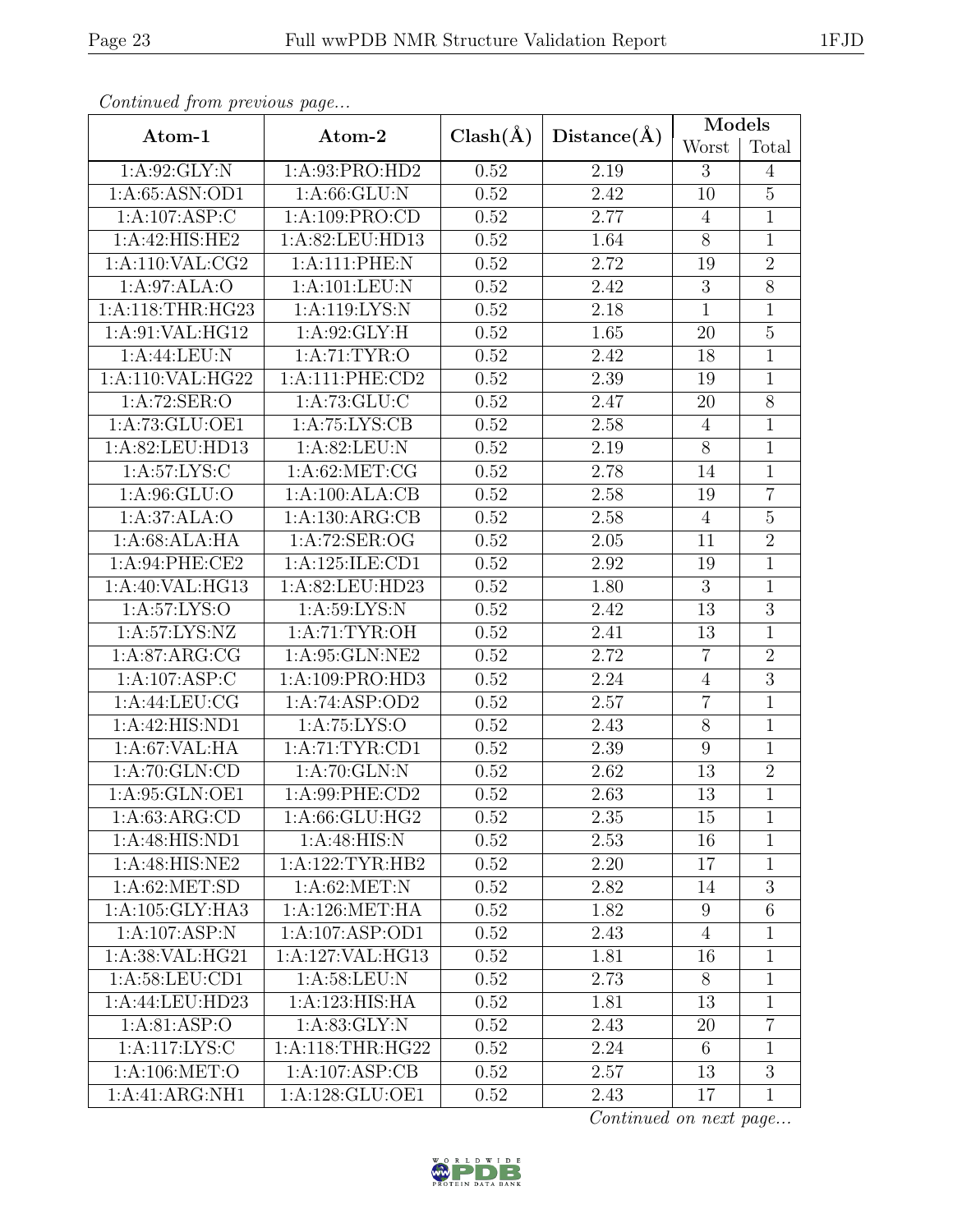| Continueu from pretious page |                    |              |             | Models           |                |  |
|------------------------------|--------------------|--------------|-------------|------------------|----------------|--|
| Atom-1                       | Atom-2             | $Clash(\AA)$ | Distance(A) | Worst            | Total          |  |
| 1:A:48:HIS:N                 | 1:A:48:HIS:ND1     | 0.52         | 2.56        | $\overline{4}$   | 3              |  |
| 1: A:99: PHE:CD1             | 1:A:99:PHE:C       | 0.52         | 2.83        | $\overline{7}$   | 1              |  |
| 1:A:103:VAL:HG13             | 1:A:127:VAL:O      | 0.52         | 2.04        | 18               | $\overline{3}$ |  |
| 1:A:107:ASP:OD1              | 1:A:114:PRO:CG     | 0.52         | 2.59        | 12               | $\mathbf{1}$   |  |
| 1:A:123:HIS:CE1              | 1:A:125:ILE:HG12   | 0.52         | 2.40        | 12               | $\overline{1}$ |  |
| 1:A:48:HIS:NE2               | 1:A:51:ILE:HD13    | 0.52         | 2.20        | 17               | $\overline{1}$ |  |
| 1:A:97:ALA:O                 | 1:A:100:ALA:N      | 0.52         | 2.43        | 17               | $\overline{1}$ |  |
| 1: A:43: ILE: O              | 1:A:123:HIS:HA     | 0.51         | 2.05        | 18               | 13             |  |
| 1:A:70:GLN:HE21              | 1:A:70:GLN:HA      | 0.51         | 1.65        | 11               | $\overline{3}$ |  |
| $1:A:48:HIS:C\overline{E1}$  | 1:A:122:TYR:CD2    | 0.51         | 2.98        | $\overline{7}$   | $\mathbf{1}$   |  |
| 1:A:46:GLU:N                 | 1: A:73: GLU:OE2   | 0.51         | 2.43        | 14               | $\overline{1}$ |  |
| 1:A:48:HIS:CD2               | 1:A:122:TYR:CE2    | 0.51         | 2.98        | $\mathbf 1$      | $\mathbf{1}$   |  |
| 1:A:114:PRO:N                | 1:A:115:PRO:HD2    | 0.51         | 2.20        | $\,6\,$          | 17             |  |
| 1: A:57: LYS: CE             | 1: A:62: MET:SD    | 0.51         | 2.98        | $\overline{3}$   | $\mathbf{1}$   |  |
| 1:A:95:GLN:HG2               | 1:A:99:PHE:CG      | 0.51         | 2.39        | 13               | $\overline{2}$ |  |
| 1: A:57: LYS: CB             | 1:A:67:VAL:HG11    | 0.51         | $2.35\,$    | $\,6$            | $\overline{1}$ |  |
| 1: A:118:THR:OG1             | 1:A:119:LYS:N      | 0.51         | 2.43        | 10               | $\overline{3}$ |  |
| 1: A:62:MET:CE               | 1: A:67: VAL: HG21 | 0.51         | 2.35        | 18               | 1              |  |
| 1: A:52:MET:CE               | 1: A:52:MET:C      | 0.51         | 2.79        | 19               | $8\,$          |  |
| 1:A:120:PHE:HB3              | 1:A:123:HIS:CE1    | 0.51         | 2.40        | 15               | $\mathbf{1}$   |  |
| 1:A:37:ALA:HB1               | 1:A:84:TRP:CE3     | 0.51         | 2.41        | $\overline{5}$   | $\overline{6}$ |  |
| 1: A:52:MET:O                | 1:A:52:MET:HE3     | 0.51         | 2.06        | $\boldsymbol{9}$ | 12             |  |
| 1: A:71: TYR: N              | 1: A:71: TYR: CD1  | 0.51         | 2.75        | $\,6$            | 10             |  |
| 1:A:104:SER:HB3              | 1:A:109:PRO:CB     | 0.51         | 2.36        | $\overline{7}$   | $\overline{7}$ |  |
| 1:A:105:GLY:O                | 1: A:106: MET:C    | 0.51         | 2.49        | $\bf 5$          | $\overline{2}$ |  |
| 1:A:41:ARG:HD2               | 1:A:126:MET:CG     | 0.51         | 2.35        | $\overline{6}$   | $\overline{1}$ |  |
| 1: A:36: ASN:N               | 1:A:131:LYS:O      | 0.51         | 2.43        | 17               | $\sqrt{2}$     |  |
| 1:A:44:LEU:HB3               | 1:A:73:GLU:HG3     | 0.51         | 1.82        | 12               | $\overline{1}$ |  |
| 1:A:42:HIS:NE2               | 1: A:82: LEU: CG   | 0.51         | 2.73        | 19               | $\mathbf{1}$   |  |
| 1:A:84:TRP:CZ3               | 1:A:131:LYS:CD     | 0.51         | 2.93        | $\overline{7}$   | $\overline{2}$ |  |
| 1: A:43: ILE:C               | 1:A:44:LEU:CD2     | 0.51         | 2.78        | 10               | 1              |  |
| 1: A:59: LYS:O               | 1: A:61: GLY:N     | 0.51         | 2.44        | $\overline{4}$   | $\,6\,$        |  |
| 1:A:44:LEU:CD1               | 1:A:73:GLU:HB3     | 0.51         | 2.35        | 6                | 1              |  |
| 1:A:44:LEU:HG                | 1: A:73: GLU:CG    | 0.51         | 2.35        | 8                | $\mathbf{1}$   |  |
| 1: A:86:THR:O                | 1: A:88: GLY:N     | 0.51         | 2.44        | 20               | $\overline{3}$ |  |
| 1:A:44:LEU:CD2               | 1:A:123:HIS:HA     | 0.51         | 2.36        | 15               | $\overline{2}$ |  |
| 1: A:51: ILE: CD1            | 1:A:124:ILE:CG1    | 0.51         | 2.89        | 16               | 1              |  |
| 1:A:57:LYS:HG3               | 1:A:62:MET:HG3     | 0.51         | 1.82        | 19               | $\mathbf{1}$   |  |
| 1: A:66: GLU: N              | 1: A:66: GLU:OE1   | 0.51         | 2.43        | 14               | 1              |  |
| 1:A:56:GLU:OE1               | 1: A:56: GLU:CA    | 0.51         | 2.59        | 19               | $\mathbf{1}$   |  |
| 1: A:63: ARG:NE              | 1: A:66: GLU:CD    | 0.51         | 2.64        | $\mathbf{1}$     | $\mathbf{1}$   |  |

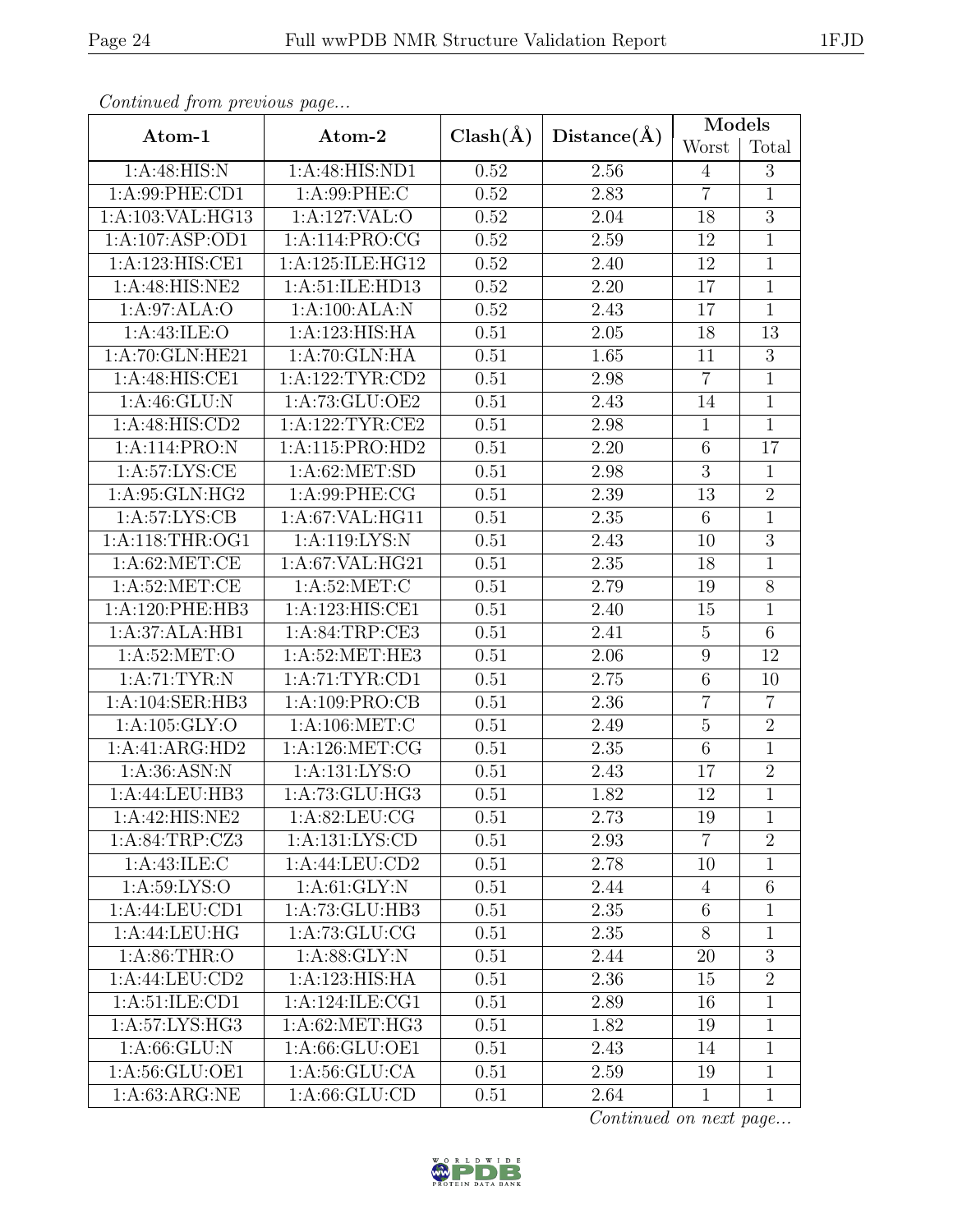| Continued from previous page |                    |              |             | Models          |                |  |
|------------------------------|--------------------|--------------|-------------|-----------------|----------------|--|
| Atom-1                       | Atom-2             | $Clash(\AA)$ | Distance(A) | Worst           | Total          |  |
| 1: A: 105: GLY: CA           | 1: A:126: MET:HA   | 0.51         | 2.36        | $\overline{4}$  | 7              |  |
| 1: A:68: ALA:O               | 1:A:72:SER:HB2     | 0.51         | 2.06        | 19              | $\overline{3}$ |  |
| 1: A:106: MET: N             | 1: A: 126: MET: SD | 0.51         | 2.84        | 11              | $\mathbf{1}$   |  |
| 1: A:85:MET:CG               | 1: A:90:MET:SD     | 0.51         | 2.99        | 17              | $\mathbf{1}$   |  |
| 1:A:56:GLU:OE1               | 1: A:56: GLU: N    | 0.51         | 2.43        | 19              | $\mathbf{1}$   |  |
| 1: A: 108: LYS: CG           | 1:A:109:PRO:HD3    | 0.51         | 2.36        | 12              | $\overline{4}$ |  |
| 1:A:94:PHE:CD1               | 1:A:118:THR:HG21   | 0.51         | 2.41        | 11              | $\overline{2}$ |  |
| 1:A:130:ARG:HG2              | 1:A:131:LYS:N      | 0.51         | 2.21        | 18              | $\overline{3}$ |  |
| 1:A:44:LEU:HD21              | 1:A:123:HIS:HB3    | 0.51         | 1.83        | 17              | $\overline{1}$ |  |
| 1:A:50:LYS:HB3               | 1:A:71:TYR:CD2     | 0.51         | 2.40        | 9               | $\mathbf{1}$   |  |
| 1:A:120:PHE:CB               | 1:A:123:HIS:CE1    | 0.51         | 2.94        | 15              | $\overline{1}$ |  |
| 1: A:63: ARG:NE              | 1:A:66:GLU:OE1     | 0.50         | 2.43        | 10              | $\overline{4}$ |  |
| 1: A:92: GLY:N               | 1:A:93:PRO:CD      | 0.50         | 2.74        | $\mathfrak{Z}$  | $\overline{3}$ |  |
| 1:A:36:ASN:N                 | 1:A:131:LYS:OXT    | 0.50         | 2.43        | $\,6\,$         | $\overline{2}$ |  |
| 1: A:52:MET:CE               | 1:A:56:GLU:HB2     | 0.50         | 2.37        | 15              | $\overline{4}$ |  |
| 1: A:73: GLU:O               | 1:A:73:GLU:HG3     | 0.50         | 2.06        | 18              | $\overline{4}$ |  |
| 1: A:84:TRP:CE3              | 1:A:131:LYS:HD2    | 0.50         | 2.41        | 11              | $\overline{2}$ |  |
| 1: A:48: HIS:O               | 1:A:51:ILE:CG2     | 0.50         | 2.57        | 13              | $\overline{2}$ |  |
| 1: A:52:MET:CE               | 1:A:56:GLU:OE2     | 0.50         | 2.59        | 19              | $\overline{1}$ |  |
| 1:A:54:ALA:HB2               | 1: A:71: TYR: CD2  | 0.50         | 2.42        | $\sqrt{2}$      | $\overline{1}$ |  |
| 1:A:68:ALA:O                 | 1: A:69: ALA: C    | 0.50         | 2.48        | $\overline{4}$  | $\overline{9}$ |  |
| 1: A:44: LEU:O               | 1: A:73: GLU: N    | 0.50         | 2.42        | 15              | $\overline{3}$ |  |
| 1:A:108:LYS:CG               | 1:A:114:PRO:HD3    | 0.50         | 2.36        | 16              | $\overline{1}$ |  |
| 1:A:44:LEU:CD1               | 1:A:73:GLU:OE2     | 0.50         | 2.57        | $8\,$           | $\overline{1}$ |  |
| 1: A:59: LYS: CD             | 1:A:107:ASP:CG     | 0.50         | 2.80        | $9\,$           | $\overline{1}$ |  |
| 1:A:39:LYS:HE2               | 1:A:84:TRP:CD1     | 0.50         | 2.42        | 13              | $\mathbf{1}$   |  |
| 1: A: 129: GLY:O             | 1:A:130:ARG:O      | 0.50         | 2.29        | 14              | $\sqrt{2}$     |  |
| 1: A:66: GLU:CG              | 1:A:67:VAL:N       | 0.50         | 2.74        | $\mathbf{1}$    | $\overline{1}$ |  |
| 1:A:121:GLY:C                | 1:A:123:HIS:CE1    | 0.50         | 2.84        | 8               | 3              |  |
| 1:A:58:LEU:HD21              | 1: A:126: MET:HE1  | 0.50         | 1.82        | $\overline{5}$  | $\mathbf{1}$   |  |
| 1:A:44:LEU:CD2               | 1:A:123:HIS:HB2    | 0.50         | 2.36        | $\overline{7}$  | 1              |  |
| 1:A:48:HIS:NE2               | 1:A:122:TYR:CG     | 0.50         | 2.79        | 18              | $\overline{2}$ |  |
| 1:A:103:VAL:CA               | 1:A:127:VAL:HG13   | 0.50         | 2.34        | 8               | $\overline{3}$ |  |
| 1:A:43:ILE:HA                | 1:A:72:SER:CB      | 0.50         | 2.36        | 15              | $\overline{5}$ |  |
| 1:A:40:VAL:CC                | 1:A:41:ARG:CD      | 0.50         | 2.80        | 16              | $\overline{2}$ |  |
| 1:A:38:VAL:CB                | 1:A:127:VAL:HG13   | 0.50         | 2.36        | 9               | 1              |  |
| 1: A:39: LYS: HB3            | 1: A: 128: GLU: CB | 0.50         | 2.36        | 4               | $8\,$          |  |
| 1: A:81: ASP: N              | 1:A:81:ASP:OD1     | 0.50         | 2.43        | $6\phantom{.}6$ | $\overline{2}$ |  |
| 1: A:73: GLU:OE1             | 1:A:73:GLU:CA      | 0.50         | 2.57        | 18              | $\mathbf{1}$   |  |
| 1:A:98:ALA:O                 | 1:A:101:LEU:N      | 0.50         | 2.43        | 9               | $\overline{7}$ |  |
| 1:A:114:PRO:HB2              | 1:A:115:PRO:HD3    | 0.50         | 1.82        | 15              | 12             |  |

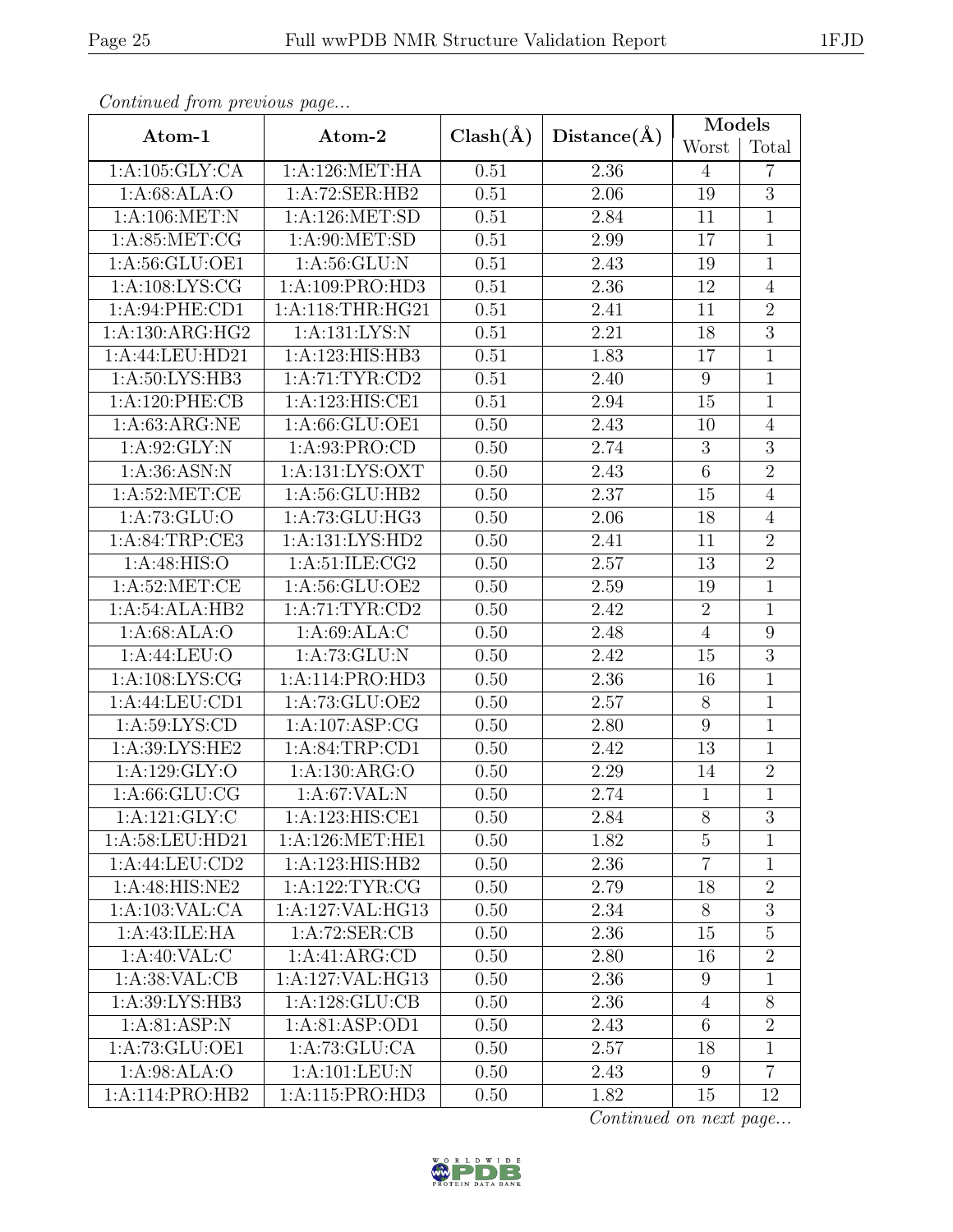| Continual from previous page |                     |              | Distance(A)       | Models         |                  |  |
|------------------------------|---------------------|--------------|-------------------|----------------|------------------|--|
| Atom-1                       | Atom-2              | $Clash(\AA)$ |                   | Worst          | Total            |  |
| 1:A:43:ILE:HG22              | 1:A:124:ILE:CG1     | 0.50         | 2.37              | 18             | $\overline{4}$   |  |
| 1:A:104:SER:CB               | 1:A:109:PRO:HB2     | 0.50         | 2.37              | 13             | $\overline{7}$   |  |
| $1:A:43:ILE:C\overline{A}$   | 1:A:72:SER:HB2      | 0.50         | 2.36              | 13             | $\overline{3}$   |  |
| 1:A:45:CYS:O                 | 1: A:50: LYS: HD3   | 0.50         | 2.07              | 18             | $\mathbf{1}$     |  |
| 1: A:52:MET:O                | 1: A:56: GLU: N     | 0.50         | 2.43              | 18             | $\overline{3}$   |  |
| 1:A:90:MET:O                 | 1: A:91: VAL:CB     | 0.50         | 2.60              | 11             | $\overline{2}$   |  |
| 1:A:57:LYS:HD2               | 1:A:67:VAL:HG12     | 0.50         | 1.83              | $\overline{3}$ | $\overline{3}$   |  |
| 1: A:59: LYS: CG             | 1:A:107:ASP:OD1     | 0.50         | 2.60              | $\bf 5$        | $\mathbf{1}$     |  |
| 1:A:44:LEU:HG                | 1:A:73:GLU:HB3      | 0.50         | 1.84              | $\overline{6}$ | $\overline{2}$   |  |
| 1:A:44:LEU:CD1               | 1:A:74:ASP:OD2      | 0.50         | 2.60              | $\overline{7}$ | $\mathbf{1}$     |  |
| 1:A:68:ALA:CA                | 1:A:72:SER:OG       | 0.50         | 2.59              | 11             | $\overline{1}$   |  |
| 1: A:40: VAL: HG21           | 1:A:94:PHE:CE1      | 0.50         | 2.41              | 17             | $\overline{1}$   |  |
| 1:A:94:PHE:CD2               | 1:A:123:HIS:CE1     | 0.49         | 3.00              | $\mathbf{1}$   | $\overline{1}$   |  |
| 1:A:117:LYS:HG3              | 1:A:122:TYR:CE1     | 0.49         | 2.42              | 10             | $\overline{4}$   |  |
| 1:A:109:PRO:O                | 1:A:110:VAL:C       | 0.49         | 2.50              | $\sqrt{3}$     | $\overline{4}$   |  |
| 1:A:110:VAL:HG13             | 1:A:111:PHE:H       | 0.49         | 1.66              | 14             | $\overline{3}$   |  |
| 1: A:45: CYS:O               | 1: A:46: GLU:C      | 0.49         | 2.49              | 15             | $\overline{4}$   |  |
| 1: A:52:MET:HE2              | 1: A:56: GLU:CG     | 0.49         | 2.37              | $9\,$          | $\overline{1}$   |  |
| 1:A:103:VAL:HB               | 1:A:127:VAL:O       | 0.49         | 2.06              | 14             | $\overline{3}$   |  |
| 1:A:44:LEU:CD2               | 1:A:123:HIS:ND1     | 0.49         | $2.75\,$          | 15             | $\mathbf{1}$     |  |
| 1: A:44: LEU:O               | 1:A:73:GLU:HB2      | 0.49         | 2.07              | $\mathbf{1}$   | $\overline{7}$   |  |
| 1: A:98: ALA:O               | 1:A:101:LEU:O       | 0.49         | 2.30              | 11             | $\overline{6}$   |  |
| 1:A:57:LYS:O                 | 1: A:58:LEU: C      | 0.49         | 2.51              | 13             | 13               |  |
| 1:A:103:VAL:HG22             | 1:A:128:GLU:N       | 0.49         | 2.22              | $\overline{2}$ | $\mathbf{1}$     |  |
| 1:A:114:PRO:O                | 1:A:124:ILE:HA      | 0.49         | 2.07              | 18             | $\overline{4}$   |  |
| 1: A:95: GLN:CD              | 1:A:99:PHE:CD2      | 0.49         | $2.85\,$          | 13             | $\overline{1}$   |  |
| 1: A:52:MET:HE3              | 1: A:52:MET:CA      | 0.49         | 2.37              | 12             | $\overline{7}$   |  |
| 1: A:39: LYS: NZ             | 1: A:81: ASP:OD2    | 0.49         | $\overline{2.43}$ | $\overline{3}$ | $\overline{1}$   |  |
| 1: A:43: ILE: O              | 1:A:124:ILE:N       | 0.49         | 2.42              | 9              | $\overline{7}$   |  |
| 1:A:103:VAL:HG12             | 1:A:104:SER:N       | 0.49         | 2.23              | 20             | $\overline{4}$   |  |
| 1:A:121:GLY:O                | 1:A:123:HIS:NE2     | 0.49         | 2.45              | 3              | $\boldsymbol{3}$ |  |
| 1: A:44: LEU:O               | 1:A:72:SER:CA       | 0.49         | 2.60              | 13             | $\overline{3}$   |  |
| 1:A:131:LYS:N                | 1: A: 131: LYS: HD2 | 0.49         | 2.21              | 14             | $\overline{2}$   |  |
| 1:A:70:GLN:O                 | 1:A:72:SER:O        | 0.49         | 2.31              | 13             | $6\,$            |  |
| 1:A:72:SER:OG                | 1:A:75:LYS:O        | 0.49         | 2.30              | 8              | $\overline{2}$   |  |
| 1:A:58:LEU:HD23              | 1:A:64:PHE:HE1      | 0.49         | 1.66              | 6              | $\overline{1}$   |  |
| 1:A:37:ALA:C                 | 1:A:38:VAL:CG1      | 0.49         | 2.81              | 3              | 11               |  |
| 1:A:45:CYS:O                 | 1: A:46: GLU:CB     | 0.49         | 2.59              | 13             | 6                |  |
| 1: A:82:LEU: N               | 1:A:82:LEU:HD13     | 0.49         | 2.23              | 3              | 1                |  |
| 1: A:87: ARG: HG3            | 1:A:99:PHE:CE2      | 0.49         | 2.42              | 20             | $\overline{2}$   |  |
| 1:A:57:LYS:HD2               | 1: A:62:MET:CE      | 0.49         | 2.37              | 17             | $\overline{3}$   |  |

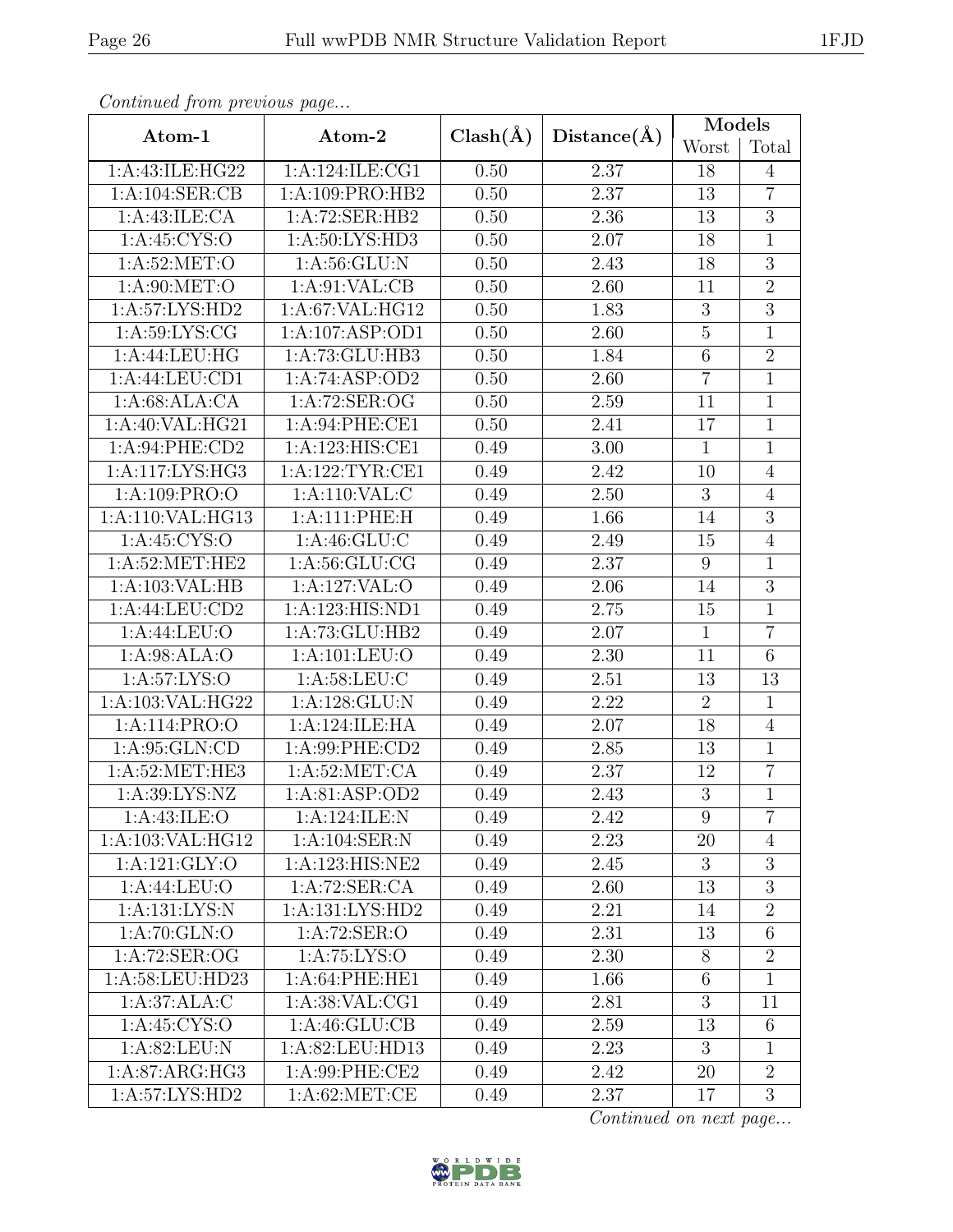| Continuale from previous page         |                     |              |                   | Models         |                |  |
|---------------------------------------|---------------------|--------------|-------------------|----------------|----------------|--|
| Atom-1                                | Atom-2              | $Clash(\AA)$ | Distance(A)       | Worst          | Total          |  |
| 1:A:53:GLU:HB3                        | 1:A:71:TYR:CE2      | 0.49         | 2.43              | 19             | 3              |  |
| 1:A:67:VAL:O                          | 1:A:69:ALA:N        | 0.49         | 2.46              | 17             | $\overline{2}$ |  |
| 1: A: 103: VAL: CG2                   | 1:A:127:VAL:O       | 0.49         | 2.56              | 16             | $\mathbf{1}$   |  |
| 1: A:81: ASP:O                        | 1: A:82: LEU: C     | 0.49         | 2.51              | 20             | 12             |  |
| 1: A:52: MET:HG3                      | 1: A:53: GLU: N     | 0.49         | 2.21              | 13             | $\overline{3}$ |  |
| 1:A:68:ALA:O                          | 1:A:72:SER:OG       | 0.49         | 2.31              | 19             | $\overline{5}$ |  |
| 1:A:48:HIS:CG                         | 1: A:51: ILE: HG21  | 0.49         | 2.43              | 10             | $\overline{1}$ |  |
| 1:A:101:LEU:HD22                      | $1:$ A:110:VAL:HG22 | 0.49         | 1.83              | 12             | $\overline{2}$ |  |
| 1: A:58: LEU:HD22                     | 1:A:64:PHE:CD1      | 0.49         | 2.43              | 17             | $\overline{1}$ |  |
| 1: A:62:MET:CG                        | 1: A:63: ARG:N      | 0.49         | 2.76              | 18             | $\mathbf{1}$   |  |
| 1: A:91: VAL: HG22                    | 1: A:92: GLY: H     | 0.49         | 1.66              | 13             | $\overline{3}$ |  |
| 1:A:40:VAL:CG1                        | 1:A:40:VAL:O        | 0.49         | 2.60              | 10             | $\mathbf{1}$   |  |
| 1: A:36: ASN:CA                       | 1: A: 131: LYS: O   | 0.49         | 2.61              | 11             | $\mathbf{1}$   |  |
| 1: A:90: MET:C                        | 1:A:91:VAL:CG2      | 0.49         | 2.80              | 11             | $\overline{1}$ |  |
| 1:A:121:GLY:C                         | 1:A:122:TYR:CD1     | 0.49         | 2.86              | 14             | $\overline{1}$ |  |
| 1:A:43:ILE:HG22                       | 1:A:124:ILE:CB      | 0.49         | 2.38              | $\overline{7}$ | $\overline{2}$ |  |
| 1: A:50: LYS:O                        | 1:A:53:GLU:N        | 0.49         | 2.46              | $\,6\,$        | $\overline{3}$ |  |
| 1: A: 101: LEU: CD1                   | 1: A:112:THR:CG2    | 0.49         | 2.91              | $\overline{2}$ | $\overline{1}$ |  |
| 1:A:101:LEU:HB3                       | 1:A:110:VAL:CG1     | 0.49         | 2.37              | $\overline{4}$ | $\mathbf{1}$   |  |
| 1:A:50:LYS:HD2                        | 1: A:50: LYS:N      | 0.49         | 2.23              | $\,6$          | $\mathbf{1}$   |  |
| 1:A:42:HIS:CE1                        | 1:A:75:LYS:HB3      | 0.49         | 2.42              | $\overline{7}$ | $\overline{2}$ |  |
| 1:A:87:ARG:O                          | 1:A:95:GLN:NE2      | 0.49         | 2.45              | 12             | $\mathbf{1}$   |  |
| 1: A:39: LYS: CB                      | 1:A:128:GLU:HB3     | 0.49         | 2.36              | 13             | 1              |  |
| 1:A:87:ARG:HB2                        | 1:A:99:PHE:CE2      | 0.49         | 2.43              | 14             | $\overline{3}$ |  |
| 1:A:41:ARG:NH1                        | 1:A:81:ASP:OD2      | 0.49         | 2.46              | 19             | $\mathbf{1}$   |  |
| 1: A:60: SER:CB                       | 1:A:62:MET:HE1      | 0.49         | 2.37              | $\overline{2}$ | $\overline{1}$ |  |
| 1:A:42:HIS:NE2                        | 1:A:75:LYS:HB2      | 0.49         | 2.22              | 10             | $\mathbf 1$    |  |
| 1: A:95: GLN:HG3                      | 1: A:96: GLU: N     | 0.49         | $\overline{2.22}$ | 16             | $\overline{1}$ |  |
| 1: A:67: VAL:O                        | 1: A:68: ALA: C     | 0.48         | 2.51              | 16             | 9              |  |
| $1: A:58: \overline{\textrm{LEU:HG}}$ | 1:A:64:PHE:CE1      | 0.48         | 2.43              | 20             | $\overline{2}$ |  |
| 1:A:122:TYR:C                         | 1:A:123:HIS:CG      | 0.48         | 2.86              | 5              | 1              |  |
| 1: A:87: ARG:CG                       | 1:A:95:GLN:OE1      | 0.48         | 2.61              | $\,6\,$        | $\mathbf{1}$   |  |
| 1: A:38: VAL:CG1                      | 1:A:130:ARG:HB3     | 0.48         | 2.38              | 15             | $\overline{2}$ |  |
| 1:A:103:VAL:HA                        | 1:A:127:VAL:O       | 0.48         | 2.07              | 12             | $\overline{3}$ |  |
| 1:A:44:LEU:HD22                       | 1:A:123:HIS:CG      | 0.48         | 2.42              | 15             | 1              |  |
| 1: A: 53: GLU:O                       | 1:A:57:LYS:HG3      | 0.48         | 2.09              | $\mathbf{1}$   | 8              |  |
| 1: A:56: GLU:O                        | 1: A:57: LYS:C      | 0.48         | 2.52              | 18             | 19             |  |
| 1: A:65: ASN: HA                      | 1:A:68:ALA:HB3      | 0.48         | 1.84              | 10             | 3              |  |
| 1: A:73: GLU: N                       | 1: A:73: GLU:OE2    | 0.48         | 2.46              | $\overline{4}$ | 1              |  |
| 1:A:59:LYS:CD                         | 1: A:59: LYS:C      | 0.48         | 2.78              | 11             | $\mathbf{1}$   |  |
| 1: A:95: GLN:CG                       | 1: A:96: GLU: N     | 0.48         | 2.75              | 16             | 1              |  |

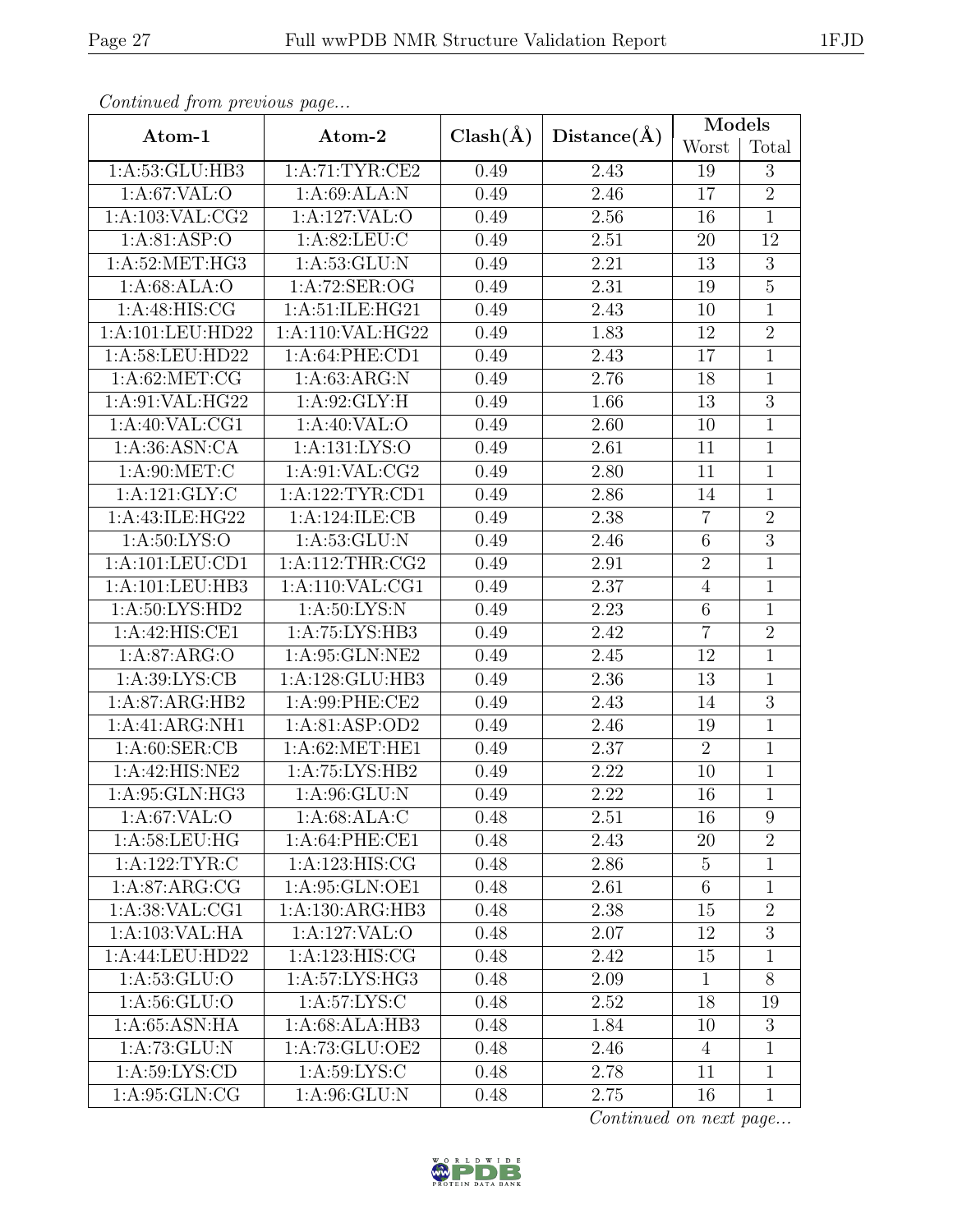| Continuale from previous page |                   |              |             | Models           |                |  |
|-------------------------------|-------------------|--------------|-------------|------------------|----------------|--|
| Atom-1                        | Atom-2            | $Clash(\AA)$ | Distance(A) | Worst            | Total          |  |
| 1:A:42:HIS:CE1                | 1:A:75:LYS:CB     | 0.48         | 2.97        | 8                | $\overline{2}$ |  |
| 1:A:129:GLY:C                 | 1:A:130:ARG:CG    | 0.48         | 2.80        | 14               | $\mathbf{1}$   |  |
| 1:A:58:LEU:HA                 | 1: A:64:PHE:CE1   | 0.48         | 2.43        | 15               | $\mathbf{1}$   |  |
| 1:A:60:SER:HB2                | 1: A:62:MET:CE    | 0.48         | 2.39        | $\overline{2}$   | $\overline{2}$ |  |
| 1: A:84:TRP:CH2               | 1:A:131:LYS:HG3   | 0.48         | 2.43        | $\mathfrak{Z}$   | $\mathbf{1}$   |  |
| 1:A:117:LYS:HB2               | 1:A:122:TYR:CE1   | 0.48         | 2.42        | $\boldsymbol{9}$ | $\overline{3}$ |  |
| 1: A:57: LYS: HD3             | 1:A:67:VAL:HG12   | 0.48         | 1.85        | $\overline{6}$   | $\overline{2}$ |  |
| 1: A:71:TYR:N                 | 1: A:71: TYR: HD1 | 0.48         | 2.07        | 11               | $\overline{5}$ |  |
| 1:A:114:PRO:CG                | 1:A:115:PRO:CD    | 0.48         | 2.91        | $\overline{5}$   | $\overline{7}$ |  |
| 1:A:117:LYS:C                 | 1:A:118:THR:HG23  | 0.48         | 2.29        | $\overline{7}$   | $\overline{2}$ |  |
| 1: A:62:MET:O                 | 1:A:63:ARG:C      | 0.48         | 2.51        | $\overline{9}$   | $\overline{3}$ |  |
| 1:A:39:LYS:NZ                 | 1:A:81:ASP:OD1    | 0.48         | 2.46        | 10               | $\mathbf{1}$   |  |
| 1:A:84:TRP:CZ3                | 1:A:131:LYS:HB2   | 0.48         | 2.43        | 3                | $\overline{1}$ |  |
| 1: A:82:LEU: C                | 1:A:82:LEU:CD1    | 0.48         | 2.80        | 10               | $\overline{2}$ |  |
| 1:A:58:LEU:CD2                | 1:A:64:PHE:CD2    | 0.48         | 2.97        | 13               | $\overline{1}$ |  |
| 1: A:62: MET:SD               | 1: A:62:MET:C     | 0.48         | 2.92        | 18               | $\overline{2}$ |  |
| 1:A:51:ILE:HD11               | 1:A:124:ILE:HG12  | 0.48         | 1.85        | 16               | $\overline{1}$ |  |
| 1:A:95:GLN:HG2                | 1: A:99: PHE:CB   | 0.48         | 2.38        | 14               | $\overline{4}$ |  |
| 1: A: 130: ARG: CD            | 1:A:130:ARG:C     | 0.48         | 2.82        | 16               | $\overline{2}$ |  |
| 1:A:113:ASP:N                 | 1:A:113:ASP:OD1   | 0.48         | 2.45        | $\mathbf 5$      | $\overline{1}$ |  |
| 1:A:41:ARG:CD                 | 1: A:126: MET:HG2 | 0.48         | 2.39        | $\overline{6}$   | $\overline{4}$ |  |
| 1:A:44:LEU:HD23               | 1:A:123:HIS:CB    | 0.48         | 2.37        | 12               | $\mathbf{1}$   |  |
| 1:A:57:LYS:HD2                | 1:A:62:MET:HE2    | 0.48         | 1.85        | 12               | $\mathbf{1}$   |  |
| 1: A:36: ASN: HA              | 1:A:99:PHE:CE2    | 0.48         | 2.44        | 20               | $\overline{1}$ |  |
| 1: A:44: LEU:O                | 1:A:72:SER:O      | 0.48         | 2.32        | $\overline{4}$   | $\overline{3}$ |  |
| 1: A:73: GLU:OE1              | 1:A:75:LYS:HB2    | 0.48         | 2.09        | $\overline{4}$   | $\overline{1}$ |  |
| 1: A:87: ARG: HG3             | 1:A:99:PHE:CD2    | 0.48         | 2.44        | $\overline{4}$   | 1              |  |
| 1: A:106: MET:CG              | 1:A:107:ASP:N     | 0.48         | 2.76        | $\overline{5}$   | $\overline{1}$ |  |
| 1:A:45:CYS:HB2                | 1:A:48:HIS:ND1    | 0.48         | 2.22        | 17               | $\overline{2}$ |  |
| 1: A: 129: GLY:O              | 1:A:130:ARG:C     | 0.48         | 2.51        | 16               | $\mathbf{1}$   |  |
| 1:A:36:ASN:HA                 | 1: A:99: PHE: CZ  | 0.48         | 2.44        | $20\,$           | 1              |  |
| 1: A:36: ASN:O                | 1: A:86:THR:CG2   | 0.48         | 2.55        | 3                | $\sqrt{6}$     |  |
| 1: A: 105: GLY: HA3           | 1: A:126: MET:HB2 | 0.48         | 1.85        | 19               | $\overline{5}$ |  |
| 1:A:120:PHE:CB                | 1:A:123:HIS:NE2   | 0.48         | 2.76        | 15               | 1              |  |
| 1:A:122:TYR:N                 | 1: A:122:TYR:CD1  | 0.48         | 2.81        | 16               | 1              |  |
| 1: A:51: ILE: HG23            | 1: A:52:MET:N     | 0.48         | 2.24        | $\overline{5}$   | 3              |  |
| 1: A:82:LEU: N                | 1:A:82:LEU:CD2    | 0.48         | 2.76        | 12               | $\overline{2}$ |  |
| 1: A:58: LEU:CD1              | 1:A:67:VAL:HG21   | 0.48         | 2.38        | $\overline{7}$   | $\overline{2}$ |  |
| 1: A:91: VAL: CG2             | 1:A:94:PHE:HB2    | 0.48         | 2.39        | 10               | $\mathbf{1}$   |  |
| 1:A:44:LEU:HB3                | 1: A:73: GLU:CG   | 0.48         | 2.38        | 12               | $\mathbf{1}$   |  |
| 1: A:95: GLN:O                | 1:A:97:ALA:N      | 0.48         | 2.46        | 15               | $\overline{2}$ |  |

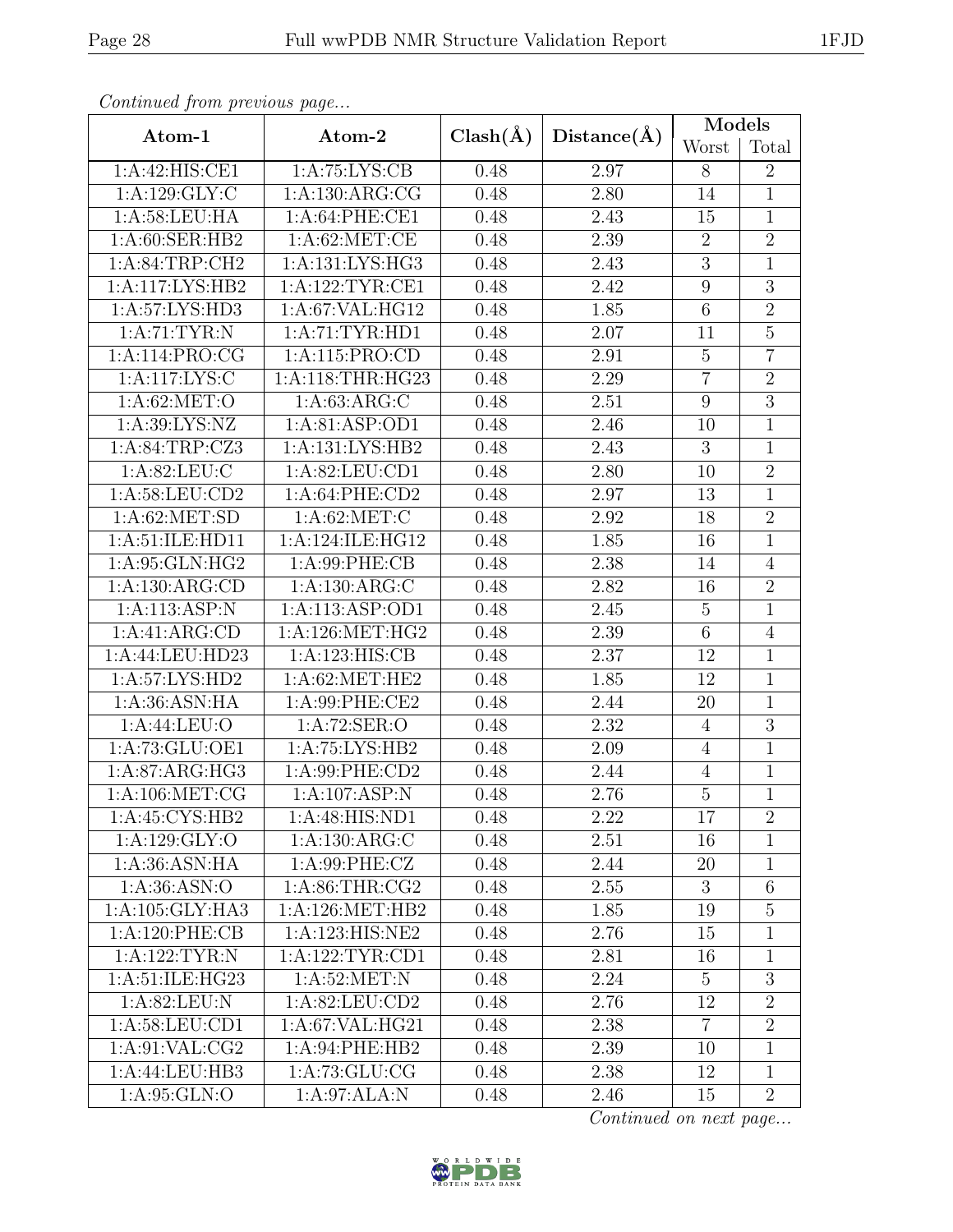| Continual from previous page |                   |              |                   | Models           |                |
|------------------------------|-------------------|--------------|-------------------|------------------|----------------|
| Atom-1                       | Atom-2            | $Clash(\AA)$ | Distance(A)       | Worst            | Total          |
| 1:A:72:SER:CB                | 1:A:75:LYS:O      | 0.48         | 2.61              | 19               | $\mathbf{1}$   |
| 1:A:72:SER:O                 | 1:A:74:ASP:OD1    | 0.47         | 2.32              | $\mathbf{1}$     | $\mathbf{1}$   |
| 1:A:97:ALA:O                 | 1:A:98:ALA:C      | 0.47         | 2.53              | 14               | $\overline{9}$ |
| 1: A:56: GLU:O               | 1: A:60: SER:OG   | 0.47         | 2.31              | 11               | 12             |
| 1: A:59: LYS:O               | 1: A:60: SER: C   | 0.47         | 2.52              | 19               | 17             |
| 1:A:105:GLY:O                | 1:A:109:PRO:HG2   | 0.47         | 2.09              | $\overline{2}$   | $\mathbf{1}$   |
| 1:A:44:LEU:HB2               | 1:A:123:HIS:ND1   | 0.47         | 2.23              | $\boldsymbol{9}$ | $\overline{3}$ |
| 1: A:50: LYS: CB             | 1: A:71:TYR:CE1   | 0.47         | 2.97              | $\overline{4}$   | $\mathbf{1}$   |
| 1: A:45: CYS:CB              | 1: A:51: ILE: HB  | 0.47         | 2.39              | 14               | $\overline{3}$ |
| 1:A:42:HIS:HB3               | 1:A:82:LEU:CD1    | 0.47         | 2.38              | $\overline{7}$   | $\mathbf{1}$   |
| 1:A:118:THR:O                | 1:A:119:LYS:CB    | 0.47         | 2.59              | 12               | $\overline{2}$ |
| 1: A: 105: GLY: HA3          | 1:A:126:MET:CB    | 0.47         | 2.40              | 16               | $\overline{5}$ |
| 1:A:41:ARG:CD                | 1: A:126: MET:SD  | 0.47         | 3.02              | 14               | $\overline{1}$ |
| 1:A:95:GLN:HB2               | 1:A:99:PHE:CD2    | 0.47         | 2.43              | 16               | $\mathbf{1}$   |
| 1: A:87: ARG: NE             | 1:A:95:GLN:OE1    | 0.47         | 2.46              | 20               | $\mathbf{1}$   |
| 1: A:70: GLN: C              | 1:A:72:SER:N      | 0.47         | 2.66              | 12               | $\overline{9}$ |
| 1: A:55:MET:HE1              | 1:A:115:PRO:CG    | 0.47         | 2.40              | $\overline{5}$   | $\mathbf{1}$   |
| 1:A:74:ASP:O                 | 1:A:75:LYS:O      | 0.47         | 2.32              | $\overline{6}$   | $\overline{2}$ |
| 1:A:103:VAL:O                | 1:A:104:SER:OG    | 0.47         | 2.31              | 18               | $\overline{5}$ |
| 1: A:51: ILE: CG1            | 1:A:115:PRO:HG3   | 0.47         | 2.40              | 13               | $\mathbf{1}$   |
| 1: A:57: LYS: HA             | 1: A:62: MET:HE2  | 0.47         | 1.86              | $\overline{2}$   | $\mathbf{1}$   |
| 1: A:58:LEU:HG               | 1:A:64:PHE:CD1    | 0.47         | 2.44              | 20               | $\overline{2}$ |
| 1:A:43:ILE:CG2               | 1:A:72:SER:HB2    | 0.47         | 2.36              | 13               | $\overline{3}$ |
| 1:A:58:LEU:HD23              | 1: A:106: MET:HG3 | 0.47         | 1.87              | 14               | $\mathbf{1}$   |
| 1:A:41:ARG:NH2               | 1:A:128:GLU:HB3   | 0.47         | 2.25              | 19               | $\mathbf 1$    |
| 1:A:43:ILE:CG1               | 1:A:72:SER:HB3    | 0.47         | 2.39              | $\mathbf{1}$     | $\overline{1}$ |
| 1:A:45:CYS:HB3               | 1: A:51: ILE: CB  | 0.47         | 2.40              | $6\,$            | $\mathbf{1}$   |
| 1:A:102:PRO:O                | 1:A:103:VAL:O     | 0.47         | $\overline{2.31}$ | 10               | $\overline{4}$ |
| 1:A:48:HIS:NE2               | 1: A:115: PRO:HB2 | 0.47         | 2.25              | 10               | 1              |
| 1: A:82: LEU: HG             | 1: A:83: GLY:N    | 0.47         | 2.24              | 15               | 1              |
| 1: A:44: LEU:O               | 1: A:44: LEU: HG  | 0.47         | 2.09              | 16               | 1              |
| 1:A:91:VAL:HG13              | 1: A:92: GLY: H   | 0.47         | 1.70              | 18               | $\overline{3}$ |
| 1:A:111:PHE:O                | 1: A:112:THR:O    | 0.47         | 2.33              | $\overline{2}$   | $\mathbf 5$    |
| 1:A:104:SER:CB               | 1:A:108:LYS:O     | 0.47         | 2.62              | $\overline{4}$   | 1              |
| 1:A:103:VAL:O                | 1:A:104:SER:O     | 0.47         | 2.33              | 8                | 1              |
| 1:A:37:ALA:C                 | 1:A:38:VAL:HG13   | 0.47         | 2.30              | 19               | $\overline{5}$ |
| 1: A:50: LYS: HB2            | 1: A:71: TYR: CE1 | 0.47         | 2.45              | $\overline{2}$   | $\overline{2}$ |
| 1: A:63: ARG:CG              | 1:A:66:GLU:HG3    | 0.47         | 2.39              | $\overline{2}$   | $\overline{3}$ |
| 1: A: 122: TYR: O            | 1:A:123:HIS:ND1   | 0.47         | 2.48              | $\overline{5}$   | $\mathbf{1}$   |
| 1:A:102:PRO:O                | 1:A:110:VAL:HG23  | 0.47         | 2.10              | $6\phantom{.}6$  | $\mathbf{1}$   |
| 1:A:42:HIS:CE1               | 1:A:75:LYS:O      | 0.47         | 2.67              | 8                | $\mathbf{1}$   |

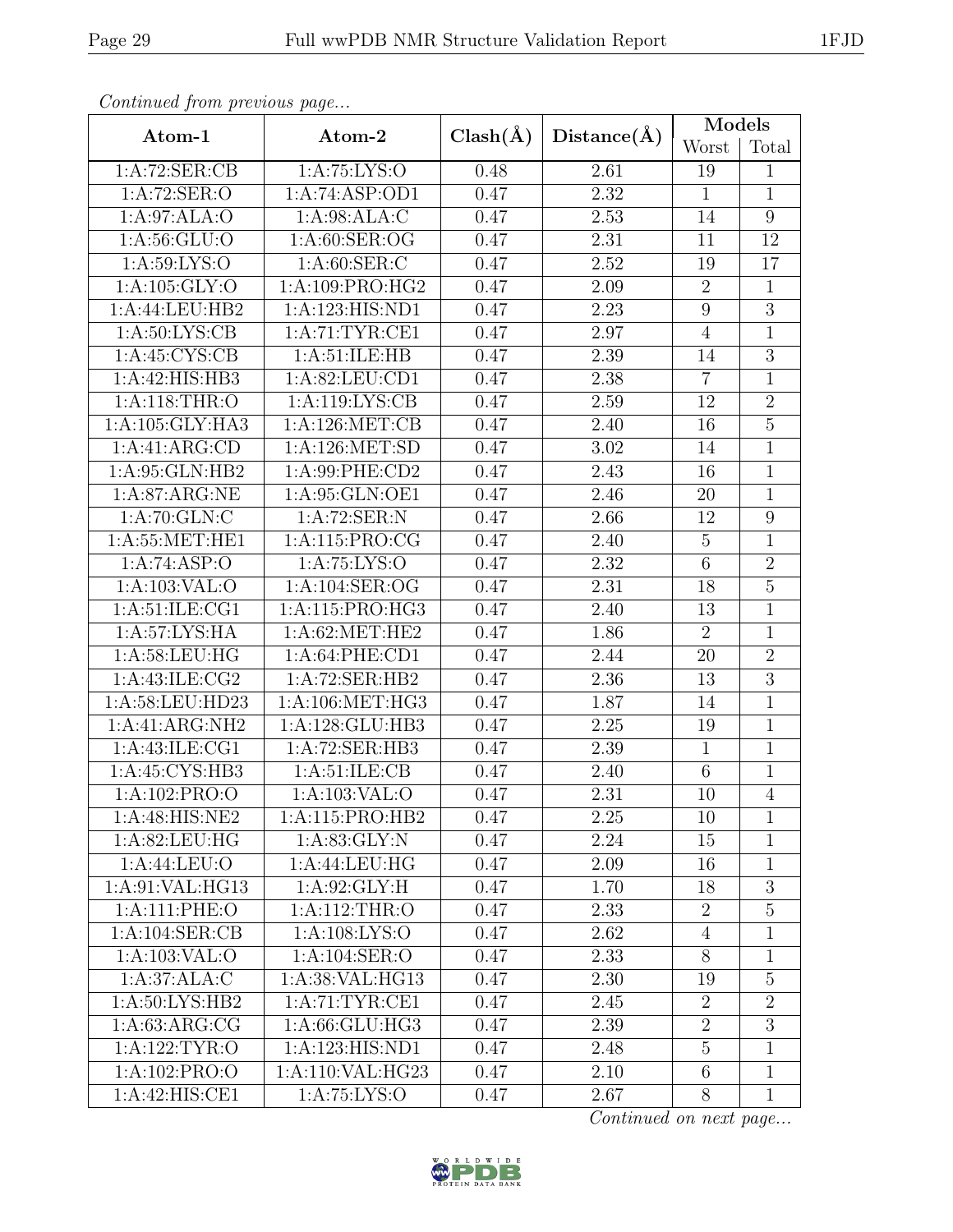| Continual from previous page |                     |              | Distance(A)       | Models          |                |  |
|------------------------------|---------------------|--------------|-------------------|-----------------|----------------|--|
| Atom-1                       | Atom-2              | $Clash(\AA)$ |                   | Worst           | Total          |  |
| 1: A:65: ASN:O               | 1:A:69:ALA:HB2      | 0.47         | 2.10              | 15              | 3              |  |
| 1:A:91:VAL:HG12              | 1:A:92:GLY:N        | 0.47         | 2.24              | $9\phantom{.0}$ | $\overline{1}$ |  |
| 1: A:67: VAL:C               | 1:A:71:TYR:HB2      | 0.47         | $2.30\,$          | 17              | $\overline{4}$ |  |
| 1: A:86:THR:O                | 1:A:89:SER:N        | 0.47         | 2.45              | 12              | $\mathbf 1$    |  |
| 1: A:58:LEU:CD2              | 1: A:126: MET:HE2   | 0.47         | 2.40              | 15              | $\mathbf{1}$   |  |
| 1: A:58: LEU:CD2             | 1:A:126:MET:CE      | 0.47         | 2.92              | 15              | 1              |  |
| 1: A:57: LYS: HA             | 1:A:62:MET:HG2      | 0.47         | 1.87              | $\overline{2}$  | $\overline{3}$ |  |
| 1: A:106: MET:HE1            | 1:A:107:ASP:CB      | 0.47         | 2.40              | $\overline{4}$  | $\mathbf{1}$   |  |
| 1:A:44:LEU:CD1               | 1:A:73:GLU:CB       | 0.47         | 2.93              | $\overline{6}$  | $\overline{1}$ |  |
| 1: A:45: CYS:SG              | 1: A:71: TYR:O      | 0.47         | 2.72              | 10              | $\mathbf{1}$   |  |
| $1:A:41:\overline{ARG:HD2}$  | 1:A:126:MET:SD      | 0.47         | 2.50              | 14              | $\overline{1}$ |  |
| 1: A:52:MET:HE3              | 1: A:56: GLU:CB     | 0.47         | 2.39              | 15              | $\overline{1}$ |  |
| 1:A:44:LEU:HG                | 1: A:73: GLU:CB     | 0.47         | 2.40              | 16              | $\overline{1}$ |  |
| 1:A:41:ARG:O                 | 1:A:125:ILE:HA      | 0.47         | 2.10              | 17              | $\overline{3}$ |  |
| 1: A:63: ARG:HB3             | 1: A:66: GLU:CG     | 0.47         | 2.40              | $\overline{7}$  | $\overline{4}$ |  |
| 1: A:52:MET:CE               | 1:A:56:GLU:HG3      | 0.47         | 2.39              | $\overline{3}$  | $\overline{2}$ |  |
| 1:A:57:LYS:HD2               | 1:A:71:TYR:CE2      | 0.47         | 2.44              | 13              | $\overline{2}$ |  |
| 1:A:57:LYS:HE2               | 1: A:62: MET:SD     | 0.47         | 2.50              | $\overline{3}$  | $\mathbf{1}$   |  |
| 1:A:37:ALA:HB1               | 1:A:84:TRP:HE3      | 0.47         | 1.68              | $\overline{5}$  | $\overline{1}$ |  |
| 1:A:131:LYS:N                | 1: A: 131: LYS: HD3 | 0.47         | 2.25              | $\overline{5}$  | $\mathbf{1}$   |  |
| 1:A:43:ILE:HA                | 1:A:72:SER:OG       | 0.47         | 2.09              | 10              | $\overline{5}$ |  |
| 1:A:42:HIS:CD2               | 1:A:82:LEU:HD21     | 0.47         | 2.45              | 12              | $\overline{1}$ |  |
| 1:A:57:LYS:O                 | 1: A:60: SER: N     | 0.47         | 2.48              | 18              | $\mathbf{1}$   |  |
| 1:A:57:LYS:HD2               | 1:A:67:VAL:CG1      | 0.47         | 2.40              | $\sqrt{2}$      | $\overline{4}$ |  |
| 1:A:58:LEU:HD21              | 1:A:126:MET:CE      | 0.47         | 2.40              | $\bf 5$         | 1              |  |
| 1: A:65: ASN:OD1             | 1:A:66:GLU:OE1      | 0.47         | 2.33              | $\overline{5}$  | $\overline{1}$ |  |
| 1: A:65: ASN:O               | 1: A:66: GLU:C      | 0.47         | 2.53              | 17              | $\overline{2}$ |  |
| 1: A: 56: GLU:O              | 1: A:59: LYS: HG3   | 0.47         | $\overline{2.10}$ | 18              | $\overline{1}$ |  |
| 1:A:87:ARG:HG2               | 1:A:95:GLN:NE2      | 0.46         | 2.24              | $\overline{7}$  | $\overline{2}$ |  |
| 1: A:52:MET:H                | 1: A:52: MET:HE2    | 0.46         | 1.70              | $\overline{2}$  | $\overline{2}$ |  |
| 1: A: 73: GLU:O              | 1: A:73: GLU:OE1    | 0.46         | 2.33              | $8\,$           | $\overline{3}$ |  |
| 1: A:51: ILE: CD1            | 1:A:115:PRO:HB3     | 0.46         | 2.40              | 16              | $\overline{4}$ |  |
| 1:A:74:ASP:O                 | 1: A:75: LYS: CB    | 0.46         | 2.61              | 8               | $\overline{2}$ |  |
| 1: A:90:MET:C                | 1:A:91:VAL:HG13     | 0.46         | 2.29              | $8\,$           | 1              |  |
| 1:A:44:LEU:HD21              | 1:A:123:HIS:CG      | 0.46         | 2.45              | 15              | 1              |  |
| 1: A:51: ILE: CG1            | 1:A:115:PRO:HB3     | 0.46         | 2.41              | 15              | $\overline{2}$ |  |
| 1: A:61: GLY:O               | 1: A:62: MET:O      | 0.46         | 2.33              | 13              | $\overline{3}$ |  |
| 1: A:50: LYS: N              | 1:A:50:LYS:HD3      | 0.46         | 2.26              | 10              | 1              |  |
| 1:A:114:PRO:HB2              | 1:A:124:ILE:CG2     | 0.46         | 2.36              | 10              | $\mathbf{1}$   |  |
| 1:A:104:SER:OG               | 1: A: 105: GLY:N    | 0.46         | 2.49              | $\mathbf{1}$    | $\overline{2}$ |  |
| 1:A:114:PRO:CD               | 1:A:115:PRO:CD      | 0.46         | 2.93              | $9\phantom{.}$  | 13             |  |

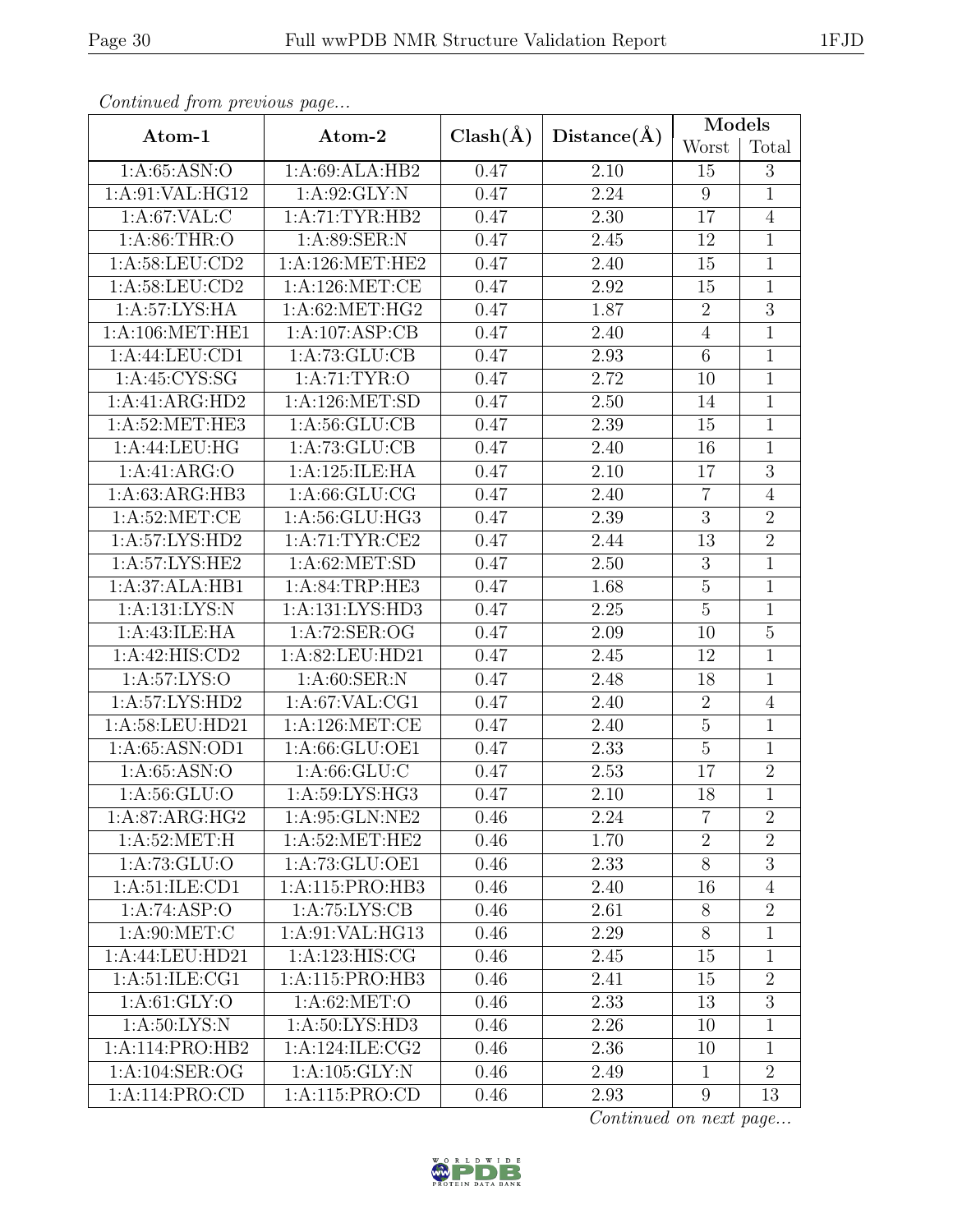| Continued from previous page |                            |              | Distance(A)       | Models           |                |  |
|------------------------------|----------------------------|--------------|-------------------|------------------|----------------|--|
| Atom-1                       | Atom-2                     | $Clash(\AA)$ |                   | Worst            | Total          |  |
| 1:A:103:VAL:HG23             | 1:A:127:VAL:CG1            | 0.46         | 2.41              | $\overline{2}$   | 1              |  |
| 1: A:50: LYS: CB             | 1:A:71:TYR:CD1             | 0.46         | 2.98              | $\overline{4}$   | $\overline{1}$ |  |
| 1:A:59:LYS:HG3               | 1: A:60: SER: N            | 0.46         | 2.25              | 11               | $\overline{2}$ |  |
| 1:A:65:ASN:OD1               | 1:A:66:GLU:OE2             | 0.46         | 2.34              | 16               | $\overline{1}$ |  |
| 1:A:123:HIS:CE1              | 1:A:125:ILE:HG13           | 0.46         | 2.45              | $\overline{2}$   | $\overline{3}$ |  |
| 1: A:51: ILE: O              | 1:A:55:MET:HG3             | 0.46         | 2.10              | 13               | $\overline{6}$ |  |
| 1:A:63:ARG:HB3               | 1:A:66:GLU:HB2             | 0.46         | 1.86              | 10               | $\overline{7}$ |  |
| 1: A: 105: GLY: N            | 1:A:126:MET:HA             | 0.46         | 2.24              | 13               | $\overline{2}$ |  |
| 1:A:48:HIS:CE1               | 1:A:51:ILE:CD1             | 0.46         | 2.98              | 10               | $\overline{1}$ |  |
| 1:A:37:ALA:HB3               | 1: A: 131: LYS: HD3        | 0.46         | 1.87              | 12               | $\mathbf 1$    |  |
| 1:A:103:VAL:HG22             | 1:A:127:VAL:HG22           | 0.46         | 1.86              | $\overline{12}$  | $\overline{1}$ |  |
| 1:A:131:LYS:N                | 1:A:131:LYS:CD             | 0.46         | 2.74              | 14               | $\mathbf{1}$   |  |
| 1:A:91:VAL:HG22              | 1:A:93:PRO:HD2             | 0.46         | 1.87              | 12               | $\overline{2}$ |  |
| 1:A:101:LEU:HD22             | 1:A:110:VAL:CG1            | 0.46         | 2.39              | $\mathbf{1}$     | $\mathbf{1}$   |  |
| 1:A:42:HIS:CB                | 1:A:82:LEU:HD21            | 0.46         | 2.39              | $\overline{3}$   | $\overline{1}$ |  |
| 1:A:72:SER:OG                | 1:A:73:GLU:OE2             | 0.46         | $\overline{2.33}$ | $\overline{4}$   | $\overline{1}$ |  |
| 1: A:44:LEU:CG               | 1:A:73:GLU:HB3             | 0.46         | 2.40              | $\,6$            | $\overline{1}$ |  |
| 1:A:45:CYS:HB3               | 1: A:51: ILE: HB           | 0.46         | 1.85              | 6                | $\overline{2}$ |  |
| 1: A:56: GLU:O               | 1: A:59: LYS:N             | 0.46         | 2.47              | $8\,$            | $\overline{6}$ |  |
| 1: A:40: VAL: CG2            | 1:A:125:ILE:HG22           | 0.46         | 2.41              | $\overline{7}$   | $\mathbf{1}$   |  |
| 1:A:121:GLY:O                | 1:A:123:HIS:CD2            | 0.46         | 2.69              | 13               | $\overline{2}$ |  |
| 1:A:57:LYS:HD3               | 1:A:67:VAL:CG1             | 0.46         | 2.41              | 11               | $\mathbf{1}$   |  |
| 1:A:104:SER:O                | 1:A:105:GLY:O              | 0.46         | 2.33              | 16               | $\mathbf{1}$   |  |
| 1:A:38:VAL:HB                | 1:A:127:VAL:CG1            | 0.46         | 2.41              | $\sqrt{2}$       | $\overline{7}$ |  |
| 1:A:41:ARG:NH1               | 1:A:126:MET:SD             | 0.46         | 2.89              | $\overline{4}$   | $\mathbf{1}$   |  |
| 1:A:58:LEU:HD12              | 1:A:67:VAL:HG21            | 0.46         | 1.88              | $\overline{5}$   | $\mathbf 1$    |  |
| 1: A:63: ARG:CD              | 1:A:66:GLU:HB2             | 0.46         | 2.40              | $\boldsymbol{9}$ | $\mathbf 1$    |  |
| 1:A:102:PRO:HG3              | 1:A:111:PHE:CE2            | 0.46         | $\overline{2}.45$ | 17               | $\overline{1}$ |  |
| 1: A:52:MET:CA               | 1: A:52: MET:HE3           | 0.46         | 2.41              | 18               | $\mathbf{1}$   |  |
| 1:A:94:PHE:CE1               | 1:A:125:ILE:HG12           | 0.46         | 2.46              | $\mathbf{1}$     | $\mathbf{1}$   |  |
| 1:A:104:SER:HB2              | $1:A:110:\overline{VAL}:N$ | 0.46         | 2.26              | $\mathbf{1}$     | $\mathbf{1}$   |  |
| 1:A:97:ALA:O                 | 1: A: 101: LEU: CD1        | 0.46         | 2.64              | 18               | $\overline{2}$ |  |
| 1:A:104:SER:OG               | 1: A: 108: LYS: O          | 0.46         | 2.33              | 4                | $\mathbf{1}$   |  |
| 1:A:123:HIS:CE1              | 1:A:125:ILE:HD11           | 0.46         | 2.45              | $\sqrt{6}$       | $\mathbf{1}$   |  |
| 1:A:42:HIS:ND1               | 1: A:75: LYS: HG2          | 0.46         | 2.26              | $\overline{7}$   | 1              |  |
| 1:A:103:VAL:HA               | 1:A:127:VAL:HB             | 0.46         | 1.87              | $\overline{7}$   | $\overline{2}$ |  |
| 1:A:117:LYS:HA               | 1:A:121:GLY:O              | 0.46         | 2.11              | $\overline{7}$   | $\overline{2}$ |  |
| 1:A:72:SER:O                 | 1: A:73: GLU:CB            | 0.46         | 2.63              | 10               | $\mathbf{1}$   |  |
| 1:A:113:ASP:O                | 1:A:116:VAL:HG13           | 0.46         | 2.11              | 18               | $\overline{2}$ |  |
| 1:A:39:LYS:HB2               | 1:A:128:GLU:CA             | 0.46         | 2.40              | 13               | $\overline{1}$ |  |
| 1: A:91: VAL: CG2            | 1: A:92: GLY:N             | 0.46         | 2.75              | 18               | $\mathbf{1}$   |  |

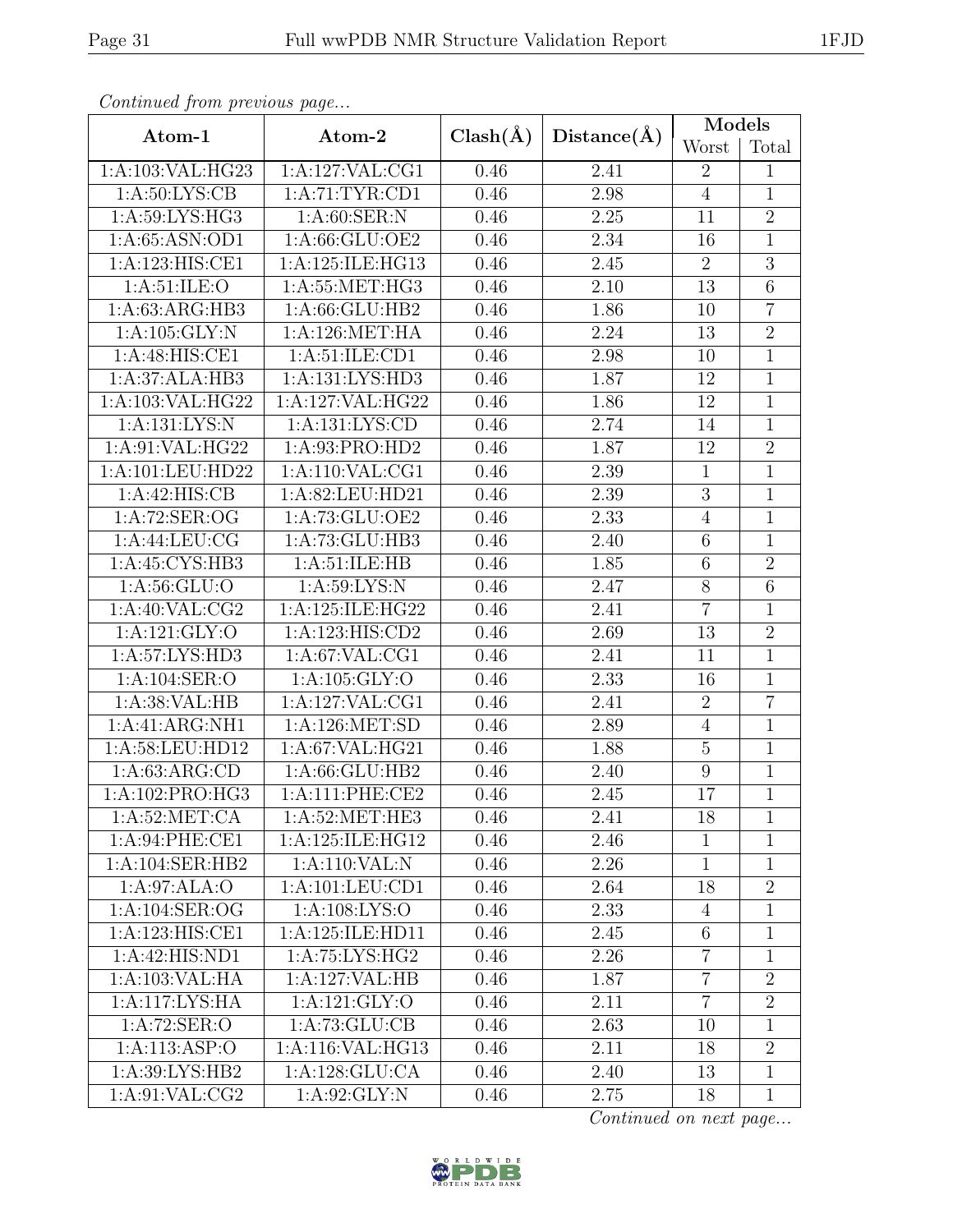| Convenaca from previous page |                    |              | Distance(A)       | Models          |                |  |
|------------------------------|--------------------|--------------|-------------------|-----------------|----------------|--|
| Atom-1                       | Atom-2             | $Clash(\AA)$ |                   | Worst           | Total          |  |
| 1:A:74:ASP:CG                | 1:A:75:LYS:N       | 0.46         | 2.69              | $\overline{5}$  | 3              |  |
| 1:A:54:ALA:O                 | 1: A:58: LEU: HB2  | 0.46         | 2.10              | 14              | $\overline{5}$ |  |
| 1: A:60: SER:CB              | 1: A:62:MET:CE     | 0.46         | 2.93              | $\sqrt{2}$      | $\mathbf{1}$   |  |
| 1: A:83: GLY:O               | 1: A:84:TRP:O      | 0.46         | 2.34              | $\overline{6}$  | $\overline{1}$ |  |
| 1:A:117:LYS:O                | 1: A:118:THR:CB    | 0.46         | 2.63              | $\,6\,$         | $\overline{2}$ |  |
| 1:A:130:ARG:C                | 1:A:130:ARG:CD     | 0.46         | 2.84              | $\,6$           | $\mathbf{1}$   |  |
| 1:A:57:LYS:HA                | 1:A:62:MET:HG3     | 0.46         | 1.86              | 19              | $\overline{2}$ |  |
| 1:A:131:LYS:CD               | 1:A:131:LYS:C      | 0.46         | 2.82              | 11              | $\overline{1}$ |  |
| 1:A:57:LYS:HB3               | 1:A:62:MET:HG2     | 0.46         | 1.86              | 14              | $\overline{1}$ |  |
| 1:A:63:ARG:HB3               | 1: A:66: GLU:CD    | 0.46         | 2.32              | 14              | $\mathbf 1$    |  |
| 1:A:107:ASP:O                | 1:A:108:LYS:C      | 0.46         | 2.53              | 14              | $\overline{1}$ |  |
| 1:A:101:LEU:HD21             | 1: A:112:THR:CG2   | 0.46         | 2.41              | 17              | $\overline{1}$ |  |
| 1:A:109:PRO:HG2              | 1:A:114:PRO:CD     | 0.46         | 2.41              | 19              | $\overline{1}$ |  |
| 1:A:57:LYS:HD3               | 1: A:62: MET:CB    | 0.46         | 2.41              | $\sqrt{2}$      | $\mathbf{1}$   |  |
| 1:A:43:ILE:HG12              | 1:A:72:SER:OG      | 0.46         | 2.10              | $\overline{3}$  | $\mathbf{1}$   |  |
| 1: A:52:MET:CE               | 1: A: 53: GLU: HA  | 0.46         | 2.40              | 14              | $\overline{4}$ |  |
| 1:A:47:LYS:HD2               | 1: A:50: LYS: CD   | 0.46         | 2.41              | 11              | $\mathbf{1}$   |  |
| 1:A:57:LYS:O                 | 1: A:62:MET:HG3    | 0.46         | $\overline{2}.11$ | 14              | $\overline{1}$ |  |
| 1:A:45:CYS:CB                | 1:A:48:HIS:HA      | 0.46         | 2.41              | 17              | 1              |  |
| 1:A:48:HIS:CD2               | 1:A:51:ILE:HG12    | 0.46         | 2.46              | 17              | $\mathbf{1}$   |  |
| 1:A:51:ILE:HD11              | 1:A:124:ILE:HG13   | 0.46         | 1.86              | 17              | $\mathbf{1}$   |  |
| 1: A:106:MET:HG2             | 1:A:107:ASP:N      | 0.46         | 2.25              | 19              | $\overline{2}$ |  |
| 1:A:55:MET:SD                | 1:A:107:ASP:OD1    | 0.46         | 2.74              | $\mathbf{1}$    | $\overline{2}$ |  |
| 1: A:95: GLN:O               | 1:A:95:GLN:OE1     | 0.46         | 2.34              | $\,1\,$         | $\overline{1}$ |  |
| 1: A:50: LYS:O               | 1: A:51: ILE:C     | 0.46         | 2.54              | 9               | 17             |  |
| 1: A:57: LYS: CG             | 1:A:62:MET:HG3     | 0.46         | 2.41              | $\overline{2}$  | $\overline{3}$ |  |
| 1:A:107:ASP:O                | 1: A:108: LYS: CB  | 0.46         | 2.63              | 10              | $\overline{3}$ |  |
| 1: A:108:LYS:O               | 1:A:109:PRO:O      | 0.46         | $\overline{2.33}$ | $\overline{8}$  | $\overline{4}$ |  |
| 1:A:104:SER:HB3              | 1:A:108:LYS:O      | 0.46         | 2.10              | 4               | 1              |  |
| 1: A:84:TRP:O                | 1: A:85: MET:SD    | 0.46         | 2.74              | 17              | $\overline{2}$ |  |
| 1: A:106: MET:O              | 1:A:114:PRO:HG3    | 0.46         | 2.10              | 10              | $\overline{4}$ |  |
| 1: A:62:MET:CE               | 1: A:67: VAL: HG11 | 0.46         | 2.41              | 14              | $\overline{2}$ |  |
| 1:A:66:GLU:HG3               | 1:A:67:VAL:N       | 0.45         | 2.26              | 15              | $\overline{2}$ |  |
| 1: A:98: ALA:O               | 1:A:99:PHE:C       | 0.45         | 2.53              | 11              | 11             |  |
| $1: A: 53: \overline{GLU:O}$ | 1: A:57: LYS: CB   | 0.45         | 2.64              | 9               | $\overline{4}$ |  |
| 1: A:86:THR:O                | 1: A:87: ARG: C    | 0.45         | 2.55              | 13              | 8              |  |
| 1:A:41:ARG:HB2               | 1:A:126:MET:SD     | 0.45         | 2.50              | $9\phantom{.0}$ | 1              |  |
| 1: A:55: MET:HE2             | 1:A:114:PRO:HG2    | 0.45         | 1.87              | 15              | $\overline{2}$ |  |
| 1: A:46: GLU:HG2             | 1: A:73: GLU: CG   | 0.45         | 2.41              | 15              | 1              |  |
| 1: A:95: GLN:O               | 1: A:96: GLU: C    | 0.45         | 2.54              | 15              | $8\,$          |  |
| 1:A:117:LYS:HG3              | 1:A:122:TYR:CD1    | 0.45         | 2.45              | $\overline{2}$  | $\mathbf{1}$   |  |

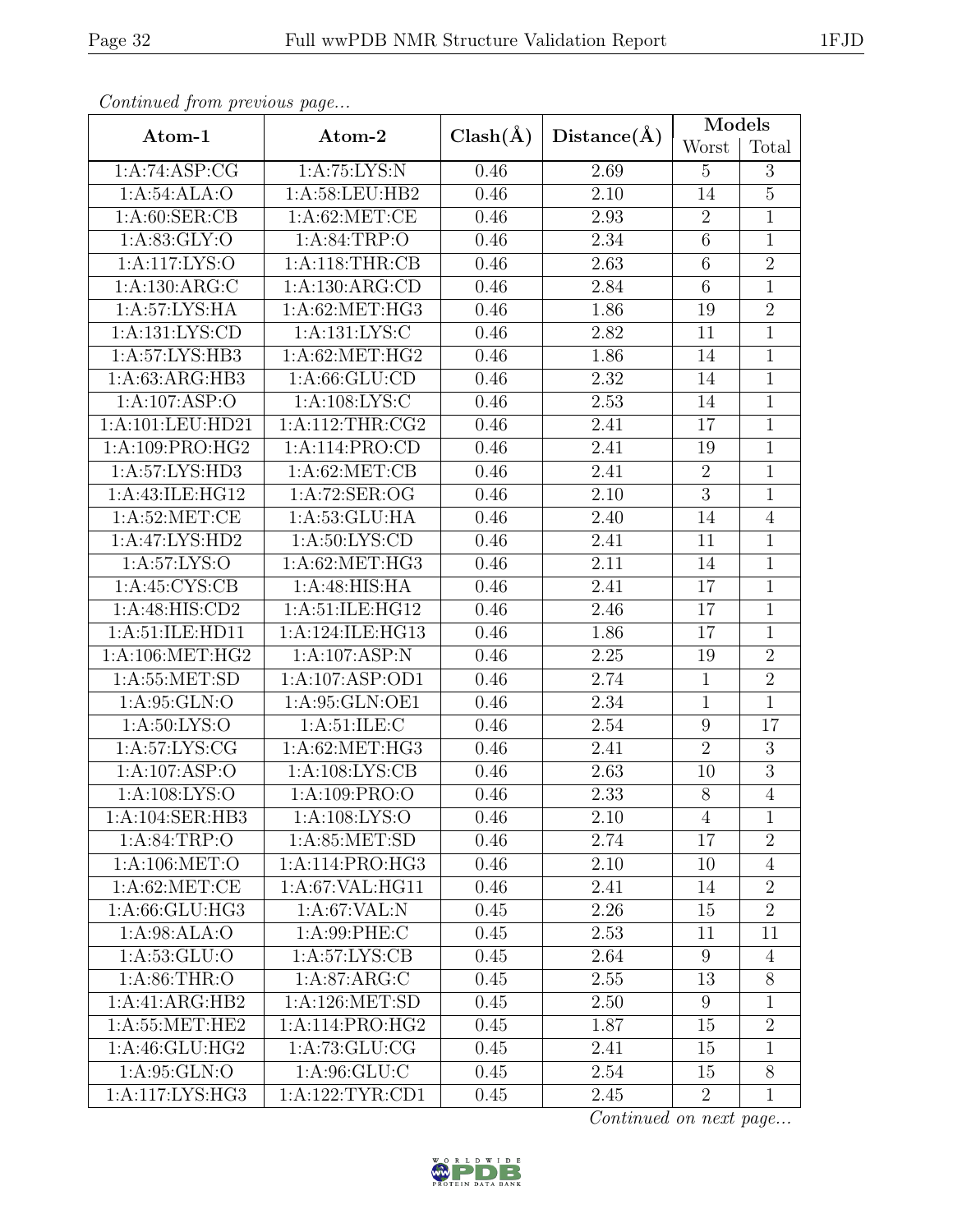| Continued from previous page                |                   |              |             | Models           |                |  |
|---------------------------------------------|-------------------|--------------|-------------|------------------|----------------|--|
| Atom-1                                      | Atom-2            | $Clash(\AA)$ | Distance(A) | Worst            | Total          |  |
| 1: A:43: ILE: O                             | 1:A:43:ILE:HG22   | 0.45         | 2.11        | 20               | 3              |  |
| 1:A:94:PHE:HD1                              | 1:A:118:THR:HG21  | 0.45         | 1.70        | 11               | $\overline{1}$ |  |
| 1: A:106: MET:SD                            | 1:A:107:ASP:OD1   | 0.45         | 2.74        | 13               | $\mathbf{1}$   |  |
| 1:A:128:GLU:CA                              | 1:A:128:GLU:OE1   | 0.45         | 2.64        | 13               | $\overline{1}$ |  |
| 1:A:84:TRP:CZ3                              | 1:A:131:LYS:O     | 0.45         | 2.69        | 14               | $\mathbf{1}$   |  |
| 1:A:123:HIS:CD2                             | 1:A:123:HIS:N     | 0.45         | 2.84        | $\mathbf{1}$     | $\overline{2}$ |  |
| 1:A:63:ARG:HB2                              | 1: A:66: GLU:HB2  | 0.45         | 1.89        | $\sqrt{2}$       | $\overline{4}$ |  |
| 1: A:57: LYS: CE                            | 1: A:62:MET:HG2   | 0.45         | 2.41        | 16               | $\overline{4}$ |  |
| 1:A:87:ARG:HB2                              | 1: A:99: PHE: CZ  | 0.45         | 2.46        | $\overline{7}$   | $\overline{1}$ |  |
| 1:A:57:LYS:HG3                              | 1: A:62:MET:CG    | 0.45         | 2.41        | 19               | $\mathbf{1}$   |  |
| 1:A:43:ILE:HG12                             | 1:A:72:SER:CA     | 0.45         | 2.41        | $\overline{2}$   | $\overline{1}$ |  |
| 1:A:55:MET:HE2                              | 1:A:115:PRO:HG3   | 0.45         | 1.88        | $\sqrt{4}$       | $\mathbf{1}$   |  |
| 1:A:58:LEU:CD2                              | 1:A:64:PHE:HA     | 0.45         | 2.42        | 16               | $\overline{4}$ |  |
| 1: A:95: GLN:O                              | 1:A:99:PHE:HB3    | 0.45         | 2.12        | $8\,$            | $\mathbf{1}$   |  |
| $1: A:52: \overline{\text{MET}:\text{HE2}}$ | 1:A:56:GLU:HG3    | 0.45         | 1.89        | $9\,$            | $\overline{1}$ |  |
| 1:A:48:HIS:NE2                              | 1:A:115:PRO:HB3   | 0.45         | 2.26        | 10               | $\overline{2}$ |  |
| 1:A:102:PRO:CD                              | 1:A:111:PHE:HB2   | 0.45         | 2.42        | 10               | $\overline{1}$ |  |
| 1:A:115:PRO:HB2                             | 1:A:122:TYR:CD2   | 0.45         | 2.46        | 15               | $\overline{2}$ |  |
| 1: A:36: ASN: CG                            | 1:A:37:ALA:N      | 0.45         | 2.69        | 13               | $\overline{1}$ |  |
| 1:A:39:LYS:HB2                              | 1: A: 128: GLU: C | 0.45         | 2.31        | 13               | $\mathbf{1}$   |  |
| 1: A:83: GLY:O                              | 1: A:84:TRP:C     | 0.45         | 2.55        | $\overline{5}$   | 12             |  |
| 1:A:41:ARG:HB2                              | 1: A:126: MET:CG  | 0.45         | 2.42        | $\mathbf 5$      | $\mathbf{1}$   |  |
| 1:A:110:VAL:O                               | 1:A:112:THR:O     | 0.45         | 2.34        | $\boldsymbol{9}$ | $\overline{1}$ |  |
| 1:A:57:LYS:HA                               | 1: A:60: SER:OG   | 0.45         | 2.11        | 10               | $\overline{1}$ |  |
| 1: A:52:MET:HE2                             | 1:A:53:GLU:HA     | 0.45         | 1.86        | 14               | $\overline{1}$ |  |
| 1:A:104:SER:HB3                             | 1: A:109: PRO:HA  | 0.45         | 1.87        | $\overline{4}$   | $\mathbf{1}$   |  |
| 1:A:81:ASP:OD1                              | 1: A:81: ASP:O    | 0.45         | 2.34        | 8                | $\mathbf 1$    |  |
| 1: A:39: LYS: NZ                            | 1:A:81:ASP:CG     | 0.45         | 2.70        | 12               | $\overline{1}$ |  |
| 1:A:57:LYS:HG2                              | 1:A:62:MET:HB3    | 0.45         | 1.88        | 19               | $\mathbf{1}$   |  |
| 1: A:57: LYS: CA                            | 1: A:62:MET:HG2   | 0.45         | 2.42        | $\overline{2}$   | $\overline{2}$ |  |
| 1: A:38: VAL:CB                             | 1:A:130:ARG:HB2   | 0.45         | 2.41        | $\,6\,$          | $\mathbf{1}$   |  |
| 1: A:63: ARG:N                              | 1:A:63:ARG:HD2    | 0.45         | 2.26        | $\boldsymbol{9}$ | 1              |  |
| 1: A:106: MET:O                             | 1:A:107:ASP:HB3   | 0.45         | 2.11        | 13               | $\sqrt{3}$     |  |
| 1: A:38: VAL:HA                             | 1:A:130:ARG:H     | 0.45         | 1.71        | 12               | 1              |  |
| $1: A: 104: \overline{\text{SER}:O}$        | 1: A:110: VAL:CG1 | 0.45         | 2.64        | 13               | 1              |  |
| 1: A: 53: GLU: CD                           | 1: A:71: TYR:OH   | 0.45         | 2.55        | 18               | $\overline{2}$ |  |
| 1:A:107:ASP:O                               | 1:A:108:LYS:HB3   | 0.45         | 2.12        | 19               | 1              |  |
| 1:A:37:ALA:HA                               | 1:A:85:MET:O      | 0.45         | 2.12        | $\overline{7}$   | $\overline{5}$ |  |
| 1:A:42:HIS:CE1                              | 1:A:82:LEU:HD22   | 0.45         | 2.46        | $\overline{5}$   | $\mathbf{1}$   |  |
| 1:A:97:ALA:C                                | 1:A:101:LEU:CD1   | 0.45         | 2.84        | 8                | $\overline{1}$ |  |
| 1: A:104: SER:CA                            | 1:A:109:PRO:HG2   | 0.45         | 2.41        | 12               | $\mathbf{1}$   |  |

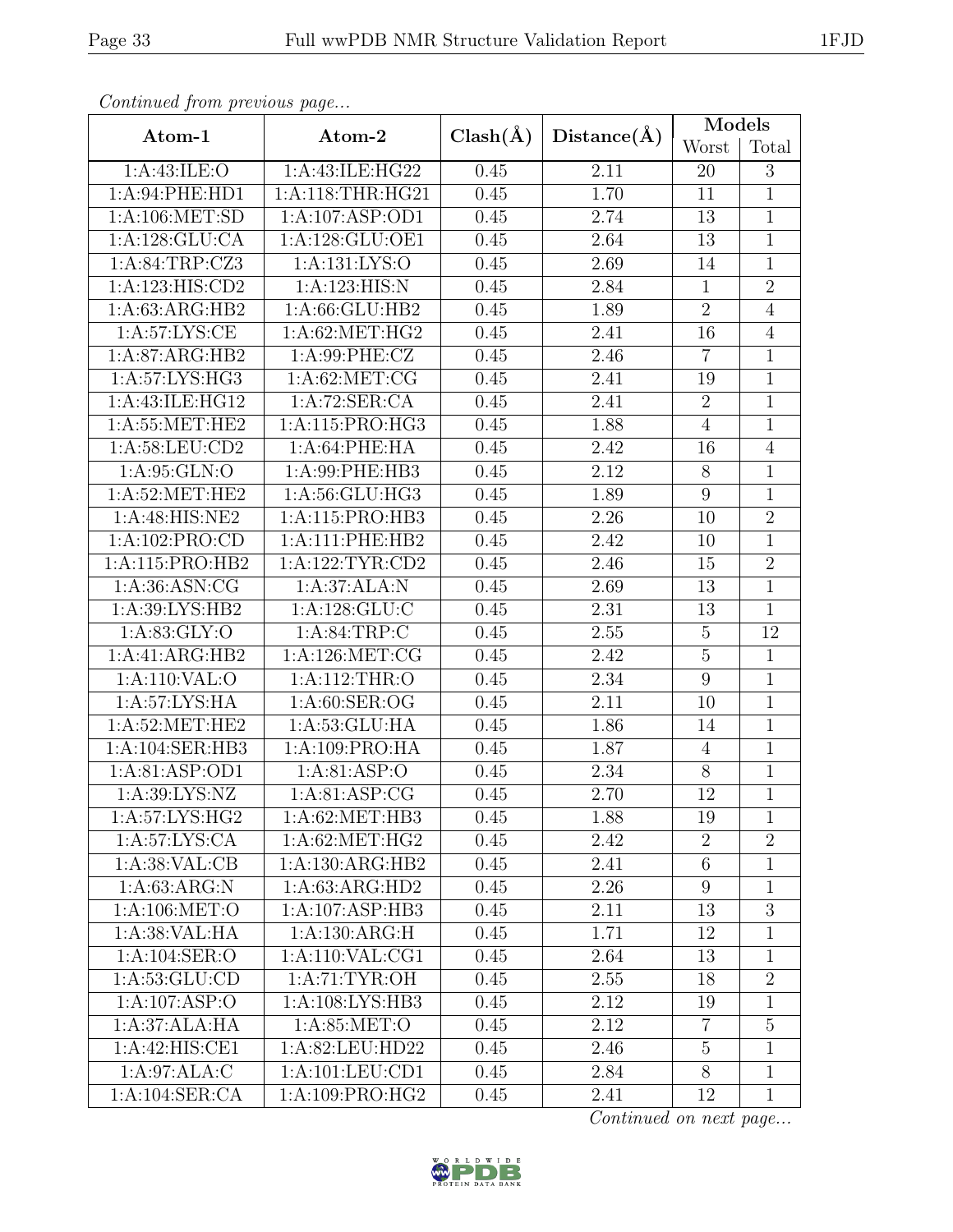|                            | ontentaca promo proceso ao pago |              |             | Models          |                |  |
|----------------------------|---------------------------------|--------------|-------------|-----------------|----------------|--|
| Atom-1                     | Atom-2                          | $Clash(\AA)$ | Distance(A) | Worst           | Total          |  |
| 1:A:74:ASP:O               | 1: A:75: LYS:C                  | 0.45         | $2.55\,$    | 15              | 3              |  |
| 1:A:82:LEU:O               | 1:A:82:LEU:CD1                  | 0.45         | 2.65        | $6\phantom{.}6$ | $\mathbf{1}$   |  |
| 1:A:103:VAL:HA             | 1:A:127:VAL:CG1                 | 0.45         | 2.42        | $\overline{7}$  | $\overline{4}$ |  |
| 1: A:81: ASP:C             | 1:A:81:ASP:OD1                  | 0.45         | 2.56        | 18              | $\overline{2}$ |  |
| 1:A:128:GLU:OE1            | 1:A:128:GLU:HA                  | 0.45         | 2.11        | 13              | $\overline{1}$ |  |
| 1: A:52:MET:CE             | $1: A:52: \overline{MET:CA}$    | 0.45         | 2.95        | 12              | $\overline{5}$ |  |
| 1:A:87:ARG:HD3             | 1:A:99:PHE:CE1                  | 0.45         | 2.47        | $\overline{3}$  | $\mathbf{1}$   |  |
| 1:A:44:LEU:CD2             | 1:A:73:GLU:HB3                  | 0.45         | 2.38        | $\overline{4}$  | $\mathbf{1}$   |  |
| 1: A: 105: GLY: HA3        | 1:A:126:MET:CA                  | 0.45         | 2.42        | 19              | $\overline{3}$ |  |
| 1:A:126:MET:O              | 1: A:126: MET:CG                | 0.45         | 2.64        | $\overline{7}$  | $\overline{3}$ |  |
| 1:A:43:ILE:HA              | 1:A:72:SER:HB2                  | 0.45         | 1.87        | 15              | $\overline{3}$ |  |
| 1:A:40:VAL:HG23            | 1:A:125:ILE:CG2                 | 0.45         | 2.40        | 13              | $\mathbf{1}$   |  |
| 1:A:81:ASP:OD1             | 1: A:83: GLY:N                  | 0.45         | 2.49        | 18              | $\mathbf{1}$   |  |
| 1: A:52:MET:O              | 1: A:52: MET:HE2                | 0.44         | 2.12        | $\mathbf{1}$    | $\mathbf{1}$   |  |
| 1:A:113:ASP:O              | 1:A:116:VAL:HG12                | 0.44         | 2.12        | 16              | 3              |  |
| 1:A:42:HTS:NE2             | 1:A:75:LYS:HB3                  | 0.44         | 2.27        | 15              | $\overline{4}$ |  |
| 1: A: 131: LYS: C          | 1:A:131:LYS:CD                  | 0.44         | 2.86        | $6\,$           | $\mathbf{1}$   |  |
| 1:A:58:LEU:HD12            | 1: A:58:LEU: N                  | 0.44         | 2.27        | $\overline{7}$  | $\overline{1}$ |  |
| 1: A:91: VAL:O             | 1: A:92: GLY: C                 | 0.44         | $2.56\,$    | 12              | $\overline{2}$ |  |
| 1: A:58:LEU:HA             | 1: A:62:MET:SD                  | 0.44         | 2.52        | 14              | $\overline{1}$ |  |
| 1:A:41:ARG:NH2             | 1:A:128:GLU:HG3                 | 0.44         | 2.26        | 17              | $\mathbf{1}$   |  |
| 1: A:106: MET:O            | 1:A:109:PRO:HD3                 | 0.44         | 2.13        | $\overline{4}$  | $\overline{2}$ |  |
| 1: A:67: VAL:CG1           | 1:A:71:TYR:CE2                  | 0.44         | 2.92        | $\overline{8}$  | $\overline{3}$ |  |
| 1:A:38:VAL:CB              | 1:A:127:VAL:HG23                | 0.44         | 2.39        | 11              | $\overline{2}$ |  |
| 1:A:42:HIS:N               | 1:A:42:HIS:CD2                  | 0.44         | $2.85\,$    | 11              | $\mathbf{1}$   |  |
| 1: A:59: LYS: CD           | 1:A:108:LYS:HD3                 | 0.44         | 2.42        | 13              | $\overline{1}$ |  |
| 1:A:74:ASP:OD1             | 1:A:74:ASP:C                    | 0.44         | 2.56        | $\mathbf{1}$    | $\overline{2}$ |  |
| $1:A:102:\overline{PRO:O}$ | 1:A:103:VAL:C                   | 0.44         | 2.55        | 17              | $\overline{3}$ |  |
| 1: A:52: MET:HA            | 1: A:55: MET:HG3                | 0.44         | 1.90        | 13              | $\overline{2}$ |  |
| 1:A:93:PRO:O               | 1:A:94:PHE:C                    | 0.44         | 2.55        | 12              | 8              |  |
| 1:A:117:LYS:O              | 1: A:118:THR:HB                 | 0.44         | 2.12        | 6               | $\overline{4}$ |  |
| 1:A:117:LYS:C              | 1: A:118:THR:CG2                | 0.44         | 2.85        | $\overline{7}$  | $\overline{2}$ |  |
| 1: A:43: ILE: CG2          | 1:A:72:SER:HA                   | 0.44         | 2.43        | 11              | $\mathbf{1}$   |  |
| 1:A:121:GLY:N              | 1:A:123:HIS:CE1                 | 0.44         | 2.86        | 11              | $\mathbf{1}$   |  |
| 1:A:121:GLY:O              | 1:A:122:TYR:CD1                 | 0.44         | 2.70        | 14              | 1              |  |
| 1:A:43:ILE:CA              | 1:A:72:SER:HA                   | 0.44         | 2.43        | $\overline{2}$  | $\overline{2}$ |  |
| 1:A:40:VAL:HG13            | 1:A:40:VAL:O                    | 0.44         | 2.12        | $5\overline{)}$ | $\mathbf{1}$   |  |
| 1: A:95: GLN:O             | 1:A:99:PHE:HB2                  | 0.44         | 2.12        | 17              | 3              |  |
| 1: A: 109: PRO: O          | 1: A:110: VAL:CG1               | 0.44         | 2.65        | $\overline{7}$  | $\overline{2}$ |  |
| 1:A:104:SER:HB2            | 1:A:109:PRO:HB2                 | 0.44         | 1.89        | 10              | $\mathbf{1}$   |  |
| 1:A:102:PRO:HG2            | 1:A:110:VAL:HG22                | 0.44         | 1.88        | 14              | $\mathbf{1}$   |  |

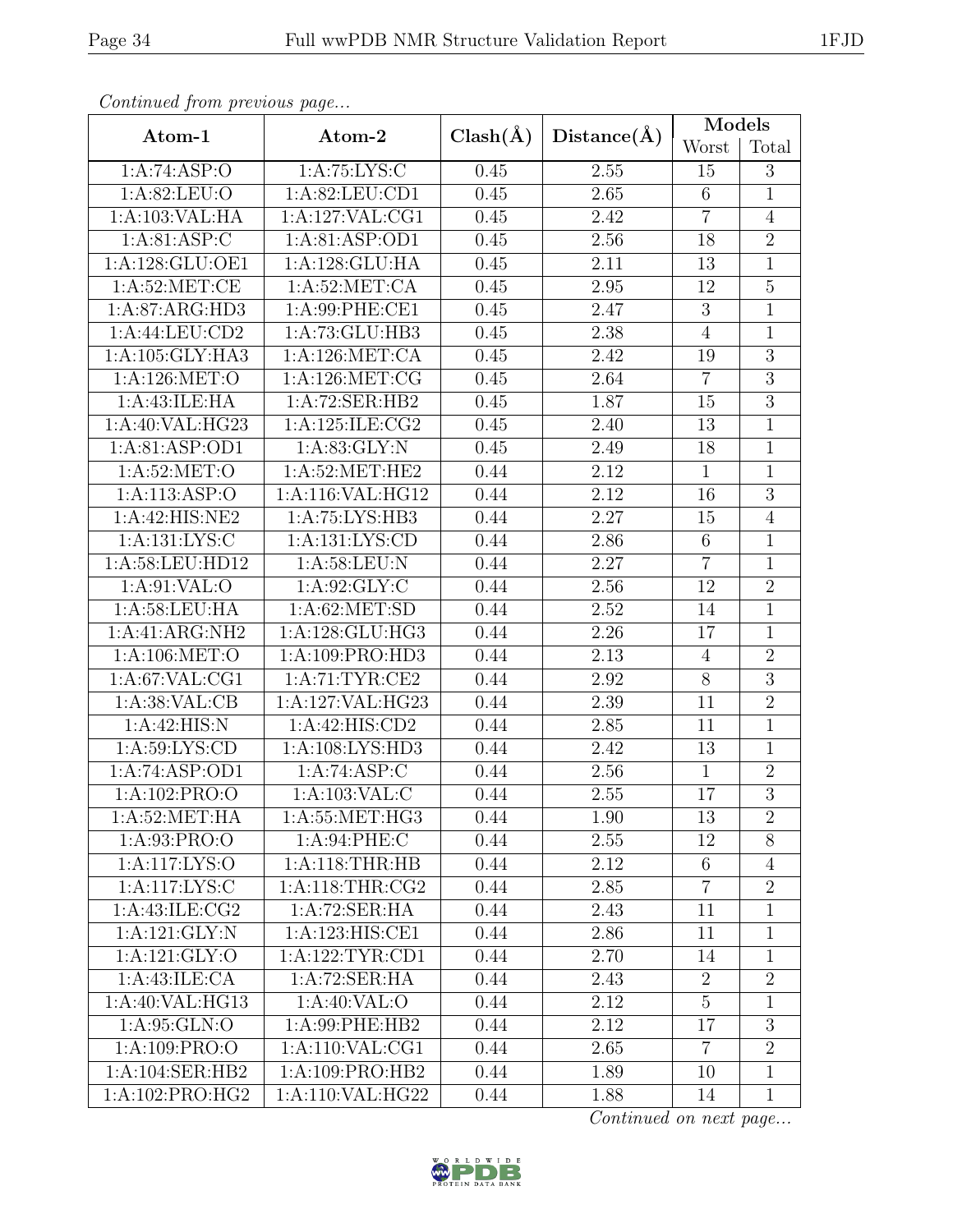| Continual from previous page |                    |              | Distance(A)       | Models           |                |  |
|------------------------------|--------------------|--------------|-------------------|------------------|----------------|--|
| Atom-1                       | Atom-2             | $Clash(\AA)$ |                   | Worst            | Total          |  |
| 1:A:47:LYS:O                 | 1:A:48:HIS:HB2     | 0.44         | 2.13              | 15               | 13             |  |
| 1:A:106:MET:O                | 1:A:107:ASP:CG     | 0.44         | 2.56              | $\overline{2}$   | $\mathbf{1}$   |  |
| 1:A:114:PRO:HB3              | 1:A:124:ILE:CG2    | 0.44         | 2.36              | $\sqrt{2}$       | $\overline{1}$ |  |
| 1: A:40: VAL: CG2            | 1:A:85:MET:HB2     | 0.44         | 2.41              | 15               | $\mathbf{1}$   |  |
| 1:A:104:SER:OG               | 1:A:109:PRO:HB2    | 0.44         | 2.12              | 17               | $\mathbf{1}$   |  |
| 1: A:67: VAL:CG2             | 1: A:68: ALA:H     | 0.44         | 2.24              | 15               | $\overline{8}$ |  |
| 1:A:118:THR:O                | 1:A:119:LYS:HB2    | 0.44         | 2.13              | $\overline{7}$   | $\overline{2}$ |  |
| 1:A:44:LEU:O                 | 1:A:73:GLU:HG3     | 0.44         | 2.12              | $8\,$            | $\overline{1}$ |  |
| 1: A:85: MET:HB3             | 1: A:90:MET:HE1    | 0.44         | 1.89              | 15               | $\overline{1}$ |  |
| 1: A:38: VAL:CG1             | 1:A:130:ARG:HB2    | 0.44         | 2.43              | 16               | $\mathbf 1$    |  |
| 1:A:114:PRO:HB2              | 1:A:124:ILE:HG12   | 0.44         | 1.89              | 18               | $\mathbf{1}$   |  |
| 1: A: 73: GLU:O              | 1:A:73:GLU:CD      | 0.44         | 2.55              | $8\,$            | $\overline{5}$ |  |
| 1: A:57: LYS: CB             | 1:A:62:MET:HG3     | 0.44         | 2.43              | $\overline{8}$   | $\overline{2}$ |  |
| 1:A:101:LEU:CD1              | 1:A:101:LEU:C      | 0.44         | 2.82              | 10               | 1              |  |
| 1:A:106:MET:O                | 1:A:114:PRO:CG     | 0.44         | 2.66              | 20               | $\overline{2}$ |  |
| 1:A:69:ALA:C                 | 1:A:70:GLN:NE2     | 0.44         | $\overline{2.71}$ | 13               | $\overline{1}$ |  |
| 1: A:57: LYS: C              | 1: A:62: MET:SD    | 0.44         | 2.96              | 14               | $\overline{1}$ |  |
| 1:A:43:ILE:HG13              | 1:A:72:SER:OG      | 0.44         | 2.12              | $\sqrt{3}$       | $\overline{1}$ |  |
| 1:A:44:LEU:HD12              | 1:A:45:CYS:CA      | 0.44         | 2.43              | $\overline{3}$   | $\overline{1}$ |  |
| 1: A:55: MET:CE              | 1:A:114:PRO:HG2    | 0.44         | 2.43              | 18               | $\overline{4}$ |  |
| 1: A:91: VAL:HB              | 1: A:94:PHE:CB     | 0.44         | 2.43              | $\boldsymbol{9}$ | $\overline{2}$ |  |
| 1:A:37:ALA:O                 | 1: A: 130: ARG: C  | 0.44         | 2.56              | $\mathbf 1$      | $\overline{3}$ |  |
| 1:A:72:SER:O                 | 1:A:74:ASP:CG      | 0.44         | 2.56              | $\overline{3}$   | $\overline{2}$ |  |
| 1:A:102:PRO:HG2              | 1: A:110: VAL: CG2 | 0.44         | 2.42              | $\mathbf 1$      | $\overline{3}$ |  |
| 1:A:107:ASP:OD1              | 1:A:107:ASP:O      | 0.44         | 2.36              | $\mathbf{1}$     | $\mathbf 1$    |  |
| 1:A:42:HIS:CE1               | 1:A:74:ASP:CG      | 0.44         | 2.92              | $\overline{3}$   | $\overline{1}$ |  |
| 1:A:45:CYS:SG                | 1: A:45: CYS:O     | 0.44         | 2.76              | $\bf 5$          | $\mathbf{1}$   |  |
| 1:A:101:LEU:HB3              | 1:A:110:VAL:CG2    | 0.44         | 2.43              | $\overline{5}$   | $\overline{1}$ |  |
| 1:A:42:HIS:HA                | 1:A:124:ILE:O      | 0.44         | 2.12              | 17               | 3              |  |
| 1:A:41:ARG:O                 | 1:A:124:ILE:O      | 0.44         | 2.36              | 10               | 1              |  |
| 1: A:108: LYS: CG            | 1: A:108: LYS:O    | 0.44         | 2.65              | 16               | $\overline{2}$ |  |
| 1: A:63: ARG:CB              | 1:A:66:GLU:HG2     | 0.43         | 2.42              | $\mathbf{1}$     | $\overline{1}$ |  |
| 1: A:66: GLU:O               | 1: A:67: VAL:C     | 0.43         | 2.57              | $6\phantom{.}6$  | $\overline{5}$ |  |
| 1:A:104:SER:CB               | 1:A:109:PRO:CB     | 0.43         | 2.96              | $\boldsymbol{3}$ | $\overline{2}$ |  |
| 1: A:56: GLU:O               | 1: A:60: SER: N    | 0.43         | 2.51              | $\overline{4}$   | $\overline{2}$ |  |
| 1: A:106: MET:HG3            | 1:A:107:ASP:N      | 0.43         | 2.26              | $\overline{5}$   | $\mathbf{1}$   |  |
| 1:A:43:ILE:CG1               | 1:A:72:SER:HB2     | 0.43         | 2.43              | $\overline{7}$   | $\overline{2}$ |  |
| 1:A:58:LEU:N                 | 1:A:58:LEU:HD12    | 0.43         | 2.27              | 8                | $\mathbf{1}$   |  |
| 1:A:44:LEU:HB2               | 1:A:73:GLU:HB2     | 0.43         | 1.90              | 10               | $\overline{2}$ |  |
| 1:A:93:PRO:HB2               | 1:A:118:THR:HG22   | 0.43         | 1.89              | 18               | $\overline{2}$ |  |
| 1: A:38: VAL:CB              | 1:A:130:ARG:HB3    | 0.43         | 2.43              | 15               | $\mathbf{1}$   |  |

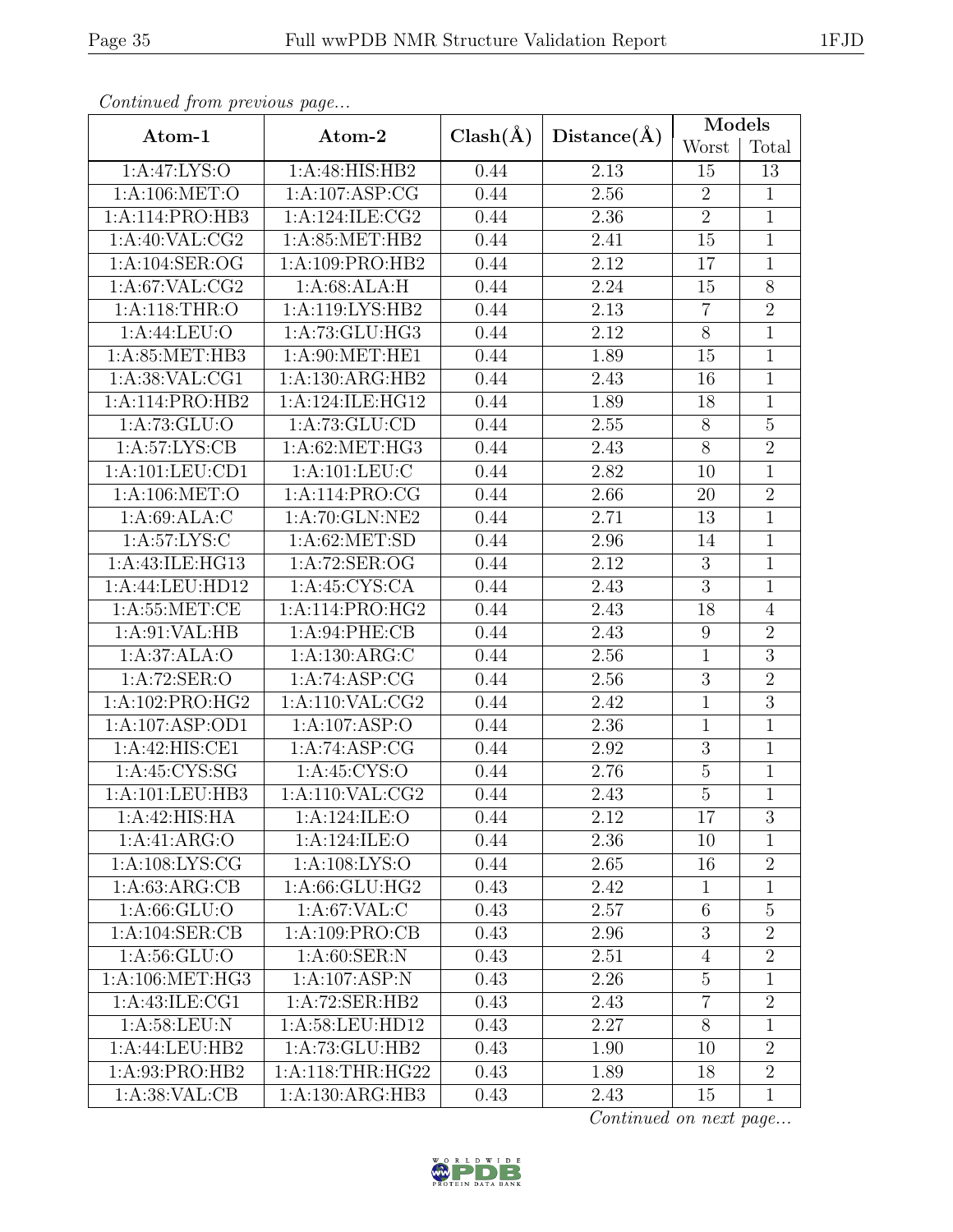| Continued from previous page |                     |              |                   | Models         |                |  |
|------------------------------|---------------------|--------------|-------------------|----------------|----------------|--|
| Atom-1                       | Atom-2              | $Clash(\AA)$ | Distance(A)       | Worst          | Total          |  |
| 1:A:101:LEU:HD12             | 1:A:125:ILE:CG2     | 0.43         | 2.43              | 17             | 1              |  |
| 1: A:92: GLY:O               | 1: A:96: GLU: N     | 0.43         | 2.47              | $\mathbf{1}$   | $\overline{1}$ |  |
| 1:A:107:ASP:O                | 1:A:107:ASP:OD2     | 0.43         | 2.37              | $\sqrt{2}$     | $\mathbf{1}$   |  |
| 1:A:107:ASP:HB3              | 1:A:114:PRO:CG      | 0.43         | 2.44              | $\overline{2}$ | $\overline{1}$ |  |
| 1:A:95:GLN:HG2               | 1: A:99: PHE:CD1    | 0.43         | 2.48              | $\overline{5}$ | $\mathbf{1}$   |  |
| 1: A:57: LYS: CE             | 1: A:62: MET:HG3    | 0.43         | 2.43              | $\overline{9}$ | $\overline{3}$ |  |
| 1:A:84:TRP:CZ3               | 1: A: 131: LYS: HB3 | 0.43         | 2.48              | 11             | $\mathbf{1}$   |  |
| 1:A:116:VAL:O                | 1:A:122:TYR:HA      | 0.43         | 2.13              | 12             | $\overline{2}$ |  |
| 1:A:40:VAL:O                 | 1:A:81:ASP:OD1      | 0.43         | $2.35\,$          | 14             | $\overline{1}$ |  |
| 1:A:53:GLU:OE2               | 1: A:71: TYR:OH     | 0.43         | 2.35              | 14             | $\mathbf 1$    |  |
| 1:A:57:LYS:O                 | 1: A:62:MET:CG      | 0.43         | 2.66              | 14             | $\overline{1}$ |  |
| 1: A:57: LYS:O               | 1: A:62: MET:SD     | 0.43         | 2.76              | 14             | $\mathbf{1}$   |  |
| 1:A:103:VAL:HG11             | 1:A:129:GLY:H       | 0.43         | 1.73              | 14             | $\overline{1}$ |  |
| 1:A:57:LYS:HG2               | 1: A:62: MET:CB     | 0.43         | 2.43              | 19             | $\overline{1}$ |  |
| 1:A:68:ALA:CA                | 1:A:72:SER:HB3      | 0.43         | 2.43              | $\overline{4}$ | $\overline{1}$ |  |
| 1: A:89: SER:O               | 1: A:90:MET:O       | 0.43         | 2.35              | $\,6\,$        | $\mathbf{1}$   |  |
| 1:A:130:ARG:O                | 1:A:131:LYS:HB3     | 0.43         | 2.13              | 11             | $\overline{1}$ |  |
| 1:A:44:LEU:HB2               | 1:A:74:ASP:OD2      | 0.43         | 2.13              | 15             | 1              |  |
| 1:A:44:LEU:HB2               | 1: A:73: GLU: CG    | 0.43         | 2.42              | 17             | $\overline{1}$ |  |
| 1:A:41:ARG:HB2               | 1: A:126: MET:HE3   | 0.43         | 1.90              | $\,6\,$        | $\mathbf 1$    |  |
| 1:A:106:MET:O                | 1:A:107:ASP:HB2     | 0.43         | 2.13              | 19             | $\overline{3}$ |  |
| 1: A:45: CYS:CA              | 1:A:73:GLU:HG2      | 0.43         | 2.43              | $8\,$          | $\mathbf{1}$   |  |
| 1:A:102:PRO:O                | 1:A:110:VAL:HG21    | 0.43         | $\overline{2.13}$ | 11             | $\overline{1}$ |  |
| 1:A:43:ILE:HG12              | 1:A:72:SER:CB       | 0.43         | 2.44              | 13             | $\overline{1}$ |  |
| 1:A:95:GLN:CG                | 1:A:99:PHE:CG       | 0.43         | 3.02              | 13             | $\mathbf{1}$   |  |
| 1: A:51: ILE: O              | 1:A:55:MET:HB3      | 0.43         | $2.14\,$          | 15             | $\overline{1}$ |  |
| 1:A:105:GLY:O                | 1:A:109:PRO:HG3     | 0.43         | 2.12              | 16             | $\mathbf{1}$   |  |
| 1: A:45:CYS:SG               | 1: A:50: LYS: HG2   | 0.43         | 2.54              | $\mathbf{1}$   | $\overline{4}$ |  |
| 1:A:57:LYS:HD2               | 1: A:62:MET:CB      | 0.43         | 2.44              | 12             | $\overline{2}$ |  |
| 1:A:54:ALA:O                 | 1: A:58:LEU:HG      | 0.43         | 2.13              | 17             | $\overline{2}$ |  |
| 1: A:90:MET:HB3              | 1: A:95: GLN:CG     | 0.43         | 2.43              | $\overline{2}$ | $\overline{3}$ |  |
| 1: A:55: MET:CE              | 1:A:115:PRO:HG3     | 0.43         | 2.43              | 3              | $\overline{3}$ |  |
| 1: A:90:MET:SD               | 1: A:94: PHE:CD1    | 0.43         | 3.11              | $\overline{4}$ | $\mathbf{1}$   |  |
| 1: A:38: VAL:CG1             | 1:A:130:ARG:HA      | 0.43         | 2.43              | 14             | 1              |  |
| 1: A:126: MET:HG2            | 1: A:126: MET:O     | 0.43         | 2.12              | 16             | $\overline{2}$ |  |
| 1: A:45: CYS: HA             | 1: A:50: LYS: HD3   | 0.43         | 1.90              | 18             | $\mathbf{1}$   |  |
| 1:A:110:VAL:HG12             | 1: A:112:THR:OG1    | 0.43         | 2.13              | 18             | $\mathbf{1}$   |  |
| 1:A:42:HIS:NE2               | 1:A:82:LEU:HG       | 0.43         | 2.28              | 19             | $\overline{1}$ |  |
| 1: A:110: VAL: CG2           | 1: A:111: PHE:CD2   | 0.43         | 3.01              | 19             | 1              |  |
| 1:A:43:ILE:HG22              | 1:A:124:ILE:HG13    | 0.43         | 1.90              | 18             | $\overline{2}$ |  |
| 1: A:65: ASN: HA             | 1:A:68:ALA:CB       | 0.43         | 2.43              | $\overline{4}$ | $\mathbf{1}$   |  |

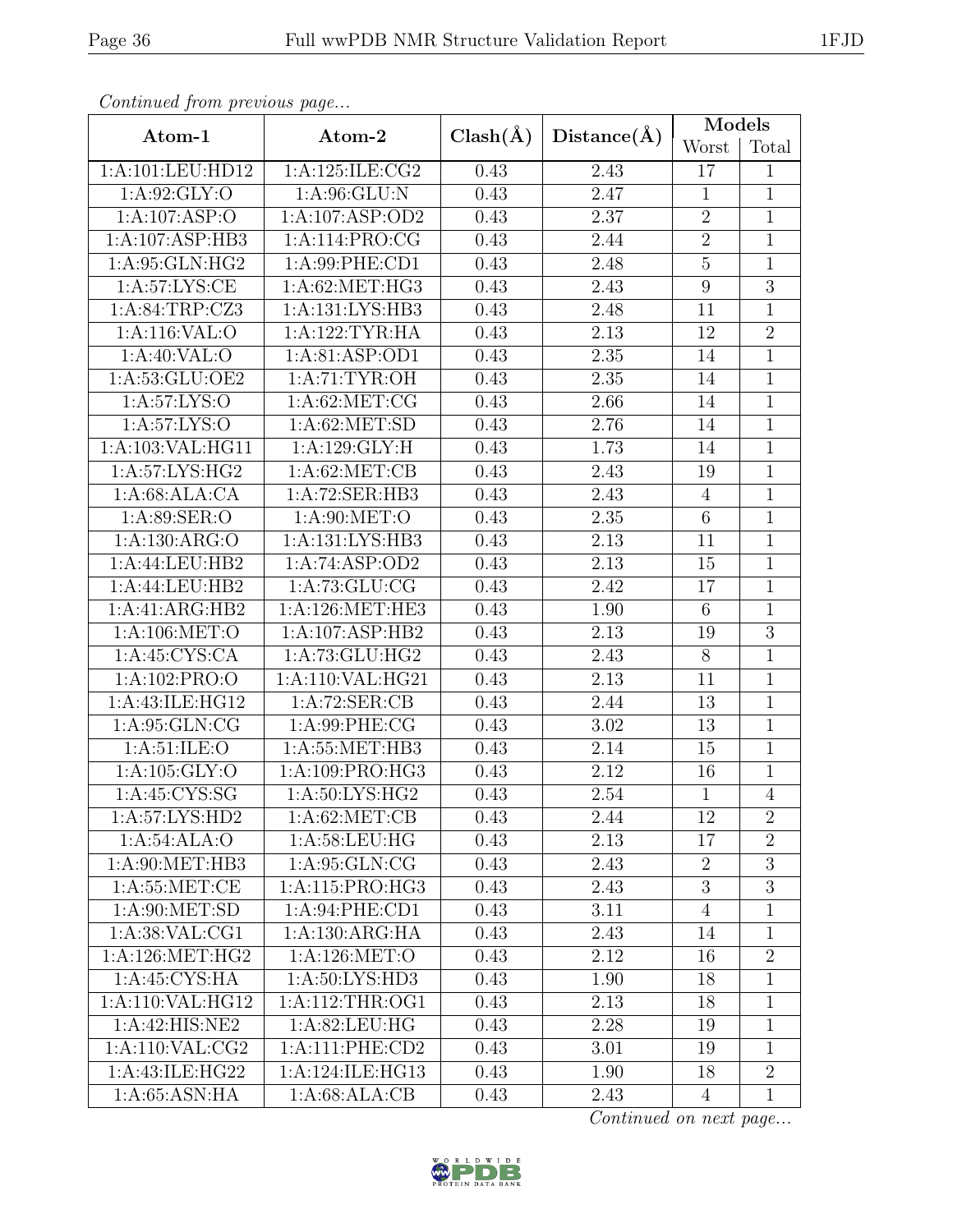| Continued from previous page |                     |              |             | Models          |                |  |
|------------------------------|---------------------|--------------|-------------|-----------------|----------------|--|
| Atom-1                       | Atom-2              | $Clash(\AA)$ | Distance(A) | Worst           | Total          |  |
| 1:A:44:LEU:C                 | 1:A:71:TYR:O        | 0.43         | 2.57        | 6               | 1              |  |
| 1: A:36: ASN:O               | 1:A:99:PHE:CZ       | 0.43         | 2.72        | 18              | $\overline{1}$ |  |
| 1: A:55: MET:CE              | 1:A:115:PRO:CG      | 0.43         | 2.96        | 3               | $\overline{2}$ |  |
| 1:A:39:LYS:HB2               | 1:A:128:GLU:HB3     | 0.43         | 1.89        | 13              | $\overline{1}$ |  |
| 1:A:40:VAL:HG21              | 1:A:94:PHE:HE1      | 0.43         | 1.71        | 17              | $\mathbf{1}$   |  |
| 1:A:38:VAL:CG2               | 1: A:40: VAL:CG1    | 0.43         | 2.85        | 18              | $\overline{1}$ |  |
| 1:A:72:SER:HB2               | $1:$ A:75:LYS:O     | 0.43         | 2.14        | 19              | $\overline{1}$ |  |
| 1:A:110:VAL:O                | 1:A:111:PHE:CG      | 0.43         | 2.72        | 3               | $\overline{1}$ |  |
| 1: A:50: LYS: N              | 1: A:50: LYS:CD     | 0.43         | 2.82        | $\overline{6}$  | $\overline{1}$ |  |
| 1:A:48:HIS:CE1               | 1:A:115:PRO:HB3     | 0.43         | 2.48        | 10              | 1              |  |
| 1:A:41:ARG:CG                | 1: A:126:MET:HG2    | 0.43         | 2.43        | 13              | $\overline{2}$ |  |
| 1:A:37:ALA:CB                | 1: A: 131: LYS: HD2 | 0.43         | 2.44        | $\mathbf{1}$    | $\mathbf{1}$   |  |
| 1: A:45:CYS:O                | 1: A:46: GLU:HB3    | 0.43         | 2.14        | $\,6\,$         | $\overline{2}$ |  |
| 1:A:44:LEU:C                 | 1:A:46:GLU:N        | 0.43         | 2.71        | $\overline{6}$  | $\overline{1}$ |  |
| 1:A:93:PRO:HA                | 1: A:96: GLU: CG    | 0.43         | 2.43        | $\overline{7}$  | $\overline{1}$ |  |
| 1:A:104:SER:HB2              | 1:A:109:PRO:HA      | 0.43         | 1.91        | $9\,$           | $\mathbf{1}$   |  |
| 1:A:112:THR:HG23             | 1:A:113:ASP:N       | 0.43         | 2.29        | 16              | $\overline{1}$ |  |
| 1: A: 103: VAL: CG2          | 1:A:128:GLU:HA      | 0.43         | 2.41        | 17              | 1              |  |
| 1: A:56: GLU:O               | 1: A:59:LYS:CG      | 0.43         | 2.67        | 18              | $\overline{1}$ |  |
| 1:A:106:MET:O                | 1:A:107:ASP:C       | 0.43         | 2.57        | $\sqrt{2}$      | $\mathbf 1$    |  |
| 1:A:89:SER:O                 | 1: A:90:MET:C       | 0.43         | 2.57        | $\overline{3}$  | $\overline{1}$ |  |
| 1: A:49: GLY:O               | 1: A:52:MET:CE      | 0.43         | 2.66        | $\overline{4}$  | $\mathbf{1}$   |  |
| 1: A:51: ILE: O              | 1: A:55: MET:CG     | 0.43         | 2.67        | $\overline{4}$  | $\overline{1}$ |  |
| 1: A:94:PHE: CZ              | 1:A:125:ILE:CD1     | 0.43         | $3.02\,$    | $\overline{4}$  | $\overline{1}$ |  |
| 1:A:105:GLY:HA3              | 1:A:125:ILE:O       | 0.43         | 2.13        | 19              | $\overline{3}$ |  |
| 1:A:45:CYS:SG                | 1: A:51: ILE: HA    | 0.43         | 2.54        | 13              | $\overline{2}$ |  |
| 1: A:85: MET:SD              | 1:A:89:SER:O        | 0.43         | 2.77        | 12              | $\overline{1}$ |  |
| 1:A:105:GLY:N                | 1: A:109: PRO:HG2   | 0.43         | 2.29        | 16              | $\overline{1}$ |  |
| 1:A:44:LEU:HB2               | 1:A:73:GLU:CA       | 0.42         | 2.44        | 18              | 1              |  |
| 1: A:108: LYS: HG3           | 1:A:109:PRO:N       | 0.42         | 2.27        | 3               | 1              |  |
| 1: A:51: ILE: O              | 1: A:55: MET:SD     | 0.42         | 2.77        | 17              | $\mathbf{1}$   |  |
| 1:A:109:PRO:CG               | 1:A:114:PRO:HG3     | 0.42         | 2.44        | $\overline{4}$  | $\mathbf{1}$   |  |
| $1:A:87:ARG:\overline{HG2}$  | 1:A:95:GLN:OE1      | 0.42         | 2.13        | $6\phantom{.}6$ | $\mathbf{1}$   |  |
| 1:A:57:LYS:CD                | 1:A:62:MET:HG3      | 0.42         | 2.44        | 9               | 1              |  |
| 1: A:62: MET:O               | 1: A:63: ARG:O      | 0.42         | 2.37        | 9               | 1              |  |
| 1:A:57:LYS:HD2               | 1: A:62:MET:CG      | 0.42         | 2.44        | 17              | $\overline{2}$ |  |
| 1: A:64:PHE:O                | 1: A:67: VAL:CG2    | 0.42         | 2.67        | 4               | 1              |  |
| 1:A:130:ARG:O                | 1: A: 131: LYS: CB  | 0.42         | 2.65        | 13              | $\overline{3}$ |  |
| 1:A:57:LYS:HE3               | 1: A:62:MET:CG      | 0.42         | 2.45        | 8               | 1              |  |
| 1: A:87: ARG:O               | 1: A:88: GLY: C     | 0.42         | 2.58        | 11              | $\overline{2}$ |  |
| 1: A:55: MET:SD              | 1: A: 107: ASP: CG  | 0.42         | 2.98        | 12              | $\mathbf{1}$   |  |

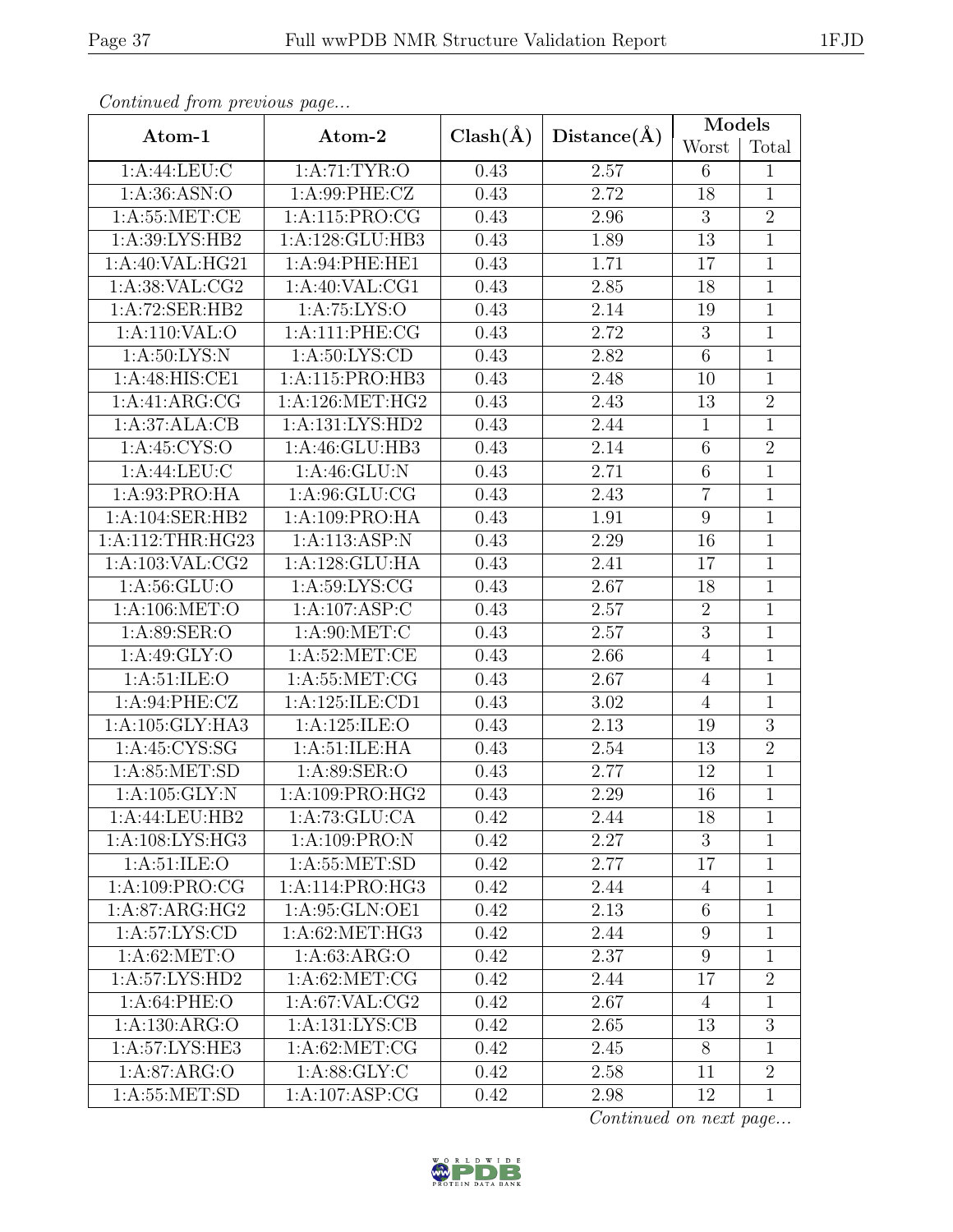| Continued from previous page |                             |                   |             | Models           |                |  |
|------------------------------|-----------------------------|-------------------|-------------|------------------|----------------|--|
| Atom-1                       | Atom-2                      | $Clash(\AA)$      | Distance(A) | Worst            | Total          |  |
| 1:A:101:LEU:CD2              | 1: A:112:THR:HB             | 0.42              | 2.44        | 13               | 1              |  |
| 1:A:104:SER:HB3              | 1:A:109:PRO:HG2             | 0.42              | 1.90        | 16               | $\overline{1}$ |  |
| 1:A:44:LEU:CD1               | 1:A:73:GLU:HB2              | 0.42              | 2.44        | 18               | $\mathbf{1}$   |  |
| 1: A:122: TYR: C             | 1:A:123:HIS:ND1             | 0.42              | 2.73        | $\overline{5}$   | $\mathbf{1}$   |  |
| 1:A:41:ARG:HD2               | 1: A:126: MET:HG2           | 0.42              | 1.90        | $\,6\,$          | $\mathbf{1}$   |  |
| 1:A:43:ILE:CD1               | 1:A:58:LEU:HD21             | 0.42              | 2.44        | $\sqrt{6}$       | $\mathbf 1$    |  |
| 1:A:63:ARG:HB3               | 1: A:66: GLU:CB             | 0.42              | 2.45        | $\overline{7}$   | $\mathbf{1}$   |  |
| 1: A:45: CYS:HB3             | 1: A:48: HIS: HA            | 0.42              | 1.90        | 10               | $\mathbf{1}$   |  |
| 1:A:101:LEU:HD13             | 1: A:112:THR:HG21           | 0.42              | 1.90        | 13               | $\overline{2}$ |  |
| 1:A:107:ASP:O                | 1:A:107:ASP:CG              | 0.42              | 2.57        | 20               | $\overline{2}$ |  |
| 1: A:62:MET:HE1              | 1: A:67: VAL: HG21          | 0.42              | 1.90        | 18               | $\overline{1}$ |  |
| 1:A:119:LYS:O                | 1:A:119:LYS:CG              | 0.42              | 2.67        | 18               | $\mathbf{1}$   |  |
| 1: A:52:MET:C                | 1:A:52:MET:HE3              | 0.42              | 2.34        | 19               | $\overline{1}$ |  |
| 1: A:96: GLU:O               | 1:A:97:ALA:C                | 0.42              | 2.58        | $\overline{2}$   | $\mathbf{1}$   |  |
| 1:A:98:ALA:CB                | 1:A:127:VAL:CG2             | 0.42              | 2.90        | $9\phantom{.0}$  | $\overline{1}$ |  |
| 1: A:106: MET:CA             | 1: A:126: MET:SD            | 0.42              | 3.08        | 11               | $\mathbf{1}$   |  |
| 1:A:123:HIS:CE1              | 1: A: 125: ILE: CG1         | 0.42              | 3.02        | 12               | $\overline{2}$ |  |
| 1:A:59:LYS:HG2               | 1: A:106: MET:CE            | 0.42              | 2.44        | 14               | $\mathbf 1$    |  |
| 1: A:63:ARG:CB               | 1: A:66: GLU:CG             | 0.42              | 2.97        | 15               | $\overline{1}$ |  |
| 1:A:39:LYS:HB3               | 1:A:128:GLU:HB3             | 0.42              | 1.90        | 17               | $\mathbf{1}$   |  |
| 1: A:45:CYS:SG               | 1:A:48:HIS:CE1              | 0.42              | 3.12        | 18               | $\overline{1}$ |  |
| 1: A:95: GLN:CA              | 1:A:99:PHE:HB2              | 0.42              | 2.44        | 3                | $\mathbf{1}$   |  |
| 1:A:45:CYS:HB3               | 1:A:51:ILE:CD1              | 0.42              | 2.45        | $\,6$            | $\overline{1}$ |  |
| 1: A:63: ARG:O               | 1:A:67:VAL:HG12             | 0.42              | 2.13        | $\overline{9}$   | $\overline{1}$ |  |
| 1:A:38:VAL:HG12              | 1:A:130:ARG:CA              | 0.42              | 2.44        | 14               | $\mathbf{1}$   |  |
| 1:A:122:TYR:CD1              | 1:A:122:TYR:N               | 0.42              | 2.88        | $\sqrt{6}$       | $\overline{3}$ |  |
| 1:A:42:HIS:NE2               | 1: A:75: LYS: CB            | 0.42              | 2.82        | 16               | $\overline{2}$ |  |
| 1: A:40: VAL: C              | $1:A:41:\overline{ARG:HD2}$ | $\overline{0.42}$ | 2.35        | $\overline{4}$   | $\overline{1}$ |  |
| 1: A:52: MET:C               | 1: A:52:MET:HE2             | 0.42              | 2.35        | 18               | $\overline{2}$ |  |
| 1:A:72:SER:O                 | 1: A:73: GLU: HG2           | 0.42              | 2.13        | 10               | $\mathbf{1}$   |  |
| 1:A:39:LYS:HB3               | 1:A:128:GLU:CA              | 0.42              | 2.45        | 17               | $\mathbf{1}$   |  |
| 1: A:59: LYS: CG             | 1: A: 107: ASP: CG          | 0.42              | 2.88        | 19               | $\mathbf{1}$   |  |
| 1:A:37:ALA:HB3               | 1:A:131:LYS:HD2             | 0.42              | 1.91        | $\mathbf{1}$     | 1              |  |
| 1:A:104:SER:HB2              | 1:A:109:PRO:CA              | 0.42              | 2.44        | $\mathbf{1}$     | $\mathbf{1}$   |  |
| 1: A:58:LEU:CD1              | 1: A:58:LEU:H               | 0.42              | 2.27        | $8\,$            | $\mathbf 1$    |  |
| 1:A:57:LYS:O                 | 1: A:62:MET:HG2             | 0.42              | 2.15        | $\boldsymbol{9}$ | $\mathbf 1$    |  |
| 1:A:98:ALA:CB                | 1: A:125: ILE: HG21         | 0.42              | 2.38        | 12               | 1              |  |
| 1: A: 43: ILE: CB            | 1:A:72:SER:HB2              | 0.42              | 2.45        | 13               | $\overline{2}$ |  |
| 1: A:52:MET:C                | 1: A:52: MET:SD             | 0.42              | 2.98        | 14               | $\mathbf{1}$   |  |
| 1: A:66: GLU:CD              | 1: A:66: GLU:C              | 0.42              | 2.78        | 15               | $\mathbf{1}$   |  |
| 1: A:36: ASN:O               | 1: A:86:THR:HA              | 0.42              | 2.15        | 18               | $\overline{2}$ |  |

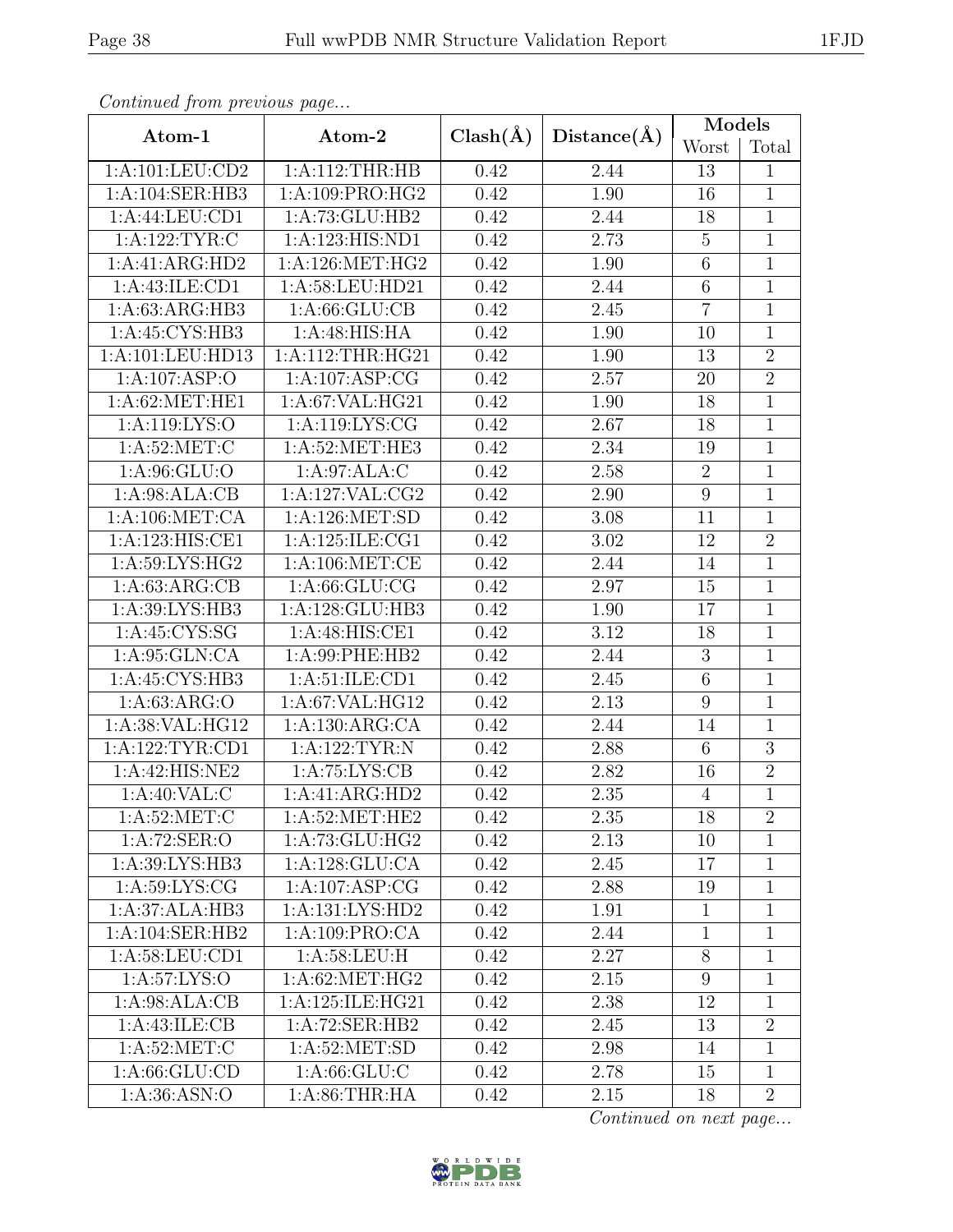| Continual from previous page |                   |              |             | Models           |                |  |
|------------------------------|-------------------|--------------|-------------|------------------|----------------|--|
| Atom-1                       | Atom-2            | $Clash(\AA)$ | Distance(A) | Worst            | Total          |  |
| 1: A:57: LYS: CE             | 1: A:62:MET:CB    | 0.42         | 2.98        | 18               | 1              |  |
| 1:A:63:ARG:HD3               | 1:A:66:GLU:HB2    | 0.42         | 1.90        | 18               | $\mathbf{1}$   |  |
| 1: A:52: MET:SD              | 1: A:52:MET:C     | 0.42         | 2.98        | $\overline{7}$   | $\overline{1}$ |  |
| 1:A:44:LEU:HG                | 1:A:73:GLU:O      | 0.42         | 2.15        | $8\,$            | $\mathbf 1$    |  |
| 1: A:44:LEU:CD1              | 1:A:123:HIS:HB3   | 0.42         | 2.45        | 10               | $\mathbf{1}$   |  |
| 1:A:75:LYS:O                 | 1: A:75: LYS:HD2  | 0.42         | 2.15        | 12               | 1              |  |
| 1:A:108:LYS:HB2              | 1:A:114:PRO:HD3   | 0.42         | 1.91        | 14               | $\overline{1}$ |  |
| 1: A:38: VAL:CA              | 1:A:84:TRP:CZ3    | 0.42         | 3.03        | 16               | $\mathbf{1}$   |  |
| 1:A:42:HIS:CE1               | 1:A:75:LYS:HB2    | 0.41         | 2.50        | $\overline{3}$   | $\overline{1}$ |  |
| 1: A:51: ILE: CG2            | 1: A:52:MET:HG3   | 0.41         | 2.45        | $\overline{4}$   | $\mathbf 1$    |  |
| 1:A:107:ASP:OD1              | 1:A:107:ASP:N     | 0.41         | 2.52        | $\bf 5$          | $\mathbf{1}$   |  |
| 1:A:44:LEU:HD23              | 1: A: 122: TYR: C | 0.41         | 2.35        | $\,6\,$          | $\mathbf{1}$   |  |
| 1:A:42:HIS:O                 | 1:A:72:SER:OG     | 0.41         | 2.37        | $\boldsymbol{9}$ | $\overline{1}$ |  |
| 1: A:50: LYS: HA             | 1: A:53: GLU:CB   | 0.41         | 2.45        | 14               | $\mathbf 1$    |  |
| 1:A:44:LEU:CD1               | 1:A:123:HIS:CE1   | 0.41         | 3.02        | 15               | $\overline{1}$ |  |
| 1:A:42:HIS:CE1               | 1:A:73:GLU:HB3    | 0.41         | 2.51        | 18               | $\mathbf{1}$   |  |
| 1:A:57:LYS:HE2               | 1: A:62:MET:CB    | 0.41         | 2.44        | 18               | $\overline{1}$ |  |
| 1: A:118:THR:CG2             | 1:A:119:LYS:N     | 0.41         | 2.83        | $\mathbf{1}$     | $\mathbf{1}$   |  |
| 1:A:117:LYS:CG               | 1:A:121:GLY:O     | 0.41         | 2.68        | $\overline{2}$   | $\overline{1}$ |  |
| 1:A:37:ALA:O                 | 1:A:130:ARG:O     | 0.41         | 2.38        | $\overline{3}$   | $\mathbf{1}$   |  |
| 1:A:105:GLY:O                | 1: A:106: MET:HG3 | 0.41         | 2.15        | $\overline{5}$   | $\mathbf{1}$   |  |
| 1:A:41:ARG:HD3               | 1:A:126:MET:SD    | 0.41         | 2.56        | $\,6$            | $\mathbf{1}$   |  |
| 1:A:131:LYS:C                | 1:A:131:LYS:HD3   | 0.41         | 2.35        | $\,6$            | $\mathbf 1$    |  |
| 1:A:97:ALA:O                 | 1:A:101:LEU:HG    | 0.41         | 2.14        | $8\,$            | $\overline{2}$ |  |
| 1:A:64:PHE:N                 | 1: A:64:PHE:CD1   | 0.41         | 2.86        | 9                | $\mathbf{1}$   |  |
| 1:A:70:GLN:HA                | 1:A:70:GLN:HE21   | 0.41         | 1.76        | $9\,$            | $\overline{1}$ |  |
| 1:A:40:VAL:HG13              | 1:A:42:HIS:CE1    | 0.41         | 2.50        | 11               | $\mathbf{1}$   |  |
| 1:A:104:SER:HB3              | 1:A:109:PRO:HB2   | 0.41         | 1.91        | $\overline{13}$  | $\overline{1}$ |  |
| 1: A:52: MET:O               | 1: A:55: MET:HB2  | 0.41         | 2.15        | 14               | 1              |  |
| 1:A:116:VAL:CG2              | 1:A:125:ILE:HD12  | 0.41         | 2.45        | 16               | 1              |  |
| 1:A:36:ASN:O                 | 1: A:85:MET:O     | 0.41         | 2.38        | 20               | $\mathbf{1}$   |  |
| 1: A:82: LEU: N              | 1:A:82:LEU:HD12   | 0.41         | 2.31        | $\overline{2}$   | $\overline{2}$ |  |
| 1:A:97:ALA:O                 | 1:A:101:LEU:HB2   | 0.41         | 2.15        | 18               | $\overline{3}$ |  |
| 1:A:85:MET:HB3               | 1:A:90:MET:HE2    | 0.41         | 1.92        | 3                | 1              |  |
| 1:A:57:LYS:HE2               | 1: A:62: MET:HG2  | 0.41         | 1.91        | $\overline{7}$   | $\mathbf{1}$   |  |
| 1:A:42:HIS:ND1               | 1:A:75:LYS:HB3    | 0.41         | 2.30        | $8\,$            | $\mathbf{1}$   |  |
| 1: A:55:MET:O                | 1:A:59:LYS:HG3    | 0.41         | 2.15        | 9                | $\mathbf{1}$   |  |
| 1:A:48:HIS:NE2               | 1:A:51:ILE:HG12   | 0.41         | 2.29        | 10               | $\mathbf{1}$   |  |
| 1: A: 105: GLY: HA3          | 1: A:126: MET:HG2 | 0.41         | 1.92        | 15               | $\mathbf{1}$   |  |
| 1: A:120: PHE:HB3            | 1:A:123:HIS:NE2   | 0.41         | 2.31        | 15               | $\mathbf{1}$   |  |
| 1:A:38:VAL:HG21              | 1:A:127:VAL:HG23  | 0.41         | 1.91        | 18               | $\mathbf{1}$   |  |

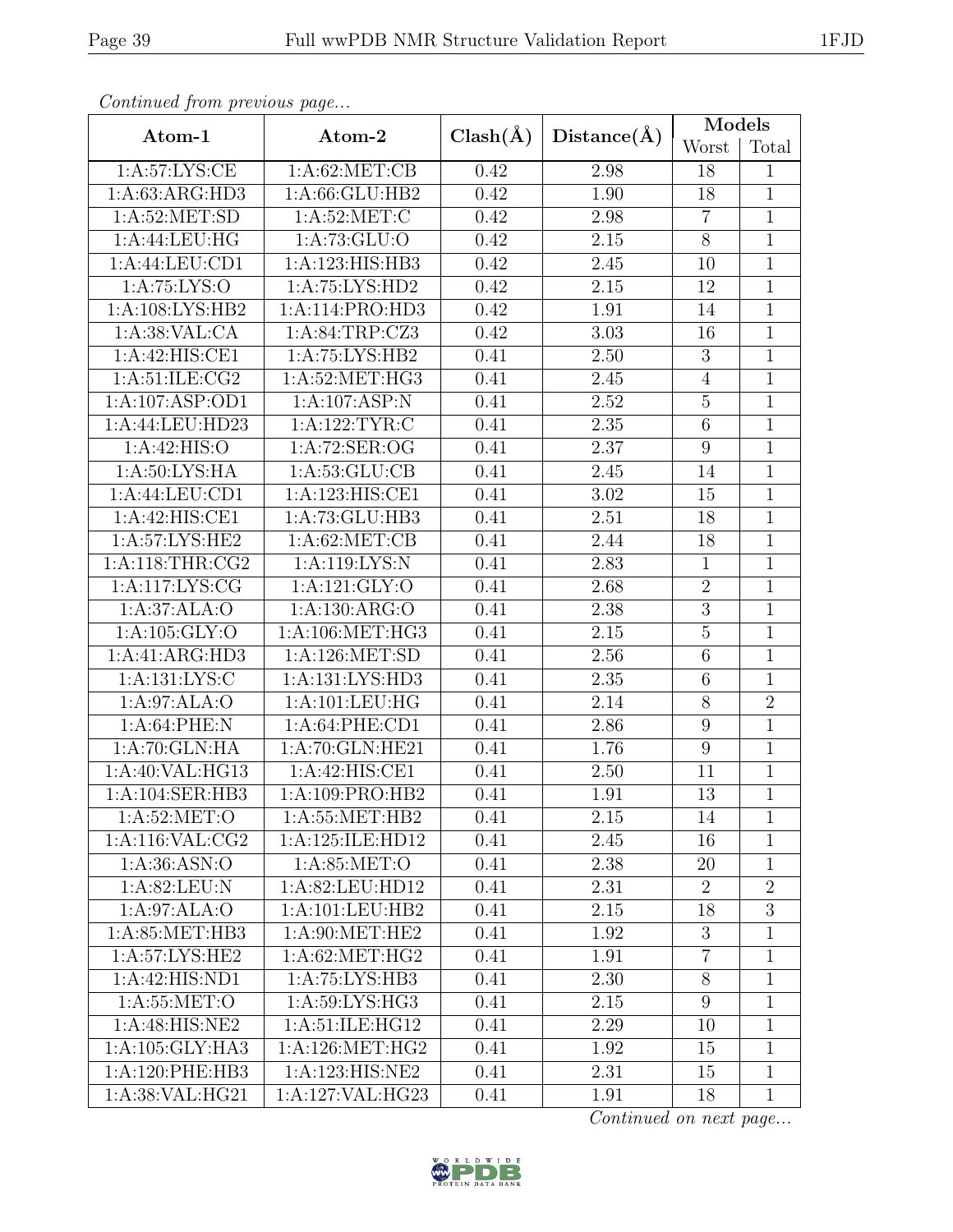| Continueu from pretious page |                            |              |                   | <b>Models</b>   |                |
|------------------------------|----------------------------|--------------|-------------------|-----------------|----------------|
| Atom-1                       | Atom-2                     | $Clash(\AA)$ | Distance(A)       | Worst           | Total          |
| 1:A:41:ARG:HB2               | 1: A:126: MET:HB2          | 0.41         | 1.91              | 8               | 1              |
| 1:A:59:LYS:HD2               | 1: A: 107: ASP: CG         | 0.41         | 2.35              | $9\phantom{.0}$ | 1              |
| 1: A:81: ASP:O               | 1: A:81: ASP:CG            | 0.41         | 2.58              | 11              | $\mathbf{1}$   |
| 1: A:36: ASN: N              | 1:A:36:ASN:ND2             | 0.41         | 2.66              | 12              | $\mathbf{1}$   |
| 1: A:55: MET:HE2             | 1:A:115:PRO:CG             | 0.41         | 2.45              | 13              | $\overline{1}$ |
| 1: A:36: ASN:O               | 1: A:86:THR:CB             | 0.41         | 2.67              | 16              | $\overline{1}$ |
| 1:A:81:ASP:OD1               | 1: A:81: ASP: N            | 0.41         | 2.53              | 16              | $\overline{1}$ |
| 1:A:45:CYS:HB2               | 1: A:51: ILE: CB           | 0.41         | 2.46              | 19              | $\mathbf{1}$   |
| 1: A: 103: VAL: CG2          | 1:A:130:ARG:HD2            | 0.41         | 2.46              | $\overline{3}$  | $\overline{1}$ |
| 1: A:44: LEU:O               | $1: A:45:CYS.\overline{C}$ | 0.41         | 2.57              | $\,6\,$         | $\mathbf{1}$   |
| 1: A:63:ARG:NE               | 1: A:66: GLU:CB            | 0.41         | 2.83              | $\overline{9}$  | $\overline{1}$ |
| 1:A:39:LYS:HE3               | 1:A:84:TRP:CD1             | 0.41         | 2.50              | 10              | $\mathbf{1}$   |
| 1: A:52:MET:HE2              | 1: A:53: GLU:CA            | 0.41         | 2.46              | 14              | $\overline{1}$ |
| 1:A:108:LYS:HB2              | 1:A:114:PRO:CD             | 0.41         | 2.45              | 14              | $\overline{1}$ |
| 1:A:39:LYS:C                 | 1: A:39: LYS: HD3          | 0.41         | $\overline{2}.36$ | 15              | $\overline{1}$ |
| 1:A:59:LYS:HG3               | 1:A:107:ASP:OD2            | 0.41         | 2.15              | $\overline{3}$  | $\overline{1}$ |
| 1: A:90:MET:HB3              | 1:A:95:GLN:NE2             | 0.41         | 2.30              | $\mathfrak{Z}$  | $\mathbf{1}$   |
| 1: A: 105: GLY: CA           | 1:A:126:MET:HG2            | 0.41         | 2.46              | $\overline{3}$  | $\overline{2}$ |
| 1:A:59:LYS:C                 | 1: A:61: GLY:N             | 0.41         | 2.74              | $\overline{4}$  | $\overline{1}$ |
| 1:A:115:PRO:HA               | 1:A:123:HIS:O              | 0.41         | 2.16              | $\overline{4}$  | $\overline{2}$ |
| 1:A:113:ASP:O                | 1:A:113:ASP:OD1            | 0.41         | 2.38              | $\,6$           | $\overline{2}$ |
| 1:A:48:HIS:CE1               | 1: A:51: ILE: CG1          | 0.41         | 3.04              | 10              | $\mathbf{1}$   |
| 1:A:36:ASN:OD1               | 1:A:131:LYS:HE3            | 0.41         | 2.16              | 13              | $\mathbf{1}$   |
| 1:A:70:GLN:CA                | 1:A:70:GLN:HE21            | 0.41         | 2.27              | 17              | $\overline{1}$ |
| 1: A:36: ASN:O               | 1: A:99: PHE:CE1           | 0.41         | 2.73              | 18              | $\overline{1}$ |
| $1:A:44:\overline{LEU:HG}$   | 1:A:73:GLU:HB2             | 0.41         | 1.93              | 18              | $\overline{1}$ |
| 1: A:52: MET:HE1             | 1:A:56:GLU:HG3             | 0.41         | 1.92              | $\mathfrak{Z}$  | $\mathbf 1$    |
| 1: A:81: ASP:C               | 1: A:83: GLY:N             | 0.41         | $\overline{2.73}$ | 18              | $\overline{2}$ |
| 1: A:63: ARG:CD              | 1: A:63: ARG:N             | 0.41         | 2.84              | 8               | 1              |
| 1: A:61: GLY:O               | 1: A:62:MET:C              | 0.41         | 2.58              | 9               | $\mathbf{1}$   |
| 1:A:43:ILE:HG23              | 1:A:72:SER:HA              | 0.41         | 1.92              | 11              | 1              |
| 1: A:55:MET:HE3              | 1: A:115: PRO:HD3          | 0.41         | 1.93              | 11              | $\mathbf{1}$   |
| 1:A:123:HIS:ND1              | 1:A:125:ILE:HG12           | 0.41         | 2.30              | 12              | 1              |
| 1:A:38:VAL:O                 | 1: A:84:TRP:HA             | 0.41         | 2.16              | 15              | $\mathbf{1}$   |
| 1: A:106: MET:O              | 1:A:114:PRO:HD3            | 0.41         | 2.16              | 15              | $\mathbf{1}$   |
| 1:A:51:ILE:HD11              | 1:A:124:ILE:CG1            | 0.41         | 2.45              | 16              | 1              |
| 1:A:45:CYS:HB2               | 1: A:51: ILE: CG1          | 0.41         | 2.45              | 19              | 1              |
| 1:A:46:GLU:OE2               | 1:A:73:GLU:OE1             | 0.41         | 2.38              | 20              | $\mathbf{1}$   |
| 1: A:59: LYS: CG             | 1:A:107:ASP:HB3            | 0.41         | 2.45              | $\overline{4}$  | 1              |
| 1:A:59:LYS:HG2               | 1:A:107:ASP:HB3            | 0.41         | 1.93              | $\overline{4}$  | $\mathbf{1}$   |
| 1:A:44:LEU:HA                | 1:A:122:TYR:O              | 0.41         | 2.16              | $6\,$           | $\mathbf{1}$   |

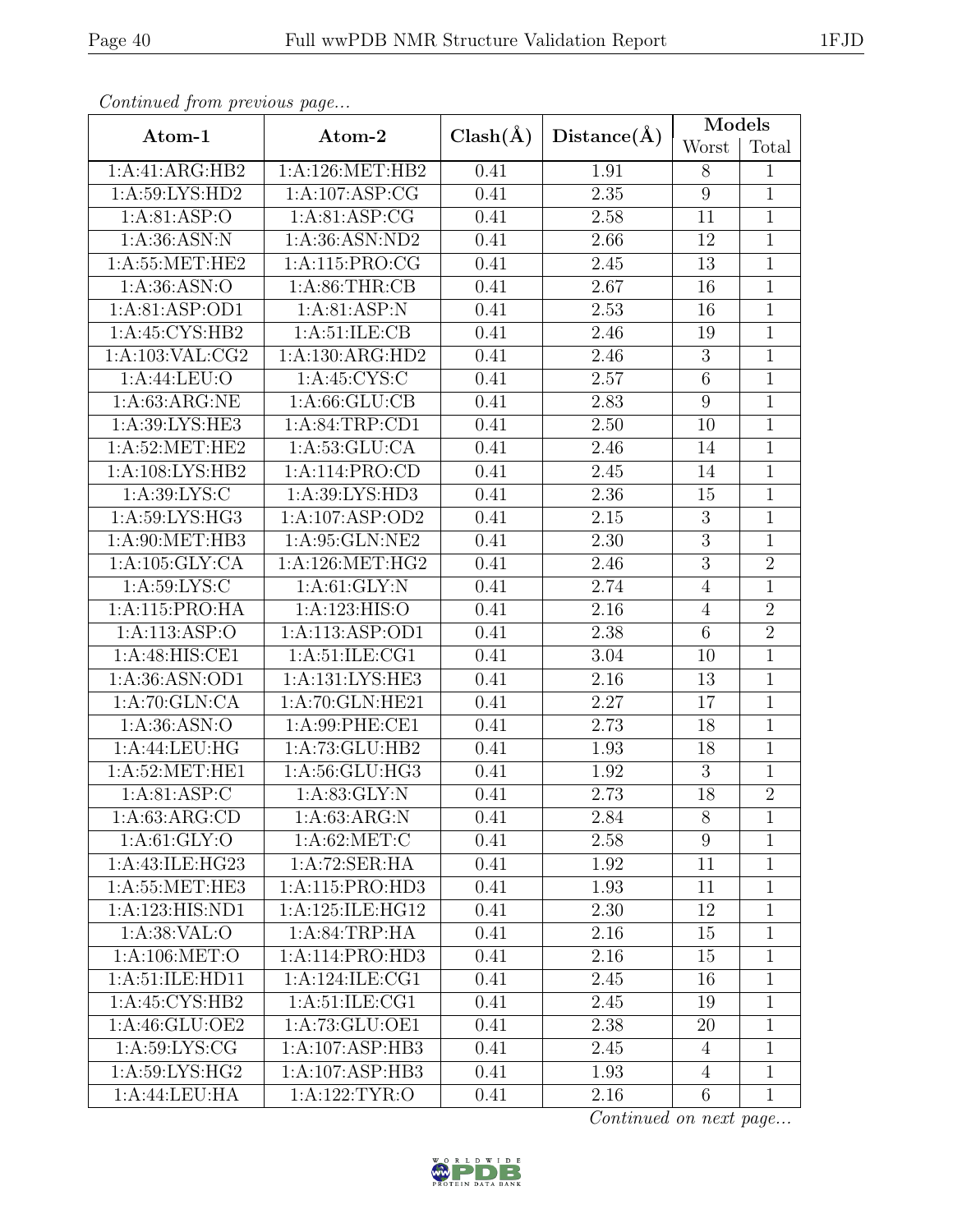| Convenaca from previous page |                                  |              |                   | Models           |                |
|------------------------------|----------------------------------|--------------|-------------------|------------------|----------------|
| Atom-1                       | Atom-2                           | $Clash(\AA)$ | Distance(A)       | Worst            | Total          |
| 1:A:93:PRO:HA                | 1:A:96:GLU:HB2                   | 0.41         | 1.93              | 6                | $\mathbf{1}$   |
| 1:A:96:GLU:HG3               | 1:A:97:ALA:N                     | 0.41         | 2.31              | 12               | $\mathbf{1}$   |
| 1: A: 73: GLU: C             | 1:A:74:ASP:CG                    | 0.41         | 2.79              | 15               | $\mathbf{1}$   |
| 1: A:38: VAL:CG2             | 1:A:127:VAL:CG1                  | 0.41         | 2.94              | 16               | $\overline{1}$ |
| 1: A:90:MET:O                | 1: A:91: VAL: HB                 | 0.41         | 2.16              | $\mathbf{1}$     | $\overline{1}$ |
| 1:A:41:ARG:CZ                | 1:A:128:GLU:OE1                  | 0.41         | 2.69              | $\overline{3}$   | $\mathbf{1}$   |
| 1:A:82:LEU:CD2               | 1: A:82: LEU:H                   | 0.41         | 2.28              | $\overline{4}$   | $\overline{1}$ |
| 1:A:110:VAL:HG23             | 1:A:112:THR:HG22                 | 0.41         | 1.86              | $\overline{4}$   | $\overline{1}$ |
| 1:A:44:LEU:HD13              | 1:A:123:HIS:ND1                  | 0.41         | 2.31              | $\overline{5}$   | $\overline{1}$ |
| 1:A:67:VAL:O                 | 1: A: 71: TYR: CB                | 0.41         | 2.69              | $\bf 5$          | 1              |
| 1: A:52:MET:CE               | 1: A:53: GLU: H                  | 0.41         | 2.29              | $\,6$            | $\overline{1}$ |
| 1: A:55:MET:HE2              | 1:A:115:PRO:HD3                  | 0.41         | 1.93              | $\,6$            | $\overline{1}$ |
| 1: A: 55: MET: SD            | 1:A:107:ASP:OD2                  | 0.41         | 2.79              | $\,6$            | $\overline{1}$ |
| 1:A:44:LEU:HB3               | 1:A:72:SER:O                     | 0.41         | 2.16              | $8\,$            | $\mathbf{1}$   |
| 1: A:53: GLU:CD              | 1:A:71:TYR:CZ                    | 0.41         | 2.95              | $8\,$            | $\mathbf{1}$   |
| 1: A: 55: MET: SD            | 1:A:107:ASP:CB                   | 0.41         | $\overline{3.09}$ | $\overline{8}$   | $\mathbf{1}$   |
| 1:A:116:VAL:HG21             | 1:A:125:ILE:CD1                  | 0.41         | 2.45              | 11               | $\mathbf{1}$   |
| 1: A: 101: LEU: CD1          | 1:A:112:THR:HG21                 | 0.41         | $\overline{2}.46$ | 12               | $\overline{1}$ |
| 1:A:129:GLY:C                | 1:A:130:ARG:HG3                  | 0.41         | 2.35              | 14               | 1              |
| 1:A:57:LYS:HB3               | 1: A:62:MET:CE                   | 0.41         | 2.46              | 18               | $\mathbf{1}$   |
| 1: A:106:MET:HG3             | 1:A:109:PRO:HD2                  | 0.41         | 1.92              | $5\,$            | $\mathbf{1}$   |
| 1:A:51:ILE:HG12              | 1:A:115:PRO:HB3                  | 0.41         | 1.92              | $\,6$            | $\overline{1}$ |
| 1: A:47: LYS:O               | 1:A:48:HIS:CB                    | 0.41         | 2.69              | 10               | $\overline{1}$ |
| 1:A:57:LYS:HE2               | 1:A:71:TYR:CE2                   | 0.41         | 2.51              | 10               | $\overline{1}$ |
| 1:A:38:VAL:HA                | 1:A:130:ARG:HA                   | 0.41         | 1.93              | 14               | $\mathbf{1}$   |
| 1:A:44:LEU:CG                | 1:A:73:GLU:HB2                   | 0.41         | 2.46              | 18               | $\overline{1}$ |
| 1: A:73: GLU:CD              | 1:A:73:GLU:C                     | 0.40         | 2.79              | $\overline{4}$   | $\mathbf{1}$   |
| 1: A:91: VAL:O               | 1: A:95: GLN:HB3                 | 0.40         | $\overline{2.17}$ | $\overline{13}$  | $\overline{2}$ |
| 1:A:42:HIS:ND1               | 1:A:82:LEU:HD11                  | 0.40         | 2.30              | $\overline{7}$   | 1              |
| 1:A:42:HIS:CD2               | 1:A:75:LYS:HB3                   | 0.40         | 2.51              | $\overline{7}$   | 1              |
| 1: A: 43: ILE: CG2           | 1:A:124:ILE:HB                   | 0.40         | 2.46              | $\overline{7}$   | $\mathbf{1}$   |
| 1:A:41:ARG:HB3               | 1:A:126:MET:SD                   | 0.40         | 2.56              | $9\phantom{.0}$  | $\mathbf{1}$   |
| 1: A:63: ARG:CD              | 1: A:66: GLU:CD                  | 0.40         | 2.89              | $\mathbf 1$      | 1              |
| 1:A:103:VAL:O                | 1:A:104:SER:HB3                  | 0.40         | 2.15              | $\mathbf{1}$     | $\overline{2}$ |
| 1:A:44:LEU:HD12              | 1: A:46: GLU: H                  | 0.40         | 1.76              | $\overline{4}$   | 1              |
| 1: A: 55: MET:O              | 1:A:59:LYS:HB3                   | 0.40         | 2.16              | 6                | 1              |
| 1: A:58:LEU:HD23             | 1:A:64:PHE:CD1                   | 0.40         | 2.51              | $\boldsymbol{9}$ | 1              |
| 1: A:36: ASN:O               | 1: A:86:THR:HB                   | 0.40         | 2.16              | 16               | 1              |
| 1: A:45: CYS:O               | 1: A:50: LYS:CD                  | 0.40         | 2.69              | 18               | $\mathbf{1}$   |
| 1:A:87:ARG:CG                | 1:A:95:GLN:HG3                   | 0.40         | 2.45              | 20               | $\mathbf{1}$   |
| 1:A:43:ILE:HG12              | $1:A:72:\overline{\text{SER}:N}$ | 0.40         | 2.31              | $\overline{2}$   | $\mathbf{1}$   |

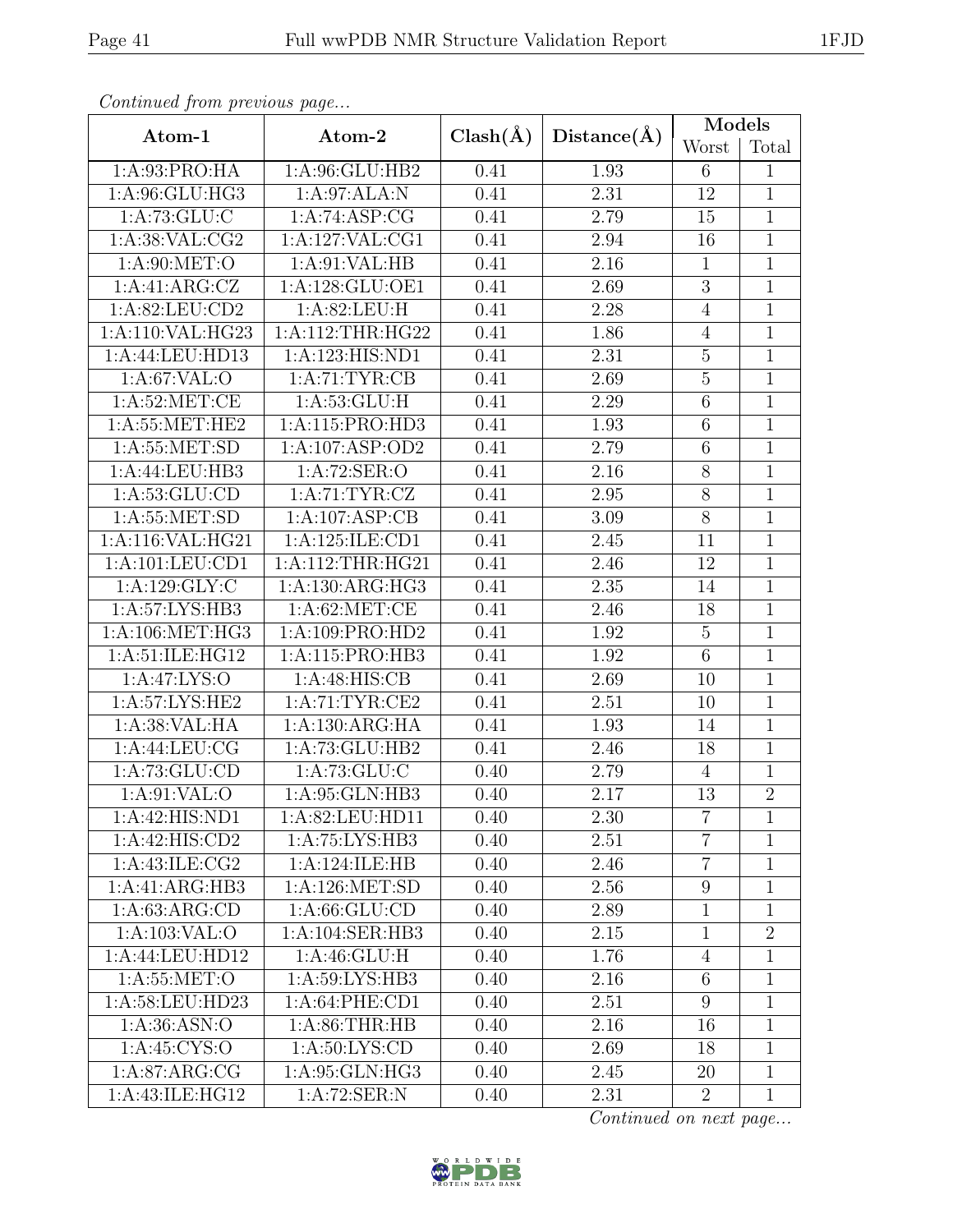| Atom-1            | Atom-2                     | $Clash(\AA)$ |             | <b>Models</b><br>Worst |                |
|-------------------|----------------------------|--------------|-------------|------------------------|----------------|
|                   |                            |              | Distance(A) |                        | Total          |
| 1:A:50:LYS:HG3    | 1: A:71: TYR: CD1          | 0.40         | 2.51        | $\overline{4}$         | 1              |
| 1:A:130:ARG:C     | 1:A:130:ARG:HD3            | 0.40         | 2.36        | $\overline{4}$         | $\mathbf{1}$   |
| 1:A:44:LEU:O      | 1: A:46: GLU: N            | 0.40         | 2.54        | $\overline{6}$         | $\overline{1}$ |
| 1:A:44:LEU:HD23   | $1:A:\overline{123:HIS:N}$ | 0.40         | 2.31        | $\,6$                  | $\mathbf{1}$   |
| 1: A:91: VAL:O    | 1:A:94:PHE:HB2             | 0.40         | 2.15        | $8\,$                  | $\mathbf{1}$   |
| 1:A:41:ARG:HG3    | 1:A:81:ASP:OD2             | 0.40         | 2.16        | $\boldsymbol{9}$       | $\overline{1}$ |
| 1:A:114:PRO:HD2   | 1:A:115:PRO:HD2            | 0.40         | 1.93        | 11                     | $\mathbf{1}$   |
| 1:A:104:SER:HB2   | 1:A:109:PRO:HG2            | 0.40         | 1.93        | 12                     | $\overline{1}$ |
| 1:A:111:PHE:N     | 1: A:111: PHE:CD1          | 0.40         | 2.89        | 12                     | $\overline{1}$ |
| 1:A:112:THR:OG1   | 1:A:113:ASP:N              | 0.40         | 2.54        | 17                     | $\mathbf{1}$   |
| 1:A:42:HIS:CE1    | 1:A:72:SER:OG              | 0.40         | 2.73        | 18                     | $\overline{1}$ |
| 1:A:42:HIS:HB2    | 1:A:75:LYS:HG3             | 0.40         | 1.94        | $\bf 5$                | $\overline{1}$ |
| 1: A:55: MET:HB3  | 1:A:107:ASP:CB             | 0.40         | 2.46        | $\overline{7}$         | $\overline{1}$ |
| 1:A:57:LYS:HD2    | 1: A:62: MET:SD            | 0.40         | 2.57        | $\overline{8}$         | $\overline{1}$ |
| 1:A:41:ARG:N      | 1:A:41:ARG:HD2             | 0.40         | 2.32        | 13                     | $\mathbf{1}$   |
| 1:A:114:PRO:HB2   | 1:A:115:PRO:CD             | 0.40         | 2.46        | 15                     | $\overline{1}$ |
| 1:A:40:VAL:O      | 1:A:41:ARG:HD2             | 0.40         | 2.17        | 16                     | $\mathbf{1}$   |
| 1: A:56: GLU: HA  | 1: A:59: LYS: HG2          | 0.40         | 1.93        | 16                     | $\overline{1}$ |
| 1:A:126:MET:O     | 1: A:126:MET:HG2           | 0.40         | 2.17        | 18                     | $\mathbf{1}$   |
| 1:A:104:SER:O     | 1:A:126:MET:CB             | 0.40         | 2.70        | 19                     | $\mathbf{1}$   |
| 1:A:87:ARG:HG2    | 1: A:95: GLN:CD            | 0.40         | 2.37        | $\overline{1}$         | $\overline{1}$ |
| 1:A:66:GLU:HA     | 1:A:66:GLU:OE1             | 0.40         | 2.16        | $\overline{4}$         | $\overline{1}$ |
| 1: A:59: LYS: HG3 | 1:A:107:ASP:OD1            | 0.40         | 2.16        | $\overline{5}$         | $\overline{1}$ |
| 1: A:57: LYS: HE3 | 1:A:62:MET:HG3             | 0.40         | 1.93        | 13                     | $\overline{1}$ |
| 1:A:43:ILE:HG12   | 1:A:72:SER:HB2             | 0.40         | 1.92        | 15                     | $\mathbf{1}$   |
| 1:A:93:PRO:HG2    | 1:A:118:THR:HA             | 0.40         | 1.93        | 15                     | $\overline{1}$ |
| 1:A:50:LYS:HG3    | 1:A:71:TYR:HA              | 0.40         | 1.94        | 16                     | $\mathbf{1}$   |
| 1: A:85: MET:HG3  | 1: A:90: MET:SD            | 0.40         | 2.57        | 17                     | $\mathbf 1$    |
| 1:A:87:ARG:HG3    | 1:A:99:PHE:CZ              | 0.40         | 2.52        | 20                     | $\mathbf{1}$   |

### 6.3 Torsion angles  $(i)$

#### 6.3.1 Protein backbone  $(i)$

In the following table, the Percentiles column shows the percent Ramachandran outliers of the chain as a percentile score with respect to all PDB entries followed by that with respect to all NMR entries. The Analysed column shows the number of residues for which the backbone conformation was analysed and the total number of residues.

| Mol   Chain | Analysed    | Favoured | Allowed                                                    | Outliers | Percentiles |
|-------------|-------------|----------|------------------------------------------------------------|----------|-------------|
|             | 90/104(87%) |          | $ 55\pm3(61\pm4\%) 22\pm3(25\pm4\%) 13\pm3(15\pm3\%) 0 4 $ |          |             |

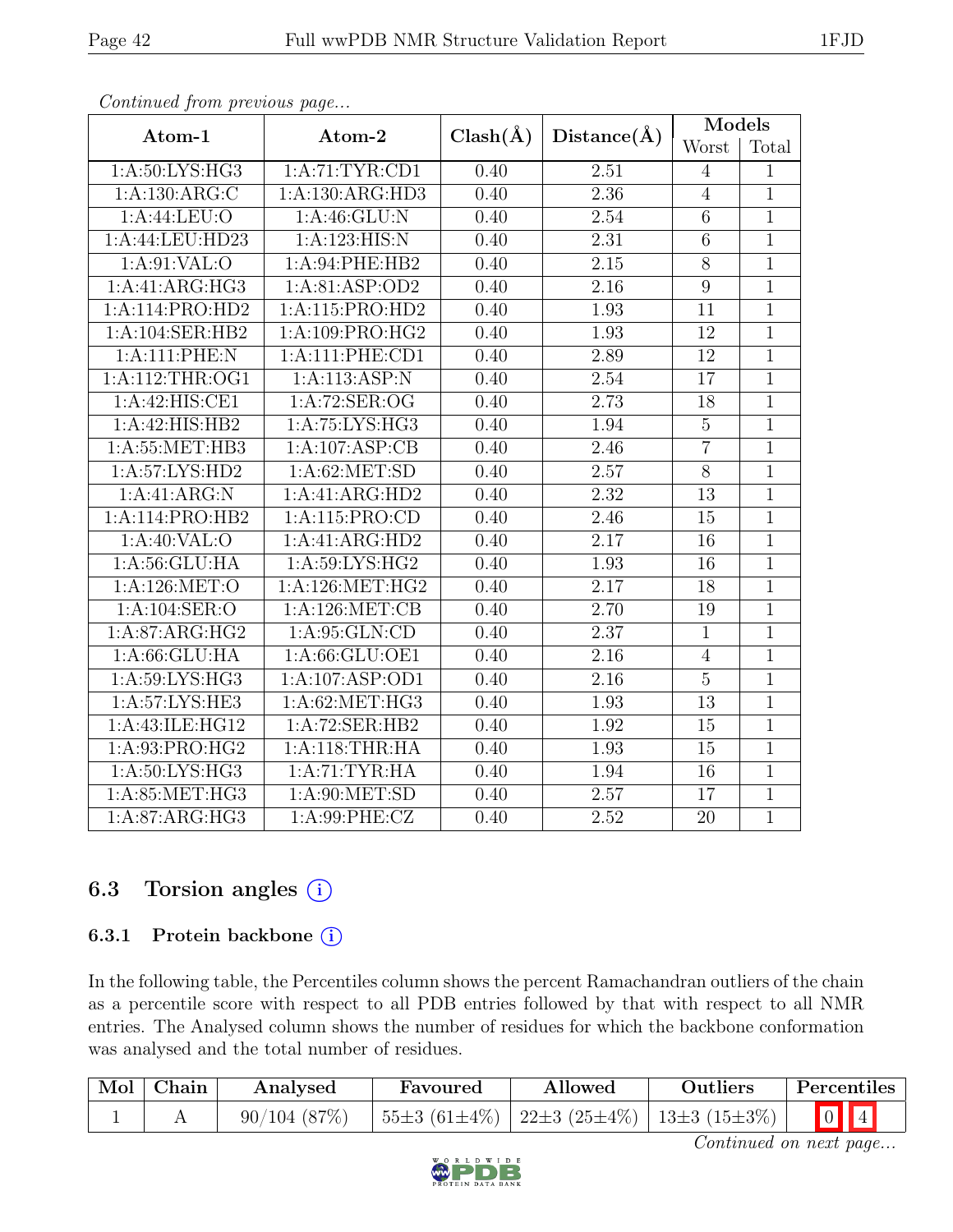Continued from previous page...

|     | Mol   Chain | Analysed       | Favoured     | Allowed   | Outliers | Percentiles |
|-----|-------------|----------------|--------------|-----------|----------|-------------|
| All |             | 1800/2080(87%) | $1091(61\%)$ | 447 (25%) | 262(15%) |             |

All 44 unique Ramachandran outliers are listed below. They are sorted by the frequency of occurrence in the ensemble.

| Mol            | Chain              | Res              | Type                    | Models (Total)   |
|----------------|--------------------|------------------|-------------------------|------------------|
| $\mathbf 1$    | А                  | 81               | $\overline{\text{ASP}}$ | 18               |
| $\mathbf{1}$   | А                  | 110              | VAL                     | 18               |
| $\overline{1}$ | $\overline{A}$     | 74               | <b>ASP</b>              | $16\,$           |
| $\mathbf{1}$   | $\overline{A}$     | 104              | <b>SER</b>              | $15\,$           |
| $\overline{1}$ | $\boldsymbol{A}$   | $\rm 91$         | <b>VAL</b>              | $\overline{13}$  |
| $\overline{1}$ | $\overline{A}$     | 109              | $\overline{\text{PRO}}$ | $\overline{13}$  |
| $\mathbf{1}$   | A                  | 108              | <b>LYS</b>              | $10\,$           |
| $\mathbf{1}$   | $\overline{A}$     | 106              | <b>MET</b>              | 10               |
| $\mathbf{1}$   | A                  | 103              | <b>VAL</b>              | 9                |
| $\overline{1}$ | $\overline{A}$     | 119              | <b>LYS</b>              | $\boldsymbol{9}$ |
| $\overline{1}$ | $\overline{A}$     | 107              | <b>ASP</b>              | $\overline{9}$   |
| $\mathbf{1}$   | A                  | 73               | GLU                     | $8\,$            |
| $\overline{1}$ | $\overline{A}$     | 120              | PHE                     | $\overline{8}$   |
| $\mathbf{1}$   | $\boldsymbol{A}$   | 115              | <b>PRO</b>              | 8                |
| $\overline{1}$ | $\overline{\rm A}$ | $\overline{112}$ | <b>THR</b>              | $\overline{7}$   |
| $\overline{1}$ | А                  | 90               | <b>MET</b>              | $\overline{7}$   |
| $\overline{1}$ | A                  | 118              | <b>THR</b>              | $\overline{6}$   |
| $\overline{1}$ | $\boldsymbol{A}$   | 62               | <b>MET</b>              | $\sqrt{6}$       |
| $\overline{1}$ | $\boldsymbol{A}$   | 69               | <b>ALA</b>              | $\sqrt{6}$       |
| $\overline{1}$ | А                  | $75\,$           | <b>LYS</b>              | $\overline{5}$   |
| $\mathbf{1}$   | А                  | 60               | <b>SER</b>              | $\overline{5}$   |
| $\mathbf{1}$   | $\boldsymbol{A}$   | 87               | $\rm{ARG}$              | $\overline{5}$   |
| $\overline{1}$ | $\overline{A}$     | 82               | LEU                     | $\overline{4}$   |
| $\overline{1}$ | $\boldsymbol{A}$   | 61               | GLY                     | $\overline{4}$   |
| $\overline{1}$ | $\overline{A}$     | 46               | $\overline{\text{GLU}}$ | $\overline{4}$   |
| $\mathbf{1}$   | $\boldsymbol{A}$   | 98               | <b>ALA</b>              | $\,4\,$          |
| $\mathbf{1}$   | $\overline{A}$     | 36               | <b>ASN</b>              | $\overline{4}$   |
| $\overline{1}$ | $\overline{A}$     | 92               | $\overline{GLY}$        | $\overline{3}$   |
| $\overline{1}$ | $\overline{\rm A}$ | 105              | $\overline{\text{GLY}}$ | $\overline{3}$   |
| $\mathbf 1$    | А                  | 71               | <b>TYR</b>              | 3                |
| 1              | А                  | 67               | VAL                     | 3                |
| $\mathbf{1}$   | А                  | 88               | $\overline{\text{GLY}}$ | $\overline{2}$   |
| $\mathbf{1}$   | А                  | 96               | GLU                     | $\overline{2}$   |
| $\overline{1}$ | А                  | 111              | PHE                     | $\overline{2}$   |
| $\mathbf{1}$   | А                  | 93               | <b>PRO</b>              | $\overline{2}$   |
| $\mathbf{1}$   | А                  | 130              | ĀRG                     | $\overline{2}$   |

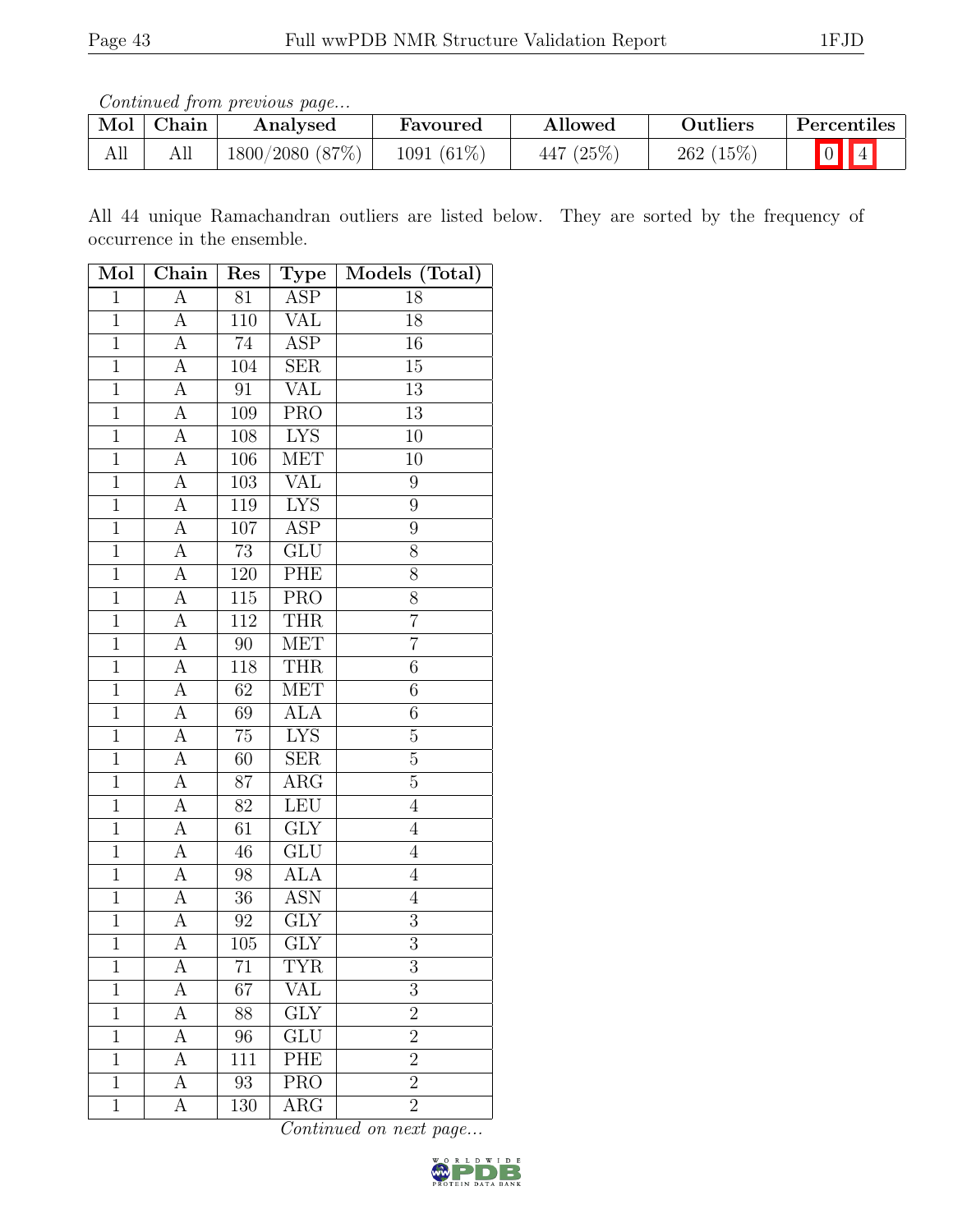| Mol | Chain | Res | <b>Type</b> | Models (Total) |
|-----|-------|-----|-------------|----------------|
|     |       | 72  | <b>SER</b>  | 2              |
|     |       | 102 | <b>PRO</b>  |                |
|     |       | 84  | TRP         |                |
|     |       | 63  | ARG         |                |
|     |       | 57  | <b>LYS</b>  |                |
|     |       | 58  | LEU         |                |
|     |       | 100 | ALA         |                |
|     |       | 68  |             |                |

#### 6.3.2 Protein sidechains  $(i)$

In the following table, the Percentiles column shows the percent sidechain outliers of the chain as a percentile score with respect to all PDB entries followed by that with respect to all NMR entries. The Analysed column shows the number of residues for which the sidechain conformation was analysed and the total number of residues.

| Mol | Chain | Analysed          | <b>Rotameric</b>   | <b>Outliers</b>         |                 | <b>Percentiles</b> |
|-----|-------|-------------------|--------------------|-------------------------|-----------------|--------------------|
|     |       | 76/81 (94%)       | $53\pm3(69\pm4\%)$ | $123 \pm 3(31 \pm 4\%)$ | $\vert 1 \vert$ | $\vert$ 15         |
| All |       | $1520/1620(94\%)$ | $1051(69\%)$       | 469 $(31\%)$            | $1\vert$        | $\sqrt{15}$        |

All 66 unique residues with a non-rotameric sidechain are listed below. They are sorted by the frequency of occurrence in the ensemble.

| Mol            | Chain            | Res | <b>Type</b> | Models (Total) |
|----------------|------------------|-----|-------------|----------------|
| 1              | А                | 50  | <b>LYS</b>  | 20             |
| 1              | А                | 52  | MET         | 18             |
| $\mathbf{1}$   | A                | 70  | <b>GLN</b>  | 18             |
| $\mathbf{1}$   | A                | 44  | LEU         | 15             |
| $\mathbf{1}$   | A                | 120 | PHE         | 15             |
| $\mathbf 1$    | $\overline{A}$   | 117 | <b>LYS</b>  | 15             |
| $\mathbf 1$    | $\boldsymbol{A}$ | 59  | <b>LYS</b>  | 14             |
| 1              | А                | 60  | <b>SER</b>  | 14             |
| $\mathbf 1$    | А                | 108 | <b>LYS</b>  | 13             |
| $\mathbf{1}$   | А                | 63  | $\rm{ARG}$  | 12             |
| $\mathbf{1}$   | A                | 119 | <b>LYS</b>  | 12             |
| $\mathbf 1$    | A                | 126 | MET         | 12             |
| $\mathbf{1}$   | $\mathbf{A}$     | 85  | <b>MET</b>  | 12             |
| $\mathbf 1$    | $\overline{A}$   | 87  | <b>ARG</b>  | 11             |
| $\mathbf{1}$   | $\boldsymbol{A}$ | 99  | PHE         | 11             |
| $\mathbf{1}$   | А                | 128 | GLU         | 11             |
| $\overline{1}$ | Α                | 130 | $\rm{ARG}$  | 11             |

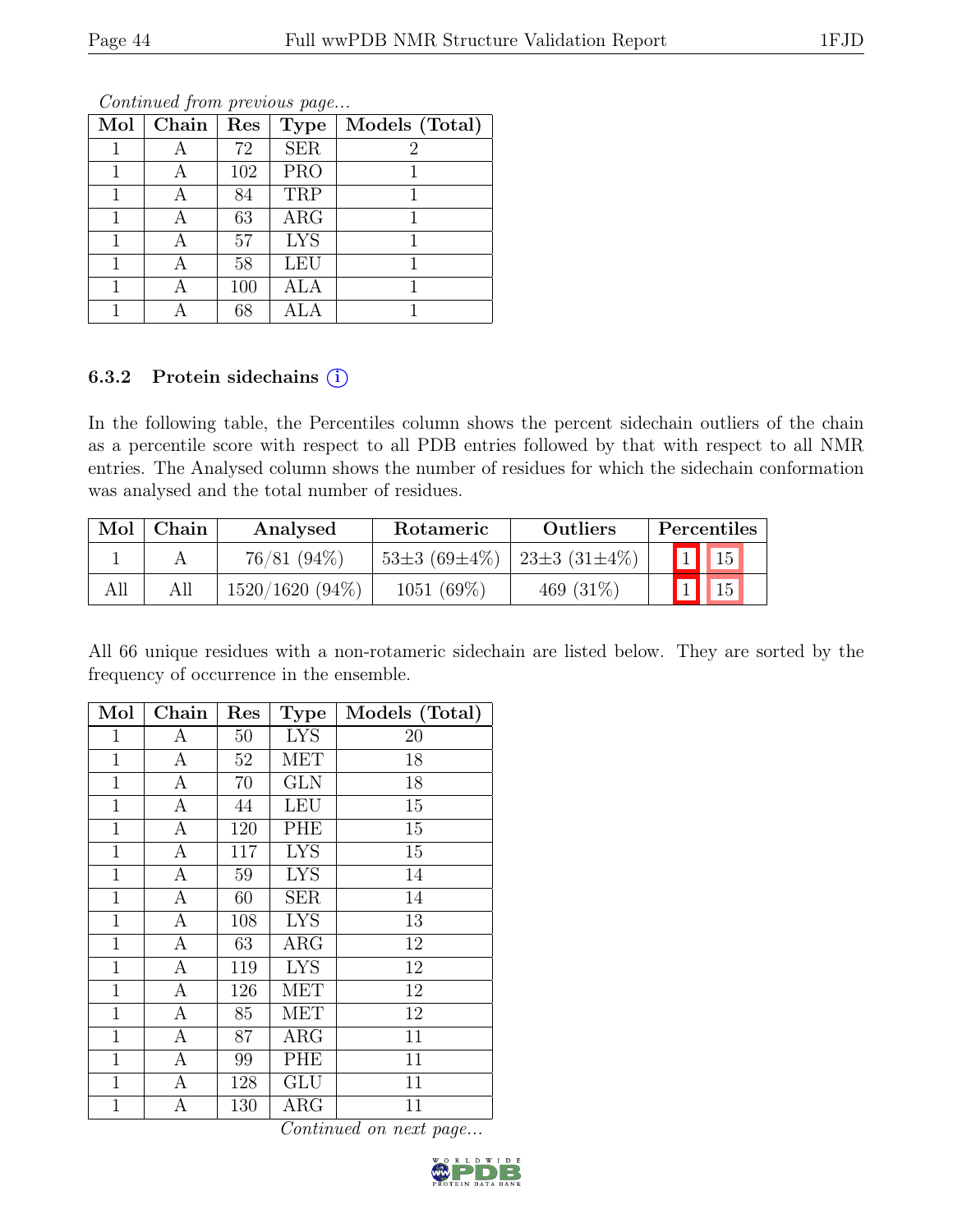| Mol            | Chain            | Res             | <b>Type</b>             | Models (Total)   |
|----------------|------------------|-----------------|-------------------------|------------------|
| $\mathbf{1}$   | $\overline{A}$   | 131             | <b>LYS</b>              | 11               |
| $\mathbf{1}$   | А                | 89              | <b>SER</b>              | 11               |
| $\overline{1}$ | $\overline{A}$   | $\overline{57}$ | <b>LYS</b>              | 9                |
| $\mathbf{1}$   | A                | $75\,$          | <b>LYS</b>              | $\boldsymbol{9}$ |
| $\overline{1}$ | $\overline{A}$   | $\overline{41}$ | $\overline{\rm{ARG}}$   | $\overline{9}$   |
| $\mathbf 1$    | А                | 86              | <b>THR</b>              | 9                |
| $\mathbf{1}$   | A                | 90              | <b>MET</b>              | 9                |
| $\mathbf{1}$   | А                | $43\,$          | ILE                     | 8                |
| $\mathbf{1}$   | А                | 110             | VAL                     | 8                |
| $\overline{1}$ | А                | $\overline{73}$ | $\overline{\text{GLU}}$ | 8                |
| $\mathbf{1}$   | А                | 104             | <b>SER</b>              | 8                |
| $\mathbf{1}$   | А                | 64              | <b>PHE</b>              | 8                |
| $\mathbf{1}$   | А                | 82              | <b>LEU</b>              | 8                |
| $\mathbf{1}$   | А                | 46              | $\overline{\text{GLU}}$ | $\overline{7}$   |
| $\overline{1}$ | А                | $\overline{55}$ | <b>MET</b>              | $\overline{7}$   |
| $\mathbf{1}$   | А                | $56\,$          | GLU                     | $\overline{7}$   |
| $\mathbf 1$    | А                | 62              | <b>MET</b>              | 6                |
| $1\,$          | $\boldsymbol{A}$ | $94\,$          | ${\rm PHE}$             | $\,6$            |
| $\mathbf{1}$   | А                | 47              | <b>LYS</b>              | $6\phantom{.}6$  |
| $\overline{1}$ | $\overline{A}$   | $95\,$          | GLN                     | $\overline{5}$   |
| $\mathbf 1$    | A                | 106             | <b>MET</b>              | 5                |
| $\mathbf{1}$   | $\overline{A}$   | $\overline{42}$ | $\overline{HIS}$        | $\overline{5}$   |
| $\mathbf{1}$   | A                | 96              | GLU                     | $\overline{5}$   |
| $\overline{1}$ | А                | $\overline{39}$ | $\overline{\text{LYS}}$ | $\overline{5}$   |
| $\mathbf{1}$   | А                | 36              | <b>ASN</b>              | $\overline{4}$   |
| $\mathbf{1}$   | А                | $48\,$          | HIS                     | $\overline{4}$   |
| $\mathbf{1}$   | А                | $58\,$          | LEU                     | $\overline{4}$   |
| $\mathbf{1}$   | А                | 111             | PHE                     | $\overline{4}$   |
| $\overline{1}$ | $\overline{A}$   | $\overline{67}$ | VAL                     | $\overline{4}$   |
| 1              | А                | 91              | VAL                     | 3                |
| $\overline{1}$ | А                | 51              | ILE                     | 3                |
| $\mathbf 1$    | А                | $53\,$          | $\overline{\text{GLU}}$ | 3                |
| $\mathbf{1}$   | А                | 74              | ASP                     | 3                |
| $\mathbf{1}$   | А                | 66              | GLU                     | $\overline{2}$   |
| $\mathbf{1}$   | А                | 103             | <b>VAL</b>              | $\overline{2}$   |
| $\mathbf{1}$   | А                | 101             | <b>LEU</b>              | $\overline{2}$   |
| $\mathbf{1}$   | А                | 38              | <b>VAL</b>              | $\overline{2}$   |
| $\mathbf{1}$   | А                | $72\,$          | <b>SER</b>              | $\overline{2}$   |
| $\overline{1}$ | А                | 65              | $\overline{\text{ASN}}$ | $\overline{2}$   |
| $\mathbf{1}$   | А                | 127             | VAL                     | $\overline{2}$   |
| $\mathbf{1}$   | А                | 123             | <b>HIS</b>              | $\overline{2}$   |
| $\mathbf{1}$   | А                | 118             | <b>THR</b>              | $\mathbf{1}$     |

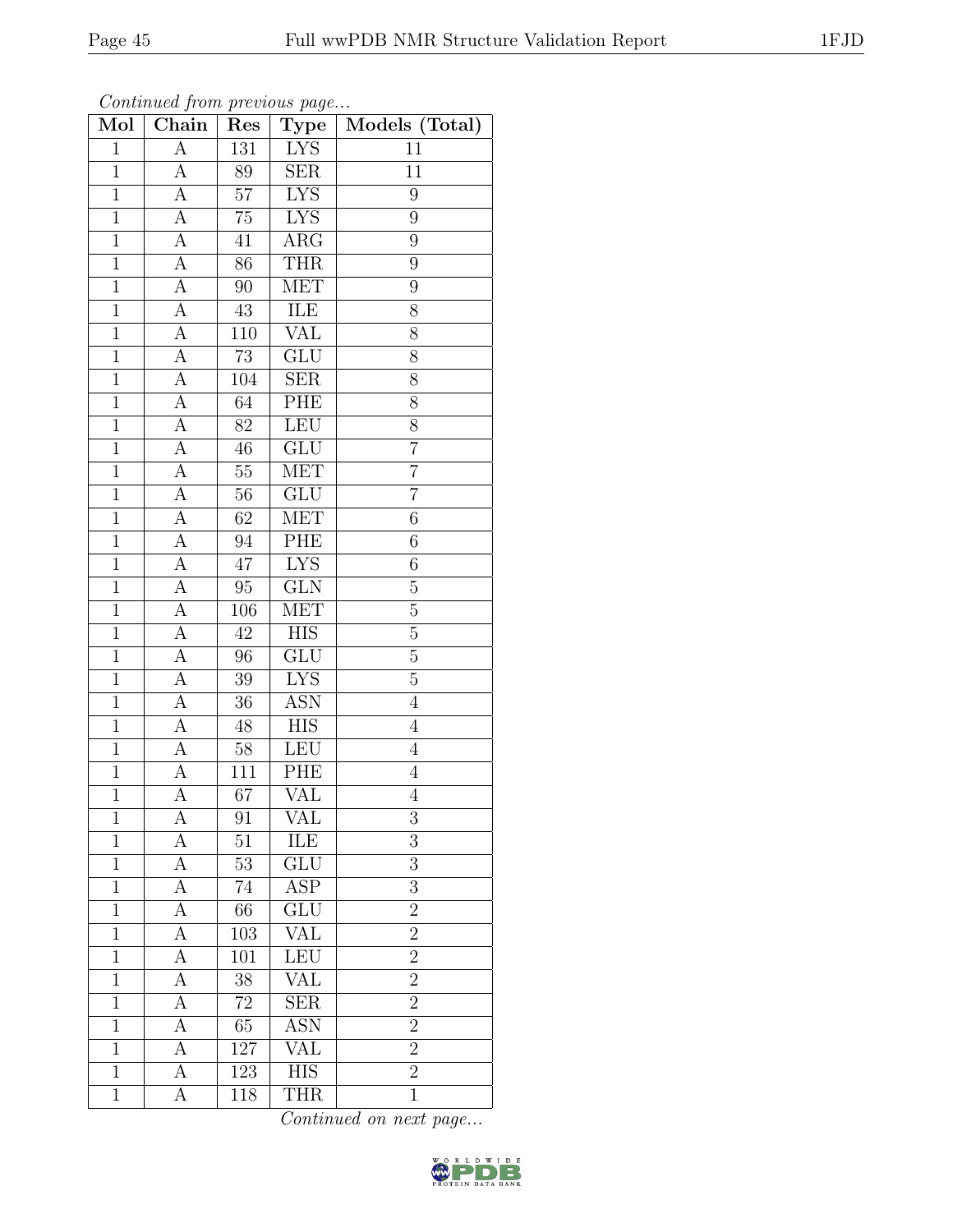| Mol | Chain | Res | <b>Type</b> | Models (Total) |
|-----|-------|-----|-------------|----------------|
|     |       | 125 | ILE         |                |
|     |       | 40  | VAL         |                |
|     |       | 122 | <b>TYR</b>  |                |
|     |       | 107 | <b>ASP</b>  |                |
|     |       | 112 | <b>THR</b>  |                |
|     |       | 113 | <b>ASP</b>  |                |
|     |       | 45  | <b>CYS</b>  |                |

Continued from previous page...

#### 6.3.3 RNA  $(i)$

There are no RNA molecules in this entry.

#### 6.4 Non-standard residues in protein, DNA, RNA chains  $(i)$

There are no non-standard protein/DNA/RNA residues in this entry.

#### 6.5 Carbohydrates  $(i)$

There are no monosaccharides in this entry.

#### 6.6 Ligand geometry  $(i)$

There are no ligands in this entry.

#### 6.7 Other polymers  $(i)$

There are no such molecules in this entry.

#### 6.8 Polymer linkage issues  $(i)$

There are no chain breaks in this entry.